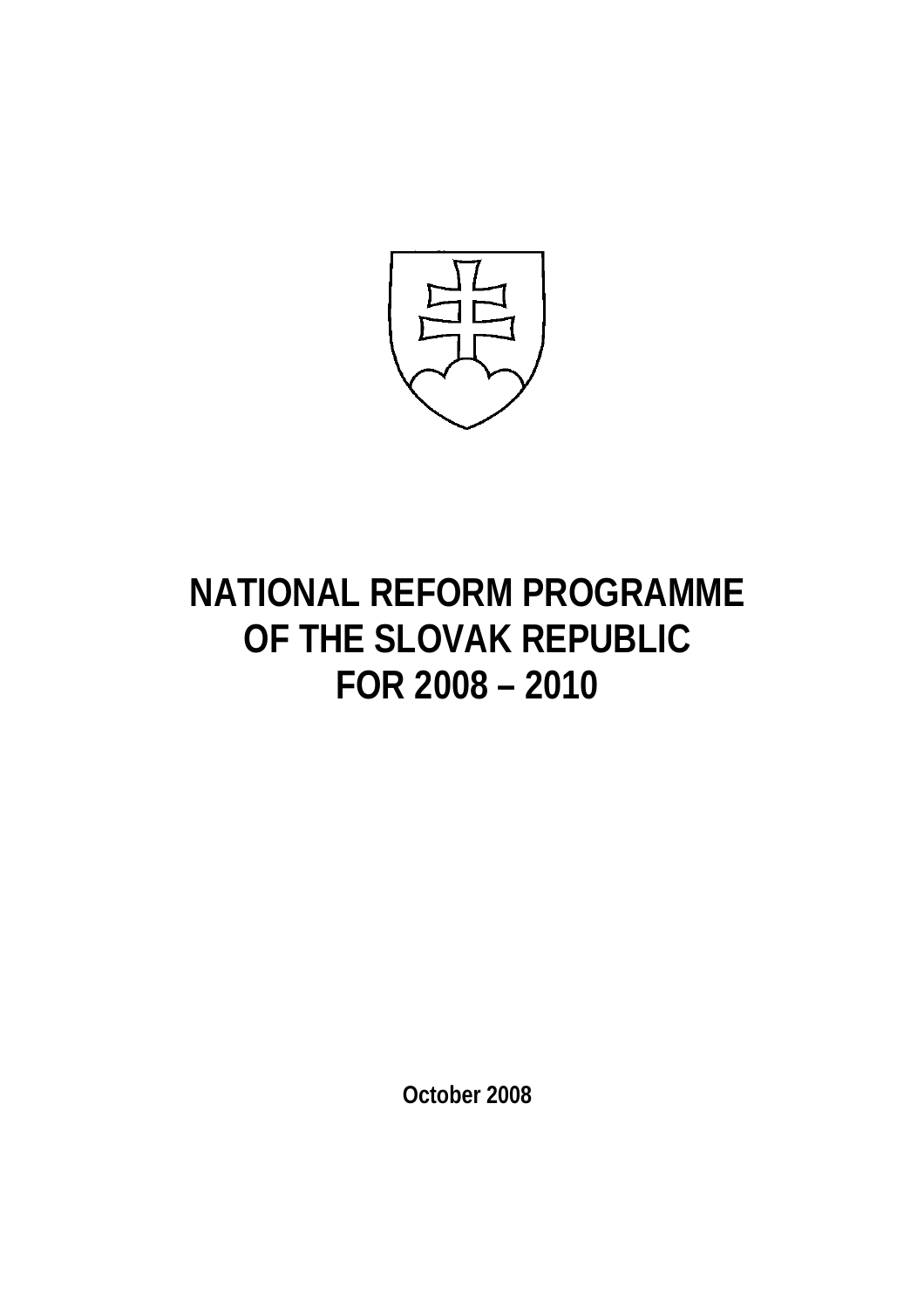

# Table of contents

| 1<br>1.1<br>1.2<br>1.3<br>1.4<br>$2^{\circ}$                                                       |  |
|----------------------------------------------------------------------------------------------------|--|
|                                                                                                    |  |
|                                                                                                    |  |
|                                                                                                    |  |
|                                                                                                    |  |
|                                                                                                    |  |
|                                                                                                    |  |
| 2.1                                                                                                |  |
| 2.2                                                                                                |  |
| 2.3                                                                                                |  |
| 3 <sup>1</sup>                                                                                     |  |
| 3.1                                                                                                |  |
| 3.2                                                                                                |  |
| 3.3                                                                                                |  |
| 3.4                                                                                                |  |
| 3.5                                                                                                |  |
| 3.6                                                                                                |  |
|                                                                                                    |  |
| ANNEX No. 1 – Development of the Set of Indicators for the Lisbon Strategy of the SR Monitoring 41 |  |
|                                                                                                    |  |
| ANNEX No. 3 - Action Plans (separate attachment)                                                   |  |

# List of Boxes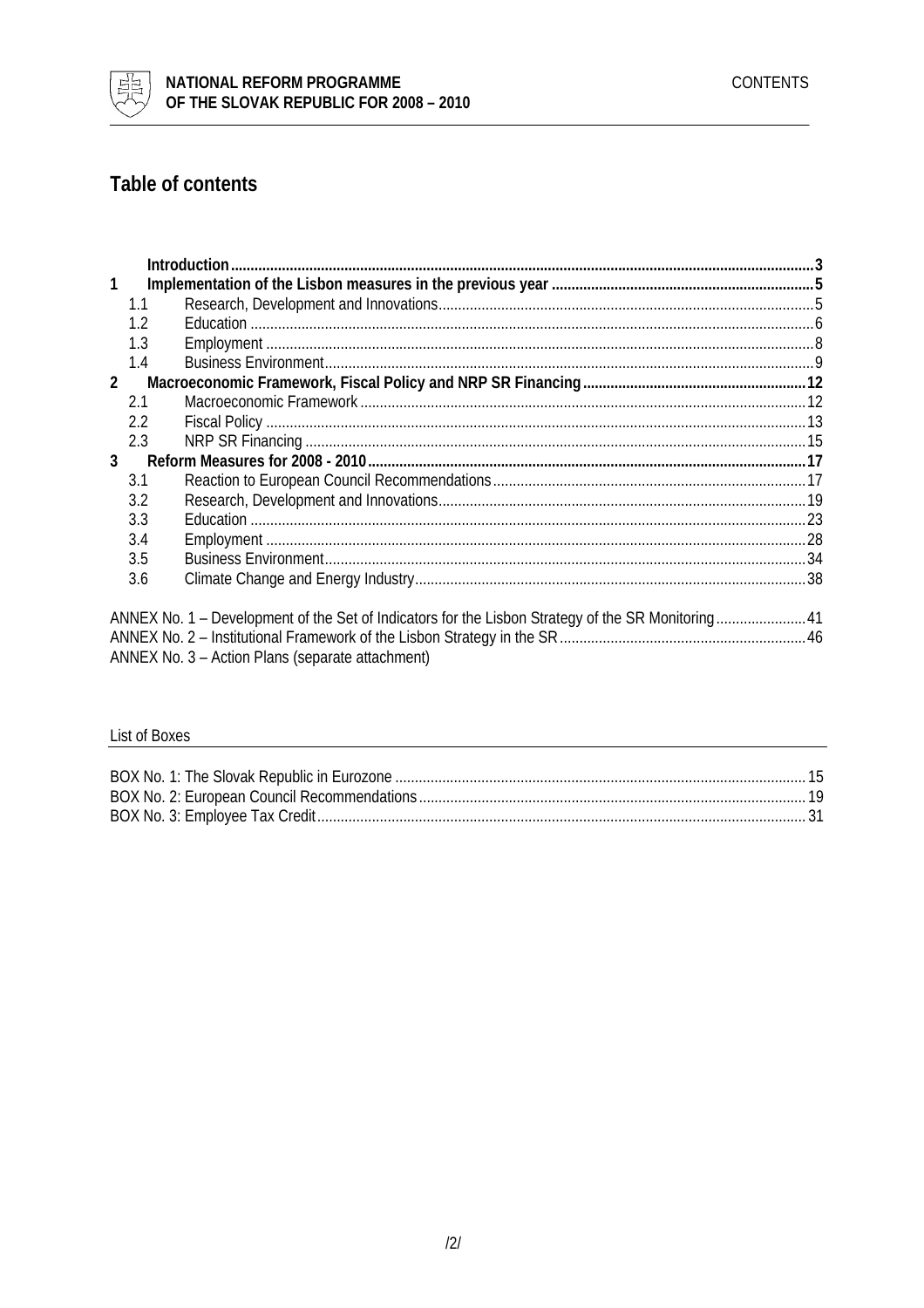<span id="page-2-0"></span>

# **Introduction**

In 2008, the member states of the European Union will enter the new three year cycle of the Lisbon Strategy and submit their new national reform programmes until 2010. The session of the European Council in March 2008 confirmed that the same four key challenges which the Council agreed upon at its session in 2006 would remain the basis for the next programme period and that the Integrated Guidelines would also remain valid for 2008 – 2010 for economic policy and employment policy. In the new programme, an increased emphasis will be placed on the implementation of the measures and on the external aspect in the context of dynamic changes brought about by globalization.

The European Council called upon the member states to submit detailed and specific steps in their national reform programmes through which they will respond to the integrated guidelines, specific recommendations and points to watch. It also recommended that they base their efforts on the exchange of best experience with other EU member states and that they strengthen the involvement of all relevant subjects including all levels of the public administration. It emphasized the importance of macroeconomic stability, economic, social and territorial coherence and it again stressed the significance of the social dimension as an integrated part of the Lisbon Strategy.

The Slovak Republic has already in 2005 adopted the priorities of the Lisbon Strategy and it considers their fulfilment as the basic precondition for increasing competitiveness of the economy, accelerating the development of the knowledge society and ensuring the employment of Slovak labour force. National Reform Programme for 2006 – 2008 and the progress reports during implementation process further confirmed this commitment.

The results of the implementation of the measures envisaged for the previous programme period urge Slovakia to make an increased effort in the upcoming period. The recent evaluation by the European Commission also emphasizes the need for a more vigorous approach to the implementation of the policies in the areas of key challenges for Slovakia. The Government of the Slovak Republic kept the this evaluation in mind while preparing the new national reform programme and also aims to fully respond to the recommendations of the European Council from March 2008.

High economic growth, a stable economic environment, employment growth, unemployment decline in the previous years and a gradual consolidation of the public finance have created the preconditions for further growth of the Slovak economy and increased standards of living in the country.

However, Slovakia can not expect that the transfer of basic industrial technologies from abroad will provide a sufficient long-term source of economic growth. It is necessary to create the preconditions for real long-term convergence of the Slovak economy based on creation and effective utilization of new knowledge. Complementary to economic growth is the objective of social coherence, in order to distribute the benefits of economic growth to the widest possible group of the population.

The adoption of the Euro on January 1, 2009 will constitute a distinct milestone for the country and also reflects the success of Slovak economic policy. Slovakia will benefit from several advantages; however at the same time it will have to face the challenges related to the loss of autonomous monetary policy, fixed exchange rate and the pressure from faster real convergence with resulting inflation pressures. In new conditions with a stable macroeconomic environment and consolidated public finances, Slovakia will have to react vigorously to the challenges of the economy, especially through structural policies.

**The main challenges** for the Slovak economy for ensuring long-term sustainable economic growth, increasing the competitiveness of the economy and fast real convergence are **increasing the quality of education, and outputs of research and development, reducing long-term unemployment and further elimination of the barriers to business**.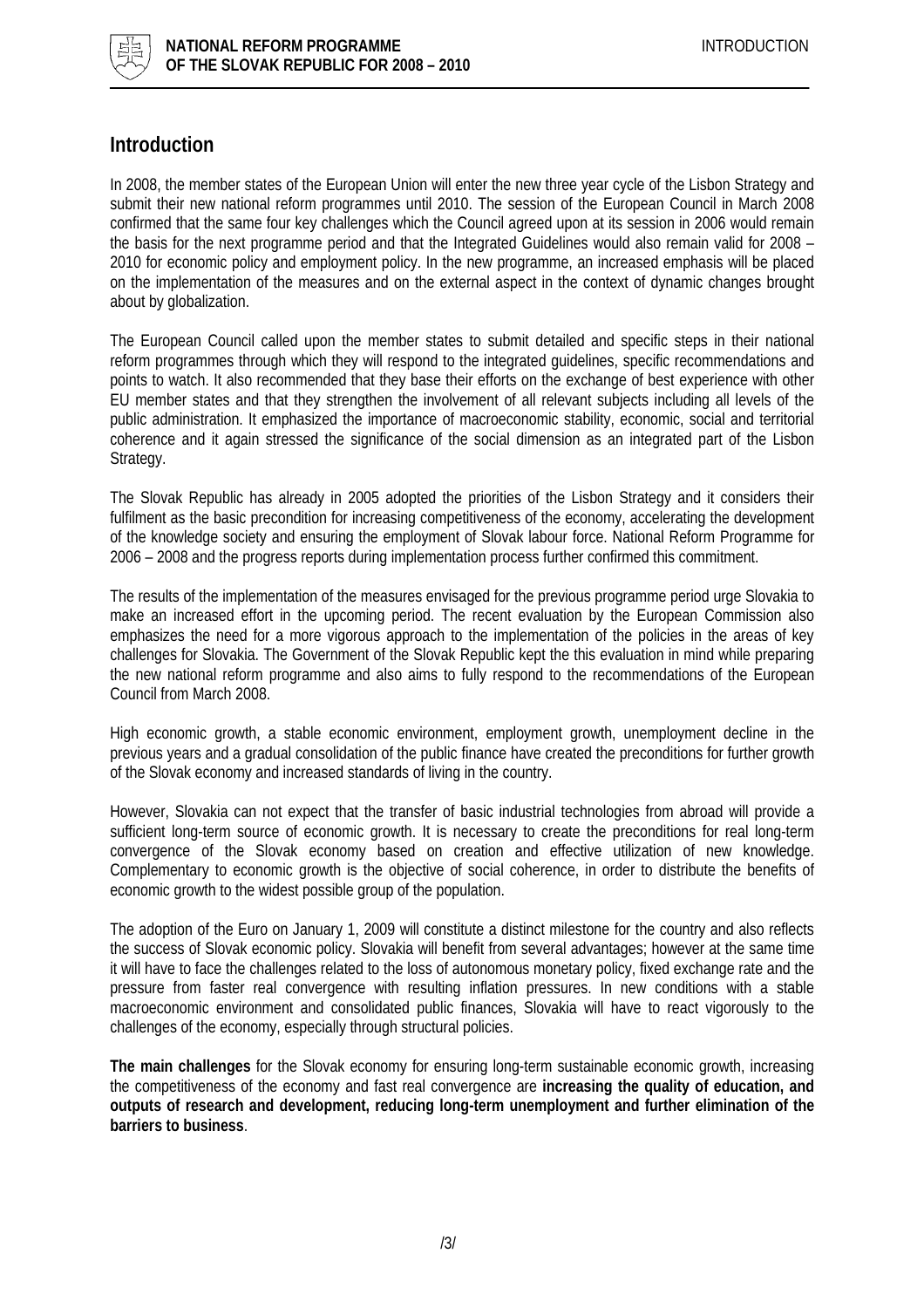

The gradual **increase of expenditure on education and research and development in the public and the private sectors** are equally significant for the growth of productivity. **Institutional reform** in these areas with the objective of effective allocation of resources will be at the centre of attention of Slovakia in the upcoming period.

The Government is aware of the current economic challenges in the conditions of globalisation and implications of the new common currency adoption when it aims to fulfil the Lisbon objectives. **The Slovakia 21 Modernization Programme**, approved by the Government in June 2008, constitutes a set of concrete short-term and medium-term measures addressing the key challenges of Slovakia and is the basic starting point for the new National Reform Programme.

The measures of the National Reform Programme for 2008 – 2010 are outlined with the goal of creating the preconditions for fast and in the long-term sustainable economic growth, increased social mobility, strengthen social cohesion, moderate the effects of demographic development and improved adaptability of the economy to the changes in the external and external economic environment in conditions of the absence of its own currency.

This document is divided into three parts with three additional attachments. The first part presents the most recent progress of the fulfilment of structural policies in the past 12 months and evaluates the measures of the National Reform Programme of the Slovak Republic for 2006 – 2008 and the short-term measures of the Slovakia 21 Modernization Programme.

The second part focuses on macroeconomic and fiscal policies and emphasizes the continuity of the objectives presented in the Convergence Programme of Slovakia within the framework of fiscal and monetary policy in December 2007. It also updates the basic indicators of the macroeconomic framework and informs about the financing of the measures of the NRP SR.

The third part is the focal point of this document and introduces the new measures for the second programme period of the renewed Lisbon Strategy in the five key challenges: 1) research, development and innovations, 2) education, 3) employment, 4) the business environment, and 5) climate change and the energy industry.

The document also includes the attachments which provide an overview of the development of the structural indicators, the institutional arrangements of the Lisbon Strategy in the SR and the action plans which detail the concrete measures from the Modernization Programme Slovakia 21 and form part of the National Reform Programme of the SR.

The action plans provide detailed information with the focus on the description, objectives and analytical justification of measures and present their connection with the European Council recommendations, Integrated Guidelines. Greater attention was devoted to the financial arrangements of the proposed measures and a detailed plan of the timetable of tasks. This timetable will ensure an easy monitoring of the tasks, which will be carried out on the government level twice a year and thus strengthen the emphasis on the implementation of structural policies. An effective process of implementation constitutes the basic precondition for a success in managing the Lisbon agenda on the member state level.

The Assessment grid contains a brief overview of implemented measures but does not constitute a part of the printed version of this document. However, with accordance to the requirements of the European Commission, it will be completed and forwarded to the EC in electronic form.

The National Reform Programme of the SR has been approved by the Government prior to being forwarded to the European Commission. It was submitted to the Economic and Social Council, and the Council of the Government for the European Union Affairs in advance to the meeting of the Government. At the same time, it will discussed by the Committee for Finances, Budget and Currency, the Committee of European Affairs of the National Council of the Slovak Republic (NC SR), and the plenary meeting of the National Council of the Slovak Republic. Particular action plans were also discussed by the NC SR committees with the responsibility for the related agenda.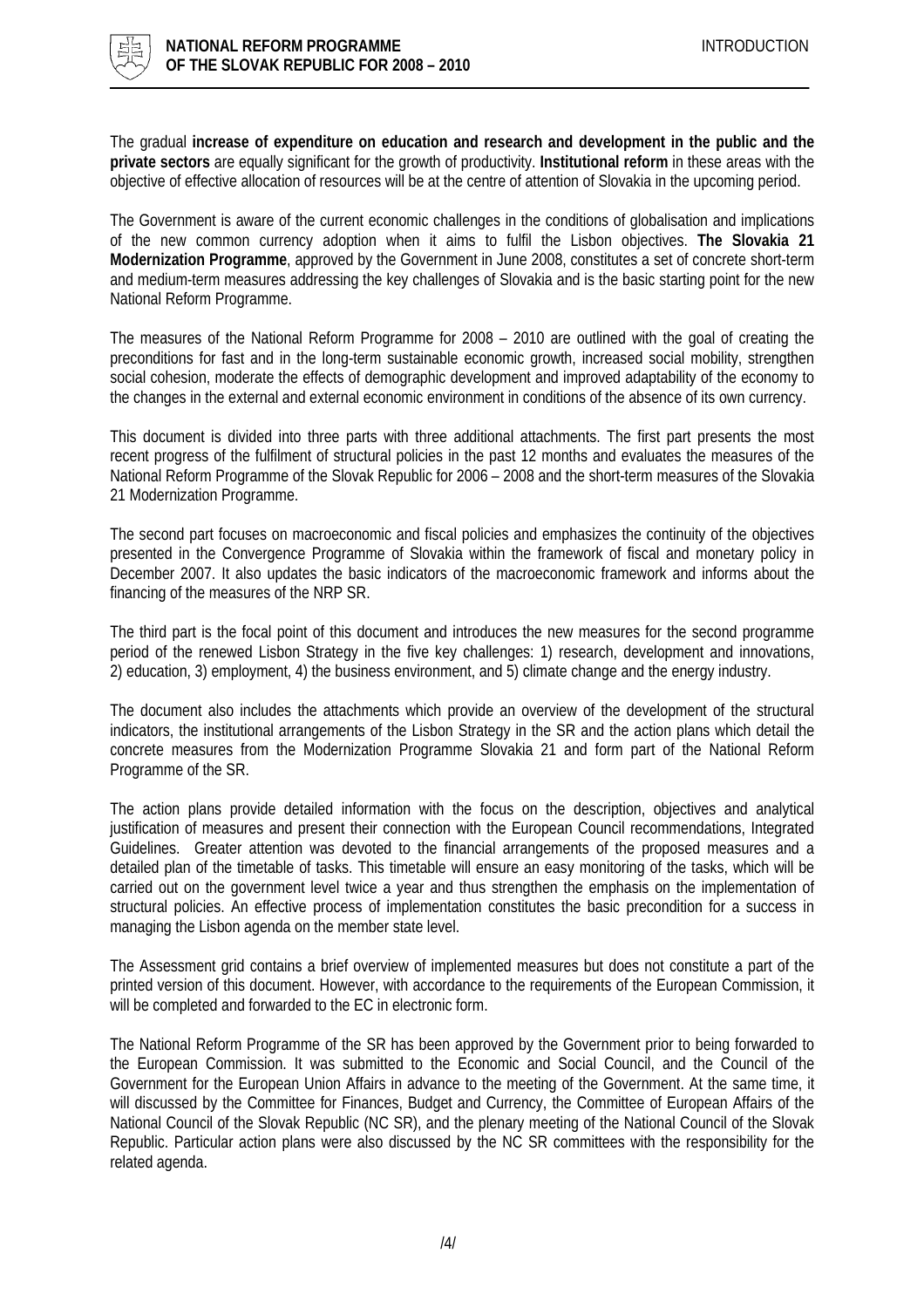<span id="page-4-0"></span>

# **1 Implementation of the Lisbon measures in the previous year**

The following chapter contains an overview of the most significant reform measures implemented in Slovakia in the course of the past twelve months. The measures are divided according to the key challenges. During their selection, the emphasis was placed on the measures that react to the European Council recommendations, specific recommendations for Slovakia and points to watch. The objective of this chapter is not to provide a detailed list of all of the measures and tasks that the Government of the SR (the "Government") carried out but to focus on those, which have the potential to provide the biggest contribution to economic growth and the creation of jobs with a high added value.

# **1.1 Research, Development and Innovations**

In September 2007, the Government approved the **Long-Term Intention of the State Scientific and Technological Policy until 2015**, which incorporates the objectives and intentions in the areas of investment support in research and development, the development of human resources in research and development, and in international scientific and technical cooperation. It also contains the topics of the state research and development programmes.

An amendment to the Act that regulates **the organization of state support for research and development** was approved in May 2008. The amendment defines the types of specialized organizations focused on the transfer and support of the transfer of results of research and development into practice. These organizations of science and technology will constitute legal entities pursuant to the Commercial Code. It also establishes the research excellence centre, as a special category of research and development organization.

The above mentioned amendment also regulates the existence of the **central information portal for science, technology and innovations**. The new comprehensive information system for the field of science, research and innovations and the central information portal (CIP) established in July 2008, is focused on supporting the mobility of Slovak employees in the field of research and development within the framework of the European Union and the sectors of research and development through the introduction of new information resources on mobility grants offered for research and development employees on the national level. The portal serves experts and the general public, as the central point within the framework of the central portal of the general government. It also provides a comprehensive source of information on programmes, activities and interesting news in this field.

The resources are provided from the public resources to the applicants for project financing under the condition that the technical infrastructure acquired from the state budget or the European Union means will be published on the central information portal and thus will be available for every institution active in research and development sector. At the same time, the system will allow individuals to acquire, process and publish information relevant to the research and development. The analysis acquired from the information system will also help with the planning of the budget of allocation of public financial resources within the framework of the National Programme of Science and Technology Development. The popularization of science and technology is another mission of this portal.

At the same time, the Slovak Republic also transposes the Council Regulation on special methods of accepting the citizens of third countries (outside the territory of the EU) into scientific research through its Act from 2008. It establishes the terms and conditions under which research and development organizations can accept foreign citizens from third countries.

An important provision of this Act is the obligation to approve any proposal for financial support of the membership of the Slovak Republic in international research and development centres, initiatives and European Union communitarian programmes for research, technological development and demonstrations and the proposal for financial arrangements for participation in international programmes in the field of research and development on the government level. The motivation behind this obligation is to pay greater attention to the financial arrangements of activities in the field of science and technology.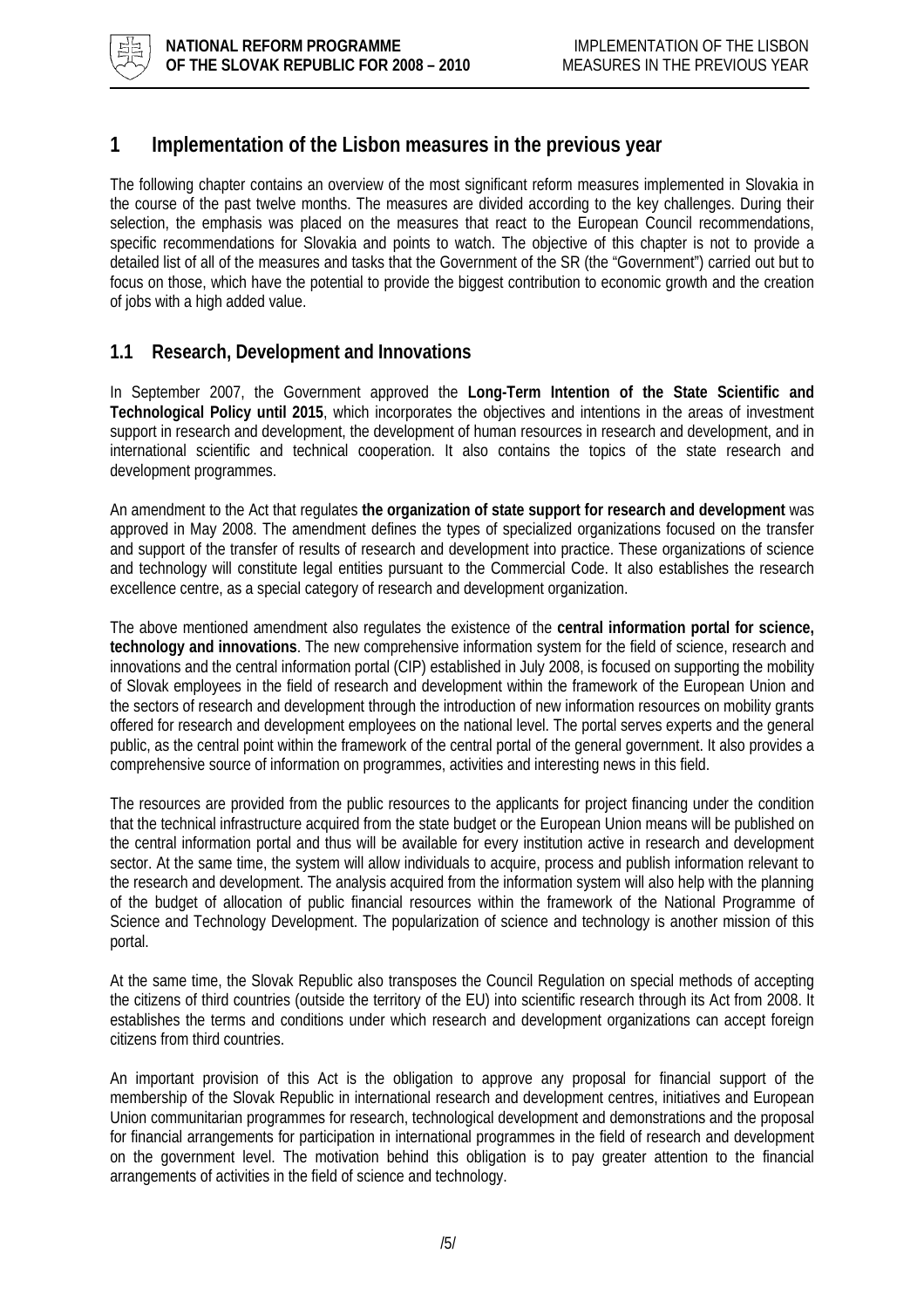<span id="page-5-0"></span>

The participation of Slovak organizations in international research and development projects, particularly in the framework EU programmes for research and development, guarantees that public funds will be allocated to the teams with highest quality of research in Slovakia. The **financial scheme for the co-financing of research teams in international research projects** defined in the Slovakia 21 Modernization Programme will allow for a transparent allocation of finance with a low administrative burden of up to additional 25% of the planned budget for the programmes that already acquired financial support from the European Union.

In the Modernization Programme Slovakia 21, the Government approved the decision to ensure that foreign experts will take greater part of up to 30% share of the total participation in the evaluation of the applications for research and development projects regarding state research and development programmes and calls and programmes financed through the Agency for Research and Development Support. The principle behind **increasing the share of top foreign experts as evaluators of submitted projects in public grant schemes** will be applied in all evaluations of new schemes. The goal is to improve the transparency of the allocation of financial resources in the public grant schemes, and the effectiveness of the use of public resources by identifying and supporting our top research on the international level.

**The Innovation policy of the SR for 2008 – 2010**, approved by the Government in February 2008, will create the framework for coordination of innovation development in the period from 2008 to 2010. Its also aims to complete the building of a support innovation structure capable of absorbing financial means designated for innovations in compliance with the Innovation Strategy of the SR and effectively converting them into innovation processes. It will introduce an effective monitoring system that would make it possible to react to external and internal changes and modify the system to optimize the output. The Act on innovations, which will be submitted for the session of the Government by the end of the year 2008, constitutes a continuation of the innovation policy.

# **1.2 Education**

Extensive positive legislative changes were recently implemented in the field of elementary and secondary school system reform. The newly established legal framework serves the following purposes: the introduction of a transparent normative method of financing, the transformation of the state administration system, the introduction of a new school-leaving examination, the free choice of educational opportunity, independent state school inspection, the free choice of forms of learning, adaptation of the system of programmes of studies to the requirements of the labour market and the introduction of internet and PC classrooms to every school.

The adoption of the new **School Act** and the elaboration of documents necessary for its implementing significantly moved the reform of the elementary and secondary school forward. The emphasis of this Act is put on the contents of education in a way to ensure basic skills and quality for all students and to resolve content changes in the field of upbringing and education in the regional school system. The basic element of the reform is the change which ensures that upbringing and education at schools will be carried out by means of upbringingeducation programmes. The Act defines the state and a school education programme. Each school will determine a section of their teaching material alongside the common curriculum for all schools. This measure establishes greater independence of the schools. Educational standards defined by law consist of a set of requirements for learning knowledge, skills and competencies which children and students need to acquire in order to progress with education in the consecutive part of the education programme. The overall change of the teaching content is a move from memorizing information toward the objective to teach students how to acquire, evaluate and use information. The change constitutes the result of the transformation of a traditional to a modern school model.

The Act established obligatory school attendance at ten years with the possibility of enrolling students in the zero grade, which is designated for children who reach the physical age of six as of September 1 but who are not yet ready for school. The new Act strengthens the teaching of foreign languages, information and communication technologies and related training. This Act also harmonizes the achieved levels of education at our schools with the ISCED international classification. The introduction of individual education, which will take place without regular school attendance, also constitutes a new element in Slovakia. This will be permitted for students whose health status prevents their regular school attendance.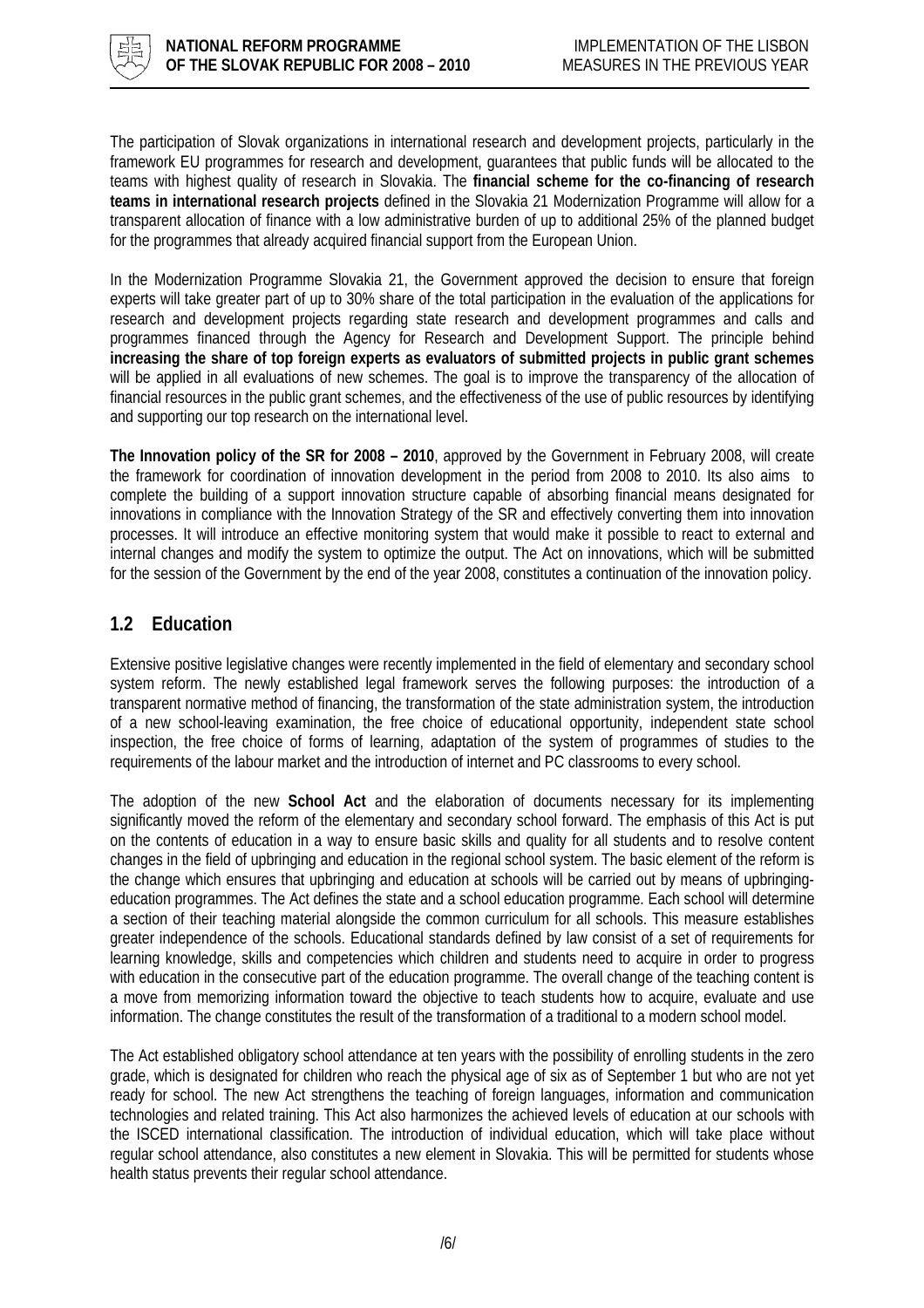

From as the 1st September 2008, the School Act also introduces **free pre-school education for children in kindergarten** one year in advance of the compulsory school attendance. Pre-school upbringing in kindergarten is free of charge for all years for children whose parents are in material need. Kindergartens were re-classified from the category of school facilities to the category of schools which provide pre-primary education. Thus, kindergartens will acquire higher prestige which ought to increase the interest of the society and the parents in placing their children in kindergarten will increase. A variable operation of kindergartens will allow municipalities to meet the needs of parents and ensure better cooperation with parents including their participation in the pedagogical process and the composition of the school education programme. Within the framework of the content reform, the State Education Programme was approved and financial means were allocated for the composition of model school education programmes and the training of the lecturers. These will in turn re-train the directors of the kindergartens.

In **vocational education and training,** the educational content has been renewed and re-innovated in a majority of education programmes. The establishment of state and school educational programmes has led to modifications in the structure of programmes of studies and training, and professional orientations and created the precondition for greater cooperation between the needs of the economic and the social sphere, thus resulting in greater flexibility in modifying the contents of education to the labour market needs. By designing a new system of public sector cooperation, central and state administration authorities in the competence of the Ministry of Education and Labour, the Ministry of Social Affairs and Family will create together with the employers the conditions for the operation of the mechanism of the ongoing identification of labour market needs and better use of the capacity for the acquisition and continuous maintenance of required qualifications. This is done by means of offering employees formal and informal education, which will have an impact on the employment rate in Slovakia.

**The Act on vocational education and training** will be based on the legislative intention approved by the Government in August 2008. The Government will adopt it by the end of 2008 and it will constitute the continuation of the already approved Act on upbringing and education and the prepared Acts on pedagogical employees and lifelong learning. The Act will employ a two-level model of education (state and school programmes). The school education programmes are expected to ensure the active participation of employers on regional and local levels. The goal of this Act is to create a functioning system of the coordination of vocational education and training for the labour market needs. The motivational criteria for the entry of employers and employers' unions in vocational education will be introduced and space for the entry of private investment capital will be created.

The Government has enabled students of secondary schools to acquire **social scholarships** for one year of study at selected secondary schools abroad. Starting in the academic year of 2008/2009, foreign secondary school scholarships will be provided as a priority to students from socially disadvantaged families and from the socially disadvantaged environment. In addition to the social disadvantages, the quality and preparedness of the interested students for study at foreign secondary schools will constitute the main criteria. The sum of the scholarship is established to sufficiently cover the costs connected with their stay.

In the area of the **tertiary education system**, an amendment of the Act on higher education institutions entered into effect in September 2007. This Act enables higher education institutions to create specialized science and research workplaces, and to provide common study programmes within the country and also in cooperation with foreign higher education institutions. At the same time, it enables access to loans for study at public higher education institutions. Within the framework of the transformation of the classification of higher education institutions, the category of research higher education institutions was removed and the terms and conditions for universities were tightened. Presently, the comprehensive certification of higher education institutions is ongoing and will result in the recommendation of the Accreditation Commission for the incorporation of higher education institutions in separate categories by September 2009. In terms of financing, the percentage of outcomes in science in the financing of public higher education institutions at the expense of the number of students was strengthened.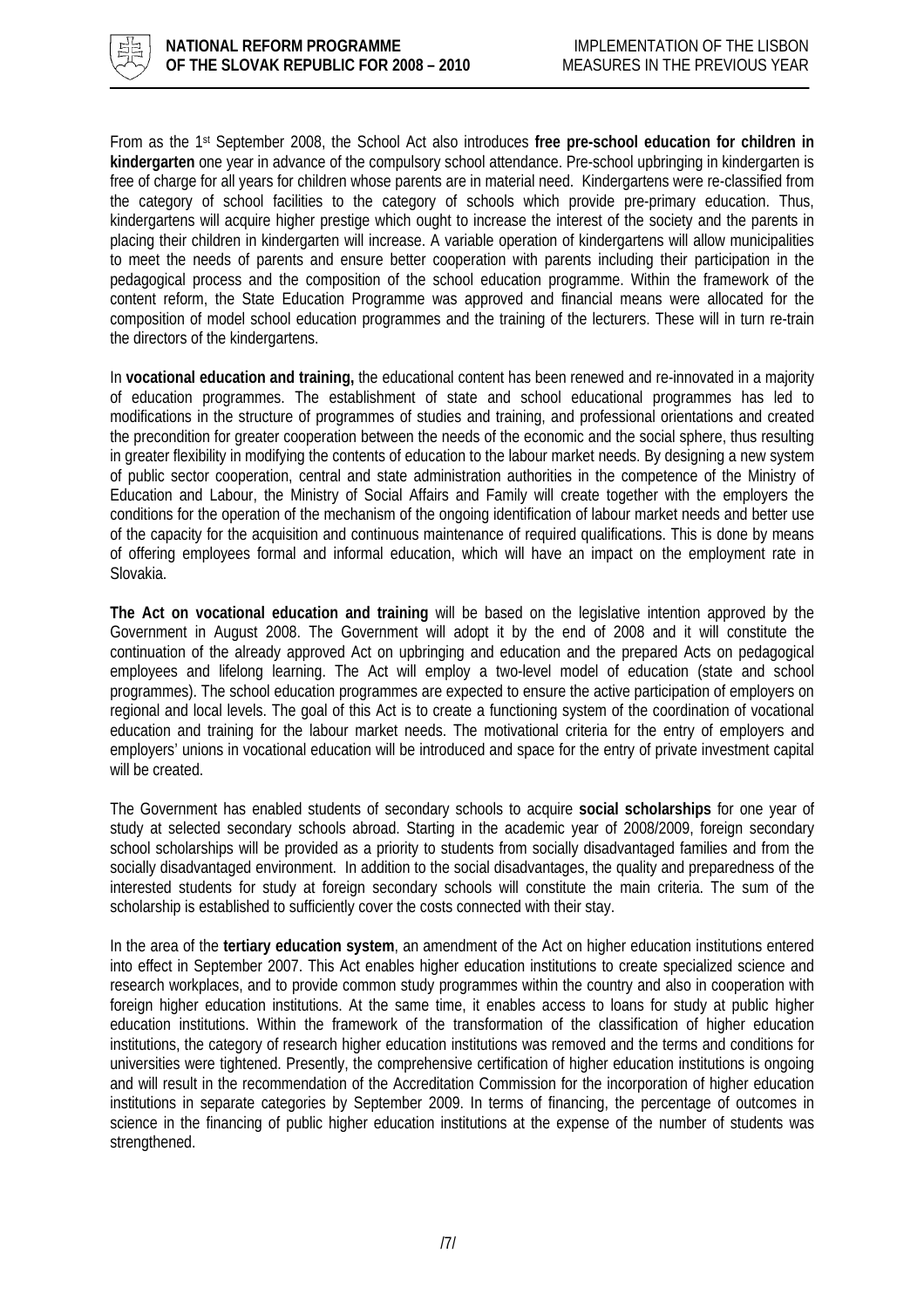<span id="page-7-0"></span>

# **1.3 Employment**

The most significant change of legislation in the field of employment in the past year was the **amendment of the Labour Code**. The amendment had the objective to improve the legal terms and conditions for a dignified and good employment and to ensure a balanced legal status between the participants of employment relations and a deepening of the social dialogue between employers, employees and their representatives. The amendment increased the protection of employees with part-time contracts and in the case of consecutive job contracts with fixed time period contract. To ensure more effective protection of employees, the legislation concerning dependant labour was made more precise in order to prevent the concealment of employment by other than employment relations, especially in relation to the performance of sole traders. The amendment also provided a better definition of the legislation implementing the principle providing women and men with equal remuneration for equal work, and for work to which equal value is attributed.

The reconciliation of family and work is also simplified by the valid legislation of state social assistance. By means of increased state social benefits – parental allowance, parents are provided with a parental allowance in its full amount even in the event that they are employed and care for their child of age up to three or six years (if such care is provided by another physical or legal entity).

After the extensive amendment to the Labour, Code the Government prepared another extensive amendment to the **Act on employment services** which entered into effect on May 1, 2008. The principal changes in active labour market measures were re-evaluated and new measures were introduced. These new measures on the labour market allow the Offices of Labour, Social Affairs and Family to select and target more effectively such instruments at disadvantaged groups which will allow them the opportunity to enter and remain on the labour market and increase their employability. The amendment constitutes a set of new active measures of the programme and project approach targeted at the prevention from exclusion and the support of the integration of disadvantaged groups regarding employment; this especially relates to school graduates, disabled, mothers with children and persons close to the retirement age.

The amendment of this Act created the conditions to address the long-term unemployment problem by means of the introduction of allowances for training disadvantaged jobseekers for new jobs, for the support of maintaining a job in the case of employees with low wages, for the support of the employment of graduates of labour market education and training, and for moving to places with employment opportunities and transportation to work. It supports the creation of jobs through self-employment. At the same time, it establishes a new institution – social enterprise - which is primarily oriented towards reaching social goals, to the creation of jobs for disadvantaged groups of jobseekers and for the support of their integration in the open labour market. The main goal of these instruments is to decrease regional differences in employment and unemployment rates and work productivity, especially in underdeveloped regions with high unemployment rates.

The system of labour market education and training, which is implemented as a priority in compliance with the requirements of the employers' sphere in the given region and for the purpose of applicants´ acquiring professional skills and practical experience, especially in professions where there is a labour market shortage of employees, was also essentially transformed. In the course of longer-term educational programmes (6-24 months) the jobseekers were provided with a monthly subsistence level benefit. It is continuously possible to provide the employer with the allowance for labour market education and training of its employees in order to protect mass dismissals.

**The Act on social services,** which was approved by the Government in August 2008, created the legislative environment for the development of social services. The goal of the new arrangement of conditions for the provision of social services is to increase the availability of social services for physical persons that depend on them. New (modern) types of social services are regulated (such as support, services targeting marginalized groups, relief services). Equal conditions for the registration and provision of social services by public and nonpublic providers have been established. The financing of social services will not be established primarily on the financing of institutions, but based on client demand. The amendment also regulates the interconnection of social services and healthcare (nursing care) and introduces the system of community planning. It establishes the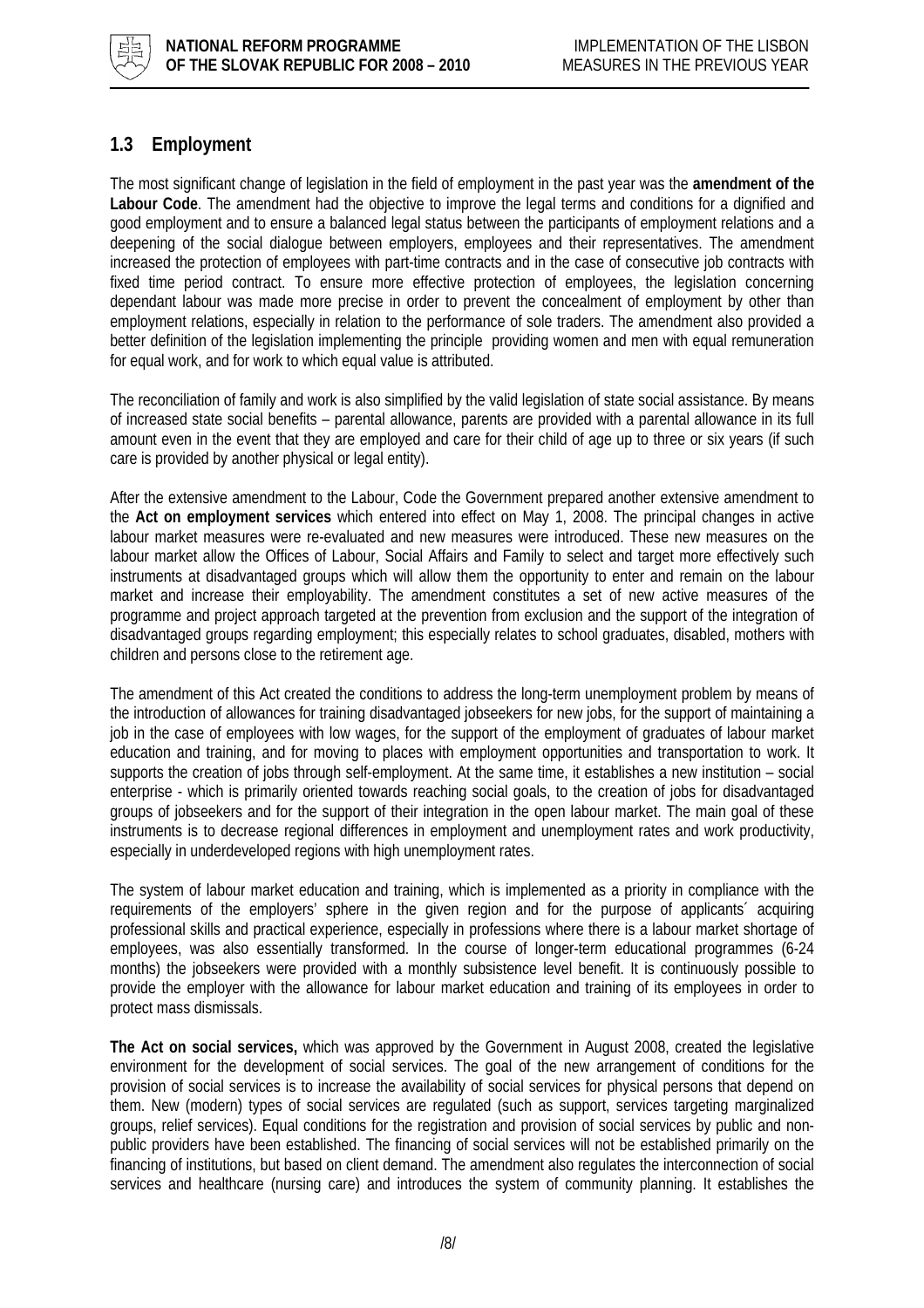<span id="page-8-0"></span>

qualification requirements necessary for performing work in the field of social services and for a number of professional employees it facilities and regulates the education of employees in social services with the goal of ensuring the professionalizing of the provision of social services. It regulates the supervision of the provision of social services and the so-called quality standards of social services, including the system of their evaluation in order to increase their quality. This Act is expected to take effect on January 1, 2009.

The subject of the **Act on the support of the social inclusion of severely disabled persons into society** constitutes the legal relations for the support of the social inclusion of the severely disabled into society. The provision of a financial allowance for the compensation of the social consequences of a severe disability, the issuance of a card to a physical entity with a severe disability, to a physical entity with a severe disability with an accompanying person and a parking card for a physical entity with disability constitutes the means of inclusion. The goal is to provide assistance to severely disabled citizens in everyday life in order to provide them with equal opportunities as non-disabled citizens. This material is in the legislative process and it is expected to take effect on January 1, 2009.

## *Lifelong Learning and Lifelong Career Counselling*

In the field of lifelong learning and lifelong career counselling, the Government adopted the **Strategy of Lifelong Learning and Lifelong Career Counselling** at the beginning of 2007. The Action Plan for implementing the strategies of lifelong learning and lifelong career counselling was elaborated for the implementation of the priorities established in it and is being gradually implemented. In September 2008, the draft of the new statute of the Accreditation Commission for further education will also be approved, the goal of which is to ensure greater flexibility in the system of work of this Accreditation Commission by means of increasing control over the quality of lifelong learning. Thus, the system of evaluation and testing of programmes of informal education will be put into operation and within its framework, the system of evaluation of educational institutions, which will ensure the standards of the content and quality of the education programmes of informal education and education institutions.

## **1.4 Business Environment**

## *Better Regulations*

The concept for the establishment of **one-stop-shops** in Slovakia was approved in 2006. Phase One of the establishment of one-stop-shops was implemented through the amendment to the Trade Act in September 2007 and it serves for freelance sole traders doing business based on their issued business license in the regime of the Trade Act. Several years of the trade office infrastructure operation and the experience of the employees of these offices with the registration of entrepreneurs were used in the establishment of one-stop-shops. The one-stopshop services for citizens of the European Union are provided at the trade offices in the seats of each region. One-stop-shops presently provide applications for trade license issuance (also in electronic form), business license issuance, BIN allocations to physical and legal entities, extracts from the Criminal Records free of charge, forwarding of data regarding entrepreneurs to the Central Tax Authority of the SR for the purposes of registration, the provision of data regarding entrepreneurs to the pertinent health insurance company for the purposes of registration and the provision of information for doing business with contacts to other authorities. In the fourth quarter of 2007, the Trade Register of the SR introduced simplified electronic registration of the trades at onestop-shops within which the communication of citizens with the Criminal Record Registry, health insurance companies and tax offices was simplified. From October 2007 to March 2008, the services of one-stop-shops were used for the registration of business activities or the notification of changes in the businesses by 67,429 sole traders, of which 60,794 were physical persons and 6,635 were legal entities. The implementation of Phase Two constitutes the subject of the one part of the document containing the tasks for the new programme cycle.

**The complex evaluation of the administrative burden** is implemented on the base of the Action Programme for the Decreasing of the Administrative Burden on Business in the SR for 2007 – 2012, which was approved by the Government in October 2007. The Action Programme for the Reduction of the Administrative Burden on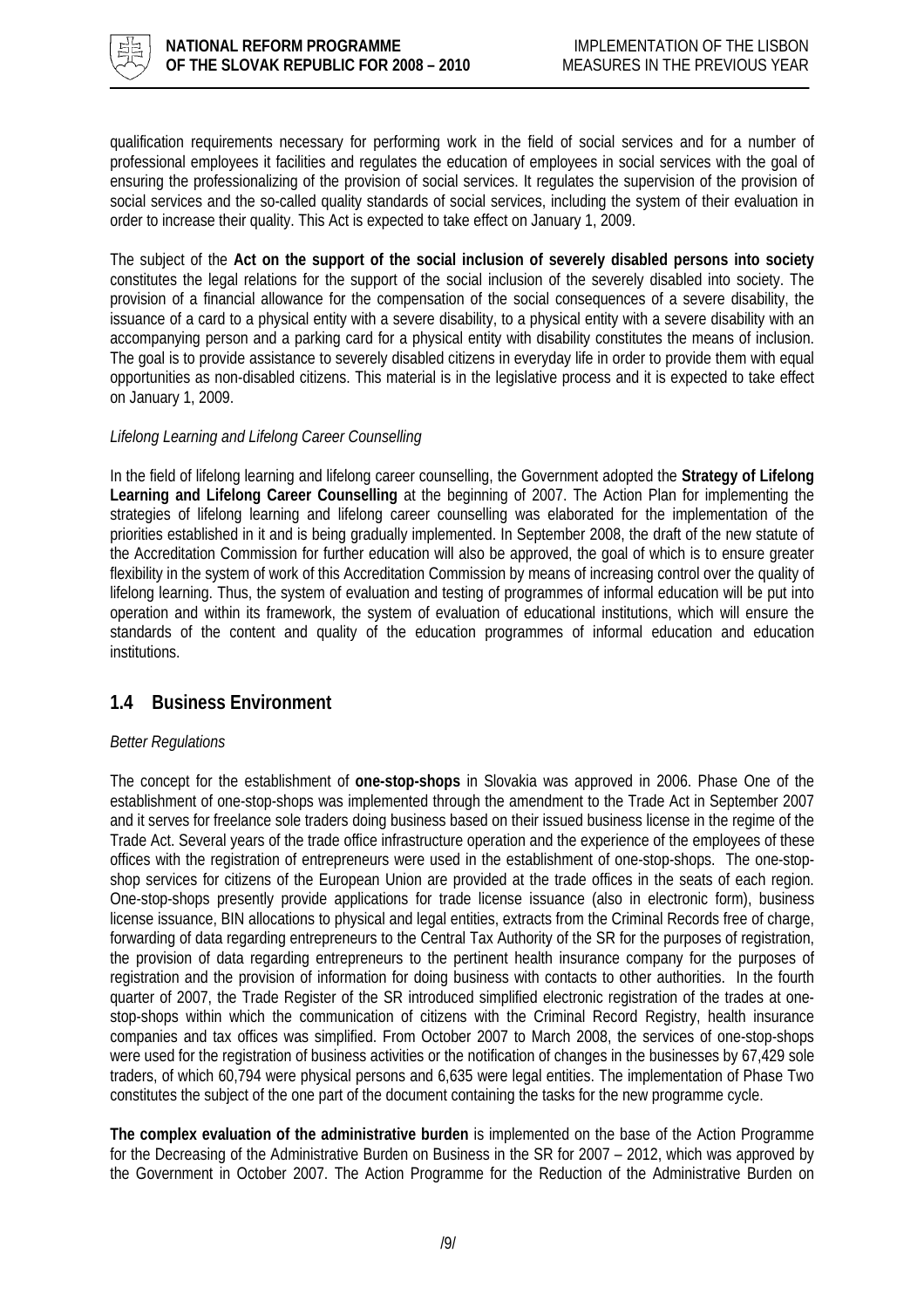

Business in the SR was submitted as part of the fulfilment of the agenda of better regulation in the SR. Its goal is to measure the administrative burden in the SR, adopt measures for its reduction and thus create an improved quality business and regulation environment and support SMEs and employment growth. The implementation of public procurement for companies is currently being prepared and will follow up in implementing the measurement of the administrative burden in the SR in order to achieve its implementation by the end of 2008. Other instruments and tasks within the framework of this measure are elaborated within the framework of the measures for the new programme period.

**The system of monitoring the legislative process** was created, and in June 2008 was launched with the goal of unifying the legislative process in Slovakia. The system incorporates the portal of legal regulations designated for publicizing the draft of the legal regulations and monitoring of the legislative process. The portal constitutes the public part of the project. The general public expresses its opinion towards the drafts of the legal regulations by means of comments, mass comments, and at the same time they can read the other comments and their processing and evaluation. Thus, a simplified process of orientation and searching in legislative materials for citizens and other subjects was ensured by means of the introduction of this system, making it easier to comment on the legislative proposals.

In May 2008, the Government approved **the unified methodology for the assessment of the effects of legislative measures** on the general government budget, employment and the business environment, social effects (on the money-managing of the population, social exclusion, equality of opportunities, gender equality), effects on the environment and on the informatization of society. The unified methodology regulates the present process of the preparation of policies, legislation, and the inter-ministerial comment procedure. By the end of July 2008, the subjects in charge of the unified methodology designed generic e-mail addresses ([dolozka@rezort.sk\)](mailto:dolozka@rezort.sk), to which the submitters of materials will send the material outline (tentative information). Presently, the implementation of the 6-month pilot project was launched and the regular application of the Unified Methodology for Assessment of the Selected Effects will be ensured by June 2009. Further steps are part of the new programme – the creation of a functioning system of preliminary and follow up evaluation of the effects of legislative measures.

## *Informatization*

**The Informatization Strategy of the General Government**, approved by the Government in February 2008 constitutes the key document for the development of the general government's electronic services. **The National Concept of General Government Informatization** (NCGGI), which brings a new approach into the resolution of general government informatization issues, is the continuation of this Strategy. The building of general government information systems will be carried out on the common basis and principles. Implementation of this concept in practice will create conditions for electronic communication between the general public and the public administration in official matters, decreasing non-productive time spent by managing official administrative tasks, create a precondition for the decrease of administrative fees and the elimination of duplication of acts. The National Concept was approved by the Government in May 2008. The NCGGI grew into the design of **Feasibility Studies** of the priority axes of the Operation Programme Informatization of Society. The Feasibility Studies identify the set of information system projects; define the architecture of the legal framework and the necessary scope of changes in the present laws. **The Decree of the Ministry of Finance of the SR on standards for general government information systems** and **the National Strategy for Information Safety in the SR** constitute the subject of the legislative process.

On April 30, 2007, **the electronic public procurement system** (EPP) was launched; it presently supports the phases of the public procurement process including the electronic sending of notifications, the submission phase of offers and part of the electronic evaluation phase. In October 2007, the Government approved the Report on the Implementation of the Electronic Public Procurement System through which it ordered the ministers and chairs of the other central state administration authorities of the SR to assign a minimum of 30% of the volume of its orders for the supply of goods by means of the EPP System in 2008 and the entire volume of orders for the supply of goods from 2009.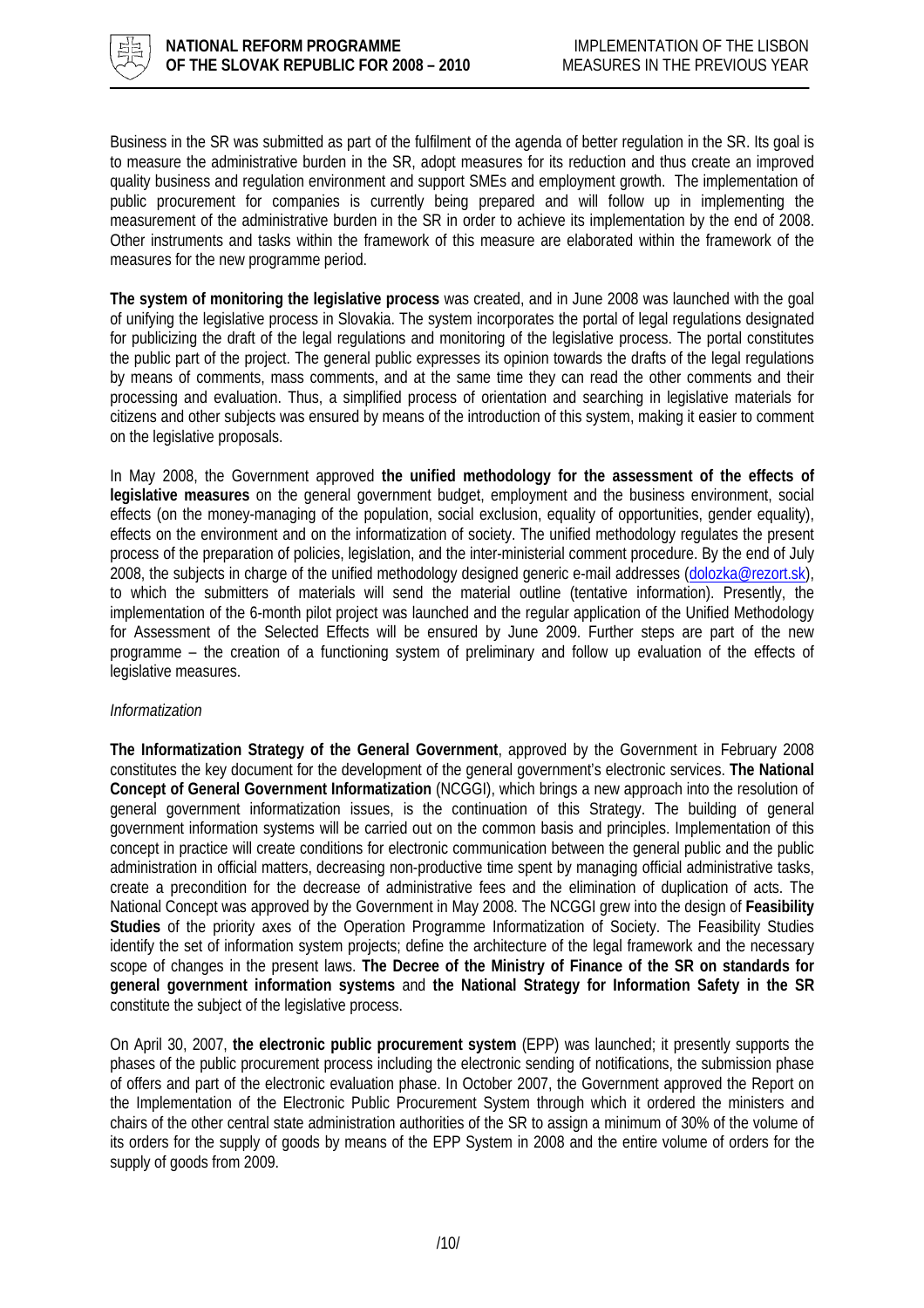

At the centre of attention of last year was also the project of Managing the Introduction of Electronic Cadastral Services through an electronic registry and electronic files with the Geodesy, Cartography and Cadastre Office of the SR. The Commercial Register of the SR introduced the electronic entry, change and deletion of data with the use of certified electronic signatures and the provision of electronic excerpts usable for legal purposes, copies and certifications.

The amendment to the Act on electronic signatures, with effect as of January 1, 2009, ensures, specifies and supplements the terminology in the field of electronic signatures, specifies and supplements the tasks of the National Security Authority (NSA) and specifies the proceedings regarding the course of action of the NSA in its assessment of the compatibility of safe equipment for the execution and verification of certified electronic signatures with safety requirements, especially with the establishment of the decision making period. The amendment also changes the provisions related to the cancelling of certificates, requirements for the products for electronic signatures and regulates infractions and fines for the violation of obligations related to the issuance and cancelling of certificates.

## *Law Enforcement*

In May 2008, the Government approved the proposed amendment to the Civil Procedure Code which introduces **a new form of judicial decision issued in summary proceedings – the fulfilment order**. The goal of this proposition is the acceleration and increased effectiveness and economy of judicial proceedings by means of the introduction of a new institution (form of decision making) – the fulfilment order, through which it will be possible to decide all matters for fulfilment other than financial obligations. For example, by means of the fulfilment order it will be possible to impose the obligation to surrender property, the obligation to apologize, the obligation to refrain from a certain action, the obligation to conclude a contract, the obligation to vacate non-residential spaces, etc. This will ensure the acceleration of judicial proceedings and the elimination of unnecessary delays.

## *The Energy Industry*

The April 2007 Concept of the Higher Use of Renewable Energy Sources in the SR, whose implementation will contribute to the increase of the present approximately 4% share of renewable energy sources in overall energy consumption, is one of the most significant of the adopted measures in the field of the energy industry. The Concept of Energy Effectiveness, approved by the Government in July 2008, is another significant measure that has been adopted. The main aim of the Concept of Energy Effectiveness in the SR is to achieve a gradual reduction in energy consumption on the European Union level, to motivate the population and market participants to follow energy efficient practices and to support sustainable energy solutions and the introduction of new innovations and energy efficient technologies in all sectors of the national economy.

Support for a competitive environment and transparency on the electricity and gas markets is provided by the market operation rules established by the regulation office. In 2007, the Office amended the Market Operation Rules where it established non-discriminating terms and conditions and possibilities for the entry and operation of all participants on the electricity market and also created clear legislative conditions for the liberalized natural gas market. The established terms and conditions ensured the reduction of the fee for the system services for invoicing of final consumers in the electro-energy industry. A further reduction of fees for network services will be adopted in 2009. Opening the market of support services to suppliers from abroad was also supported. The integration of electricity markets by means of coordinated explicit auctions at cross-border profiles on the basis of the flow based method is being prepared.

A reduction of time period for the submission of applications for access to the network in the gas industry will help to increase economic competition in energy supplies. The terms for concluding contracts on access to distribution networks were also established and the institute of testing operations in gas distribution was introduced. The process of changing a gas supplier and the course of action in the case of gas supply by several customers to one consumption point was established.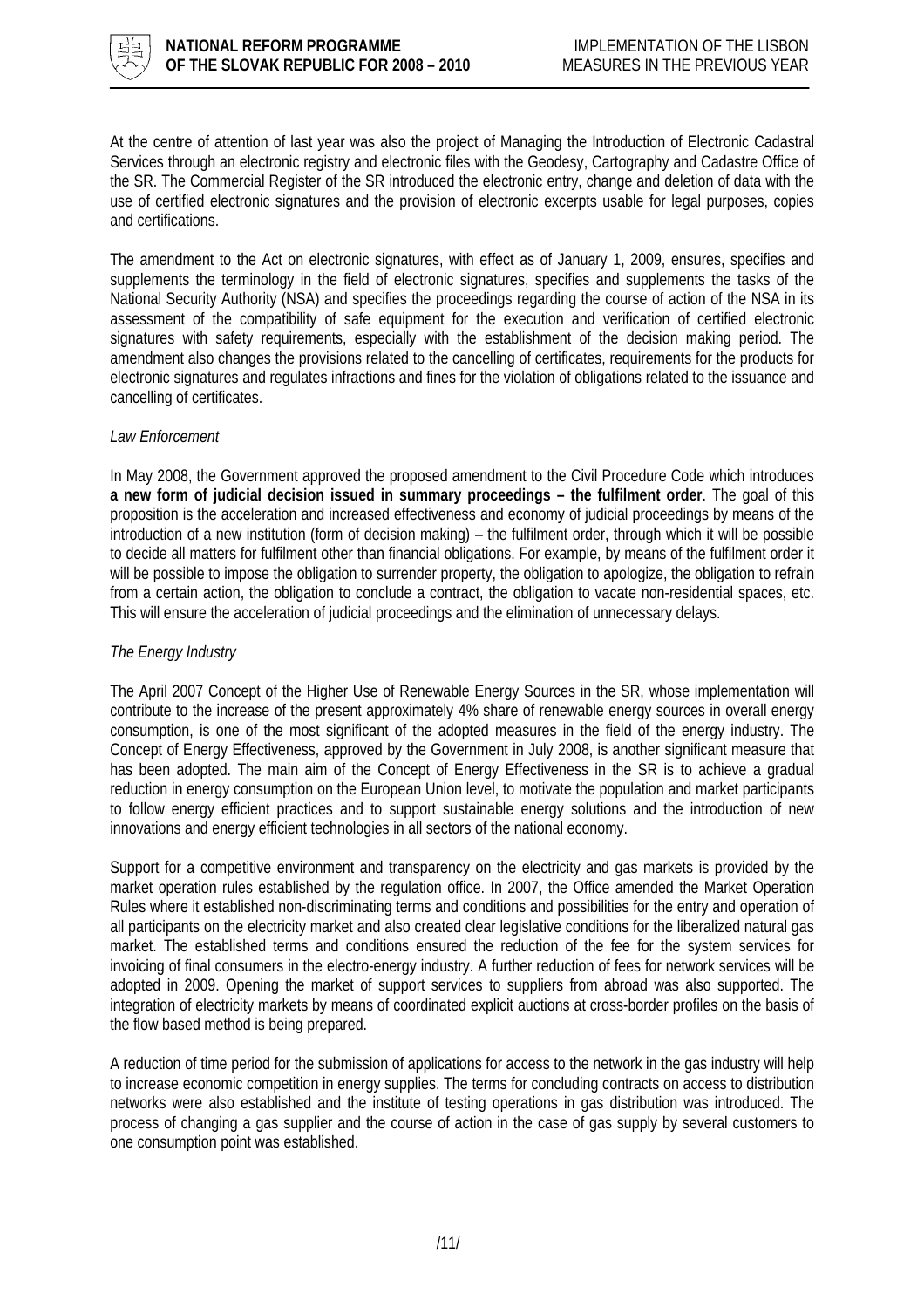<span id="page-11-0"></span>

# **2 Macroeconomic Framework, Fiscal Policy and NRP SR Financing**

The long-term economic policy goal of the SR is to establish a long-term stabile macroeconomic environment, the necessary precondition of which is fiscal consolidation oriented to the fulfilment of the medium-term objective (general government deficit 0.8% of GDP in 2010). Such terms create the precondition for long-term sustainable economic growth and living standard growth of the population. This chapter describes the macroeconomic framework of the SR, its fiscal policy and the financing of the structural policies incorporated in the NRP SR.

# **2.1 Macroeconomic Framework**

The performance of the economy of the SR has recently reached historical highs. The 10.4% growth of GDP in 2007 was not only the culmination point of the development of the SR, but also in the entire European Union. The impetus of the economy of the SR is constituted by the activities of foreign investors which essentially contributed to the present acceleration of the GDP growth, competitiveness and export performance. The structure of the GDP growth, pulled evenly by domestic and foreign demand, confirms the strong and sound economic development of the SR.

The present acceleration has significantly increased the level of convergence of the SR towards developed economies; in terms of purchasing power parity, the SR has already reached approximately 70% of the GDP per capita level in the EU 27, while in 2000 this figure was only 50%. After the unique pace in 2007, the growth of GDP has gradually moderated in compliance with the forecasts of the MoF SR and the expectations of domestic and foreign analysts (to approximately 6% in 2011). However, the dynamics continue to remain high and reflect the improvement in the business environment and public finance consolidations.



*Source: ŠÚ SR, Eurostat, from 2009 forecast of the MoF SR Source: MoF SR, from 2009 forecast of the MoF SR* 

The high overall growth of the economy will continue to support the creation of new jobs, employment and a reduction of unemployment rate (from 11% in 2007 to gradually below 9% in 2011). This improving situation on the labour market will increase population income, private consumption and living standards as well as a moderation of disparities among regions. The labour productivity growth, which exceeds the pace in other EU countries, is in compliance with the growth of wages and confirms the sound character of economic development.

The proceeding economic growth also favourably affects the balance of payments - the foreign trade as well as current account deficit. The real growth of Slovak exports has also reached a high pace during a period of external financial crisis and the slowdown of many significant economies. The foreign direct investments inflow in past years has created export capacities in Slovakia and good terms for a balanced and mildly surplus foreign trade after 2008. Due to the improvement of the foreign trade balance, the balance of payments deficit has rapidly decreased.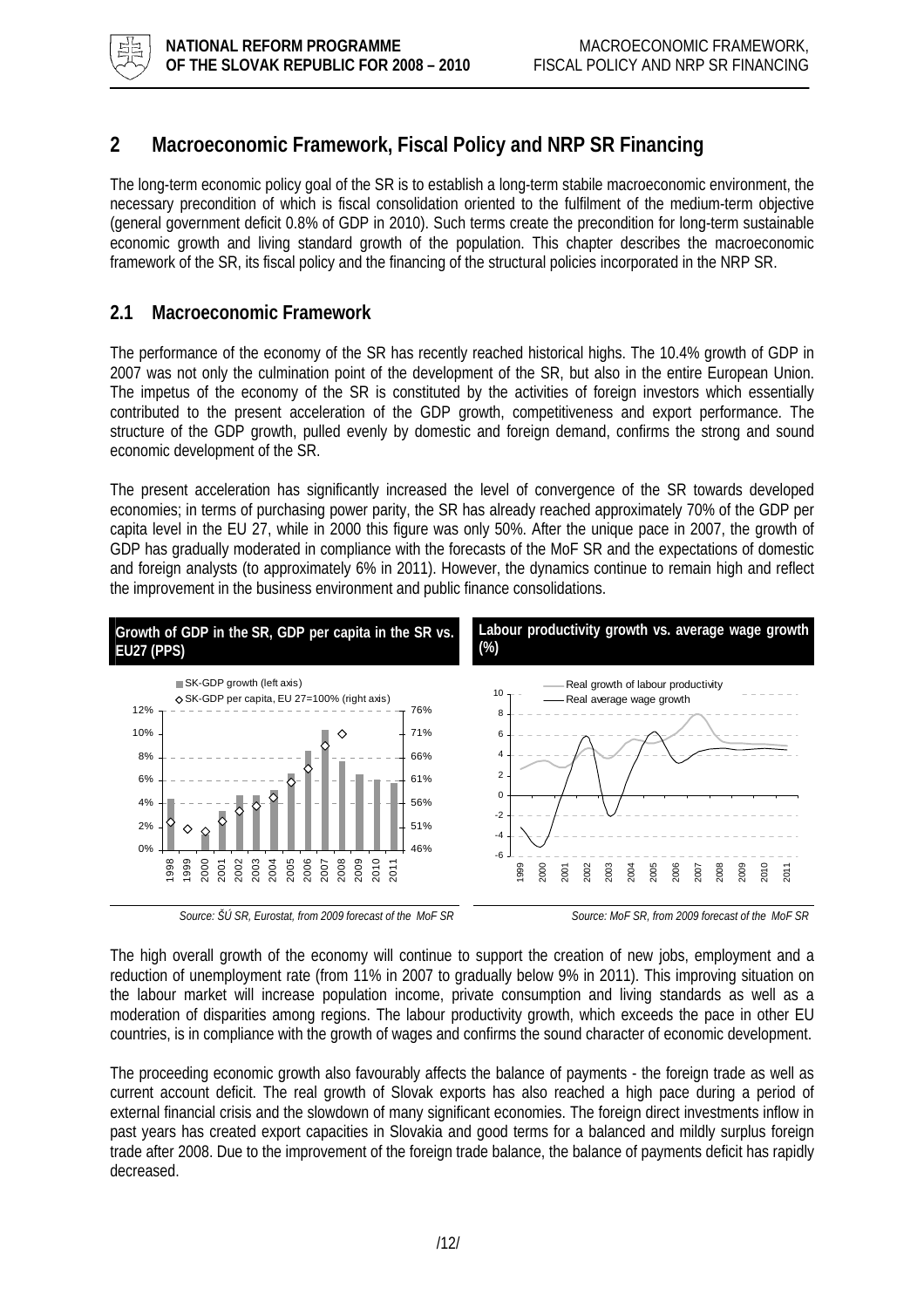<span id="page-12-0"></span>

In the last year, the prices of oil, energy and food grew markedly; this was also reflected in a higher inflation rate in the SR, especially in the growth of food prices, prices for services in interconnected sectors and regulated prices of energy. Nevertheless, the inflation rate in the SR reached historical minimums in 2007 (HICP for 2007 1.9% in average) and since August 2007 it has been below the reference value. Presently, the inflation rate is relatively stabile especially due to the balanced growth of wages, public finance consolidation and exchange rate appreciation.

Based on the current development of economic indicators and the domestic and foreign conditions, we expect a balanced development of the Slovak economy in the medium term horizon with stabile macroeconomic growth at relatively high levels. The medium-term development of the main economic indicators points the following trends:

- moderate but still high GDP growth not puting balanced economy development at risk;
- growth based on qualitative changes in economy on the total factors productivity growth and increasing competitiveness, especially by foreign direct investments effects and the implementing of structural policies and action plans in compliance with the National Reform Programme of the SR and the Modernization Programme Slovakia 21;
- growth stimulated not only by domestic (consumption and investments) but also by foreign demand;
- growth of structural employment reflecting the creation of new jobs and the benefits of structural reforms;
- the further gradual reduction of the unemployment rate reflecting several factors, especially the creation of new jobs but also the development of an economically active population – the entry of strong population age-groups on the labour market and the simultaneous increase of the retirement age for women to 62,
- real average wage growth approaching the growth of productivity and increasing growth of living standards however still remaining below the growth of labour productivity – without the risk of demand inflation pressures,
- inflation rate development in compliance with the reference value within the framework of the Maastricht Criteria,

| Forecast of selected indicators of the SR economy development (June 2008, in %) |                |        |        |        |          |        |        |        |  |  |
|---------------------------------------------------------------------------------|----------------|--------|--------|--------|----------|--------|--------|--------|--|--|
| Indicator                                                                       | <b>Reality</b> |        |        |        | Forecast |        |        |        |  |  |
|                                                                                 | 2004           | 2005   | 2006   | 2007   | 2008     | 2009   | 2010   | 2011   |  |  |
| GDP (real growth)                                                               | 5.2            | 6.6    | 8.5    | 10.4   | 7.7      | 6.5    | 6.1    | 5.8    |  |  |
| Average monthly wage for economy (real growth)                                  | 2.5            | 6.3    | 3.3    | 4.3    | 4.7      | 4.5    | 4.7    | 4.5    |  |  |
| Average employment growth (VZPS)                                                | 0.3            | 2.1    | 3.8    | 2.4    | 2.2      | 1.3    | 1.0    | 0.8    |  |  |
| Average unemployment rate (VZPS)                                                | 18.1           | 16.2   | 13.3   | 11.0   | 9.9      | 9.4    | 9.1    | 8.7    |  |  |
| Harmonized index of consumer prices (HICP)                                      | 7.5            | 2.8    | 4.3    | 1.9    | 3.8      | 3.4    | 3.1    | 3.5    |  |  |
| Balance of current account (share on GDP)                                       | $-7.8$         | $-8.5$ | $-7.0$ | $-5.3$ | $-4.1$   | $-2.5$ | $-1.5$ | $-0.7$ |  |  |

• gradual improvement of the current account balance in the period 2009 – 2011.

*Source: MoF SR* 

# **2.2 Fiscal Policy**

The fiscal policy in the period of 2005 – 2007 was especially affected by the efforts to continue the public finance consolidation and it was focused on two objectives, which are the fulfilment of the Maastricht criterion of general government balance and the creation of conditions for the long-term sustainability of public finances.

The planned deficits presented in convergence programme updates anticipated the fulfilment of the first objective in 2007 and the general government budget for the above mentioned year established the target value of the general government deficit in the amount of 2.9% of GDP, including costs for pension reform. After the Eurostat deficit and debt notification as of April 1, 2008, the general government deficit reached 2.2% of GDP in 2007. The necessity of fiscal consolidation by means of fulfilment of the objective in 2007 does not cease to exist in the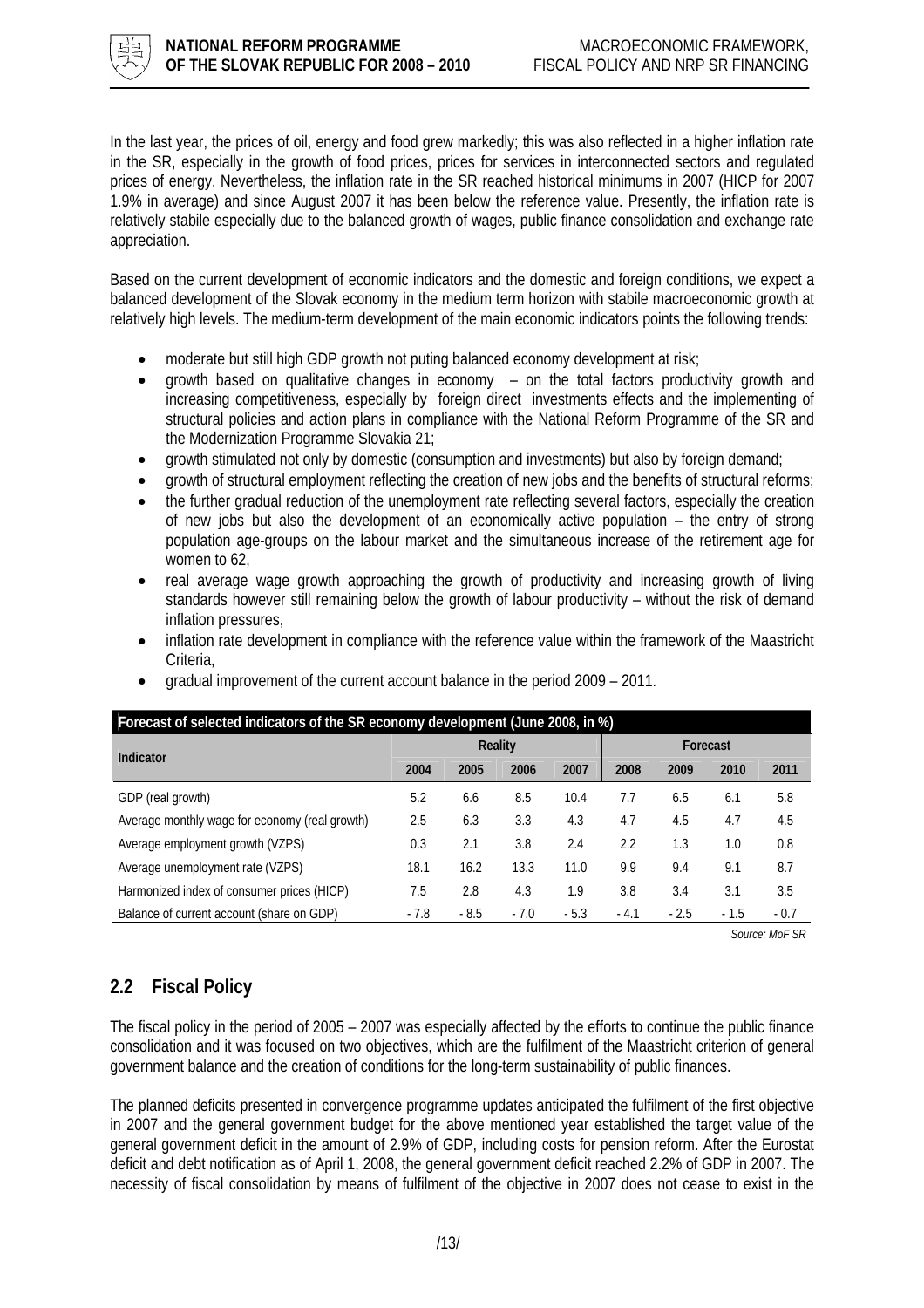

upcoming period. The approved general government budget for the period 2008 – 2010 also created the base for the further decreasing of the general government deficit.

Macroeconomic stability is the key factor for maintaining sound economic growth, and this requires the implementing of a countercyclical fiscal policy which is expected to slow down potential inflation pressure after entry to the Eurozone. Another reason for consolidation is the expected demographic development and its negative effects on public finances. For these reasons the long-term sustainability of public finances remains the main objective of fiscal policy in the upcoming years.

Transposing this long-term goal into a concrete medium-term objective according to the rules of the Stability and Growth Pact, aims to decrease the cyclically adjusted general government deficit net of one-off effects under 1% of GDP by 2010. This commitment was also presented in the Convergence Programme update and for the first time it was incorporated in the form of a general government deficit in the amount of 0.8% of GDP including the costs for the pension system reform in the budgeting process within the framework of the preparation of the general government budget for the period 2008 – 2010.

A general government deficit in the amount of 2.3% of GDP is budgeted for 2008 and the current estimate [1 o](#page-13-0)f the deficit is on the level of 2.2% of GDP. The general government budget for the period 2009 – 2011, which is currently being prepared, is proposed in compliance with the consolidation plans of the Government, and by 2011 Slovakia is expected to achieve a balanced general government budget for the first time including costs connected with pension system reform. The proposed goals also comply with the rule of the Stability and Growth Pact on minimum consolidation effort in the amount of 0.5% of GDP for countries that have not yet met their medium-term objective. Based on the above mentioned development, further decreases in the general government gross debt are expected on the level under 25% of GDP in 2011.

Fulfilment of the established consolidation goals necessarily also places greater emphasis on the improvement of the qualitative aspect of public finances in the form of the growth of their effectiveness and orientation towards increasing the potential economic growth. The basis of this process is to design a public finance management system of high quality and the priority in this field is the continual improving of programme budgeting. The gradual introduction of the unified general government accounting system based on the accrual principle in compliance with the international general government accounting standards as of January 1, 2008 constitutes another significant step which was described in detail in the last Convergence Programme update. The planned measures of structural policies described in this document play a significant role in increasing the quality of public finances along with the improvements of the public finance management system.



<span id="page-13-0"></span> <sup>1</sup> Estimate of the general government deficit for 2008 was presented in July within the "Report on the Macroeconomic Environment and Public Finance Development in the SR for the First Half of 2008 and the End of the Year Forecast."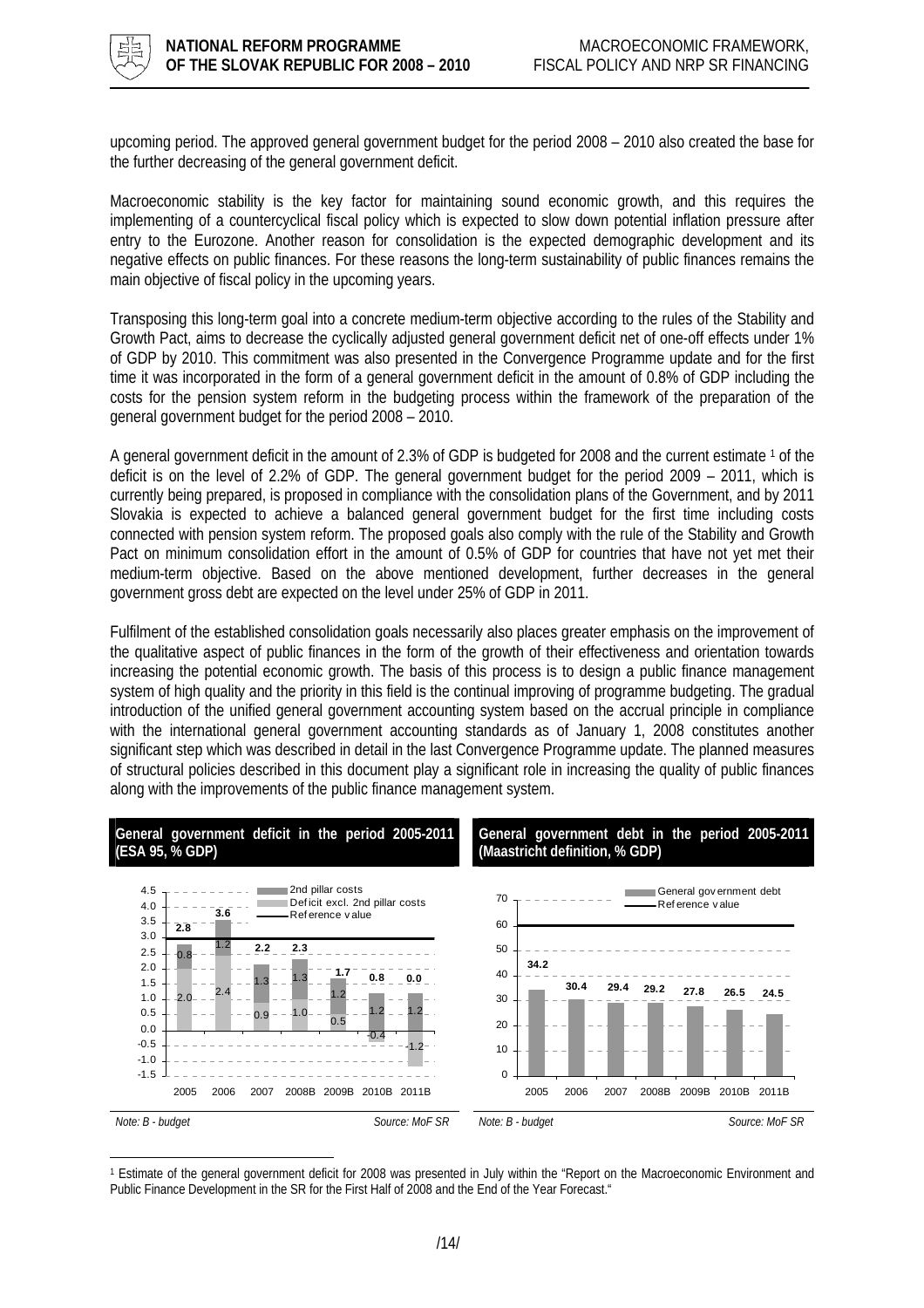<span id="page-14-0"></span>

## **BOX No. 1: The Slovak Republic in Eurozone**

The Eurozone entry of the SR constituted the priority goal of the Government. Stable macroeconomic and fiscal policy oriented on fiscal consolidation will result in the successful fulfilment of this ambition on January 1, 2009. The gross general government debt reached 29.4% of GDP by the end of 2007, this is well below the reference line and continues to decrease. The long-term interest rate criterion was also trouble free and the SR has been below the reference line for a long time. The development of the ERM II exchange rate with an established central parity and fluctuation zone was also stable.

The criterion of price stability and general government deficit was decisive for the decision on entry. The proof of healthy economic development was the gradual decreasing of inflation to historical lows through which its level fell below the reference line in August 2007. From the beginning of 2008, price growth was again recorded but in compliance with the global trend and remains below the inflation criterion with a reserve close to 1 p.p.

Based on the Eurostat deficit and debt notification data as of April 1, 2008, the general government deficit reached the value of 2.2% of GDP in 2007, i.e., it was distinctively below the reference line of the Maastricht criterion and also below the budgeted value of 2.9% of GDP. The approved general government budget for the period 2008 – 2010 also created the conditions for the sustainable fulfilment of fiscal criterion, which constituted the last condition on the road of the SR to the Eurozone.

The fulfilment of all Maastricht criteria on a sustainable level led the European Council to approve of the membership of the Slovak Republic in the European Monetary Union as of January 1, 2009. The EU Council subsequently established the conversion rate on the level of the current central parity of 30.126 SKK for 1 Euro.

# **2.3 NRP SR Financing**

The issue of the quality of public finances will be in upcoming years dominated by the theme of the effectiveness and efficiency of expenditure policies and more vigorous relocation of resources for the benefit of the Lisbon Strategy objectives. The financing of the presented Lisbon tasks is implemented from the public resources of the SR and EU funds. Implementation of the NRP SR is in compliance with the medium-term objective of fiscal consolidation and consequently long-term sustainability of public finances. For this reason, within the framework of designing the budget for the general government, the fulfilment of the particular priorities is based on the adopted fiscal framework.

The specification and allocation of financial means for the implementation of the presented objectives are necessary for the strengthening of the success of the Lisbon Strategy implementation on the national level. Their clear identification in the general government budget constitutes one of the main initiatives of the Slovak Republic in the Lisbon agenda management from which it is expected that it will ensure a high level of consistency between the NRP SR and the Convergence Programme and thus will contribute to the successful implementation of the proposed measures.

The Government presents the aims and measures in the NRP SR for the new cycle of the Lisbon Strategy which have been discussed on the expert level and whose claim for financing from public sources will be ensured in the general government budget. Lack of clarity in the financing of other measures is determined either by incomplete expert discussion, especially in the field of climate and the energy industry or by strict adherence to budget limitations. Consequently, the Government does not present them at this point as an obligatory goal in the NRP SR for the period 2008 – 2010. They will be introduced in the following phase, i.e. the next year's Progress report on the implementation of the NRP SR.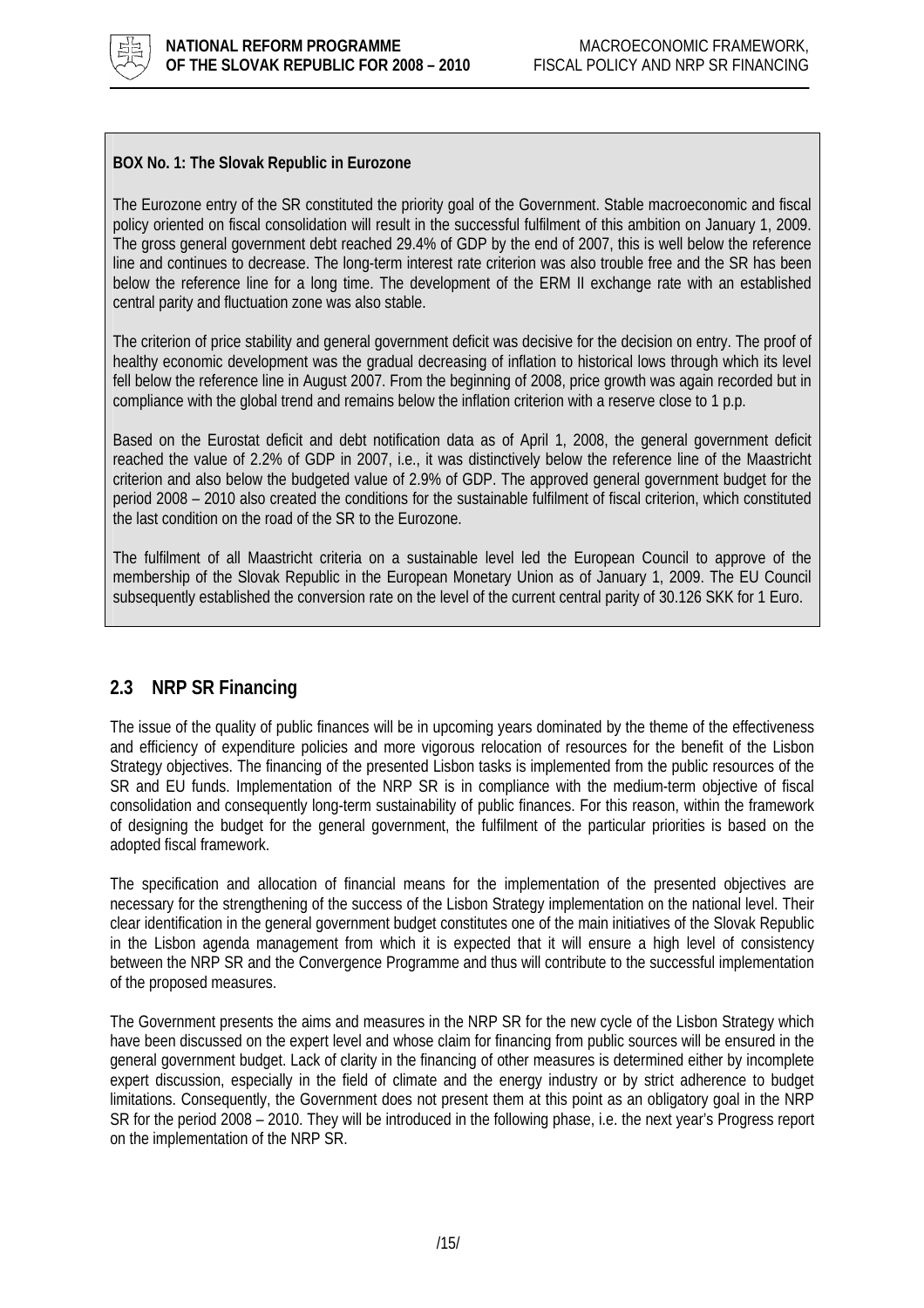

Part of the NRP SR measures is targeted on the change of the existing environment, especially in the form of legislative changes without any need for financial support. In the case of the remaining measures which require support from the general government budget, any change in the volume of transfers from public sources will fully respect the fiscal framework. So far, it was impossible to precisely quantify the financial requirements of all measures defined in the NRP SR because several of them depend on deeper analysis or concrete parameters of measures.

Based on the current estimates, the overall expenditures of the general government budget on the Lisbon measures will constitute approximately SKK 74 billion (EUR 2.5 billion) in the period 2008 – 2010. This estimate also incorporates the costs for the building of highways, which constitutes over 50% of the overall costs. In terms of expenditures, the measures dealing with informatization of the society and some measures in the field of employment and the financing of science play a greater role. It must be noted that the importance of measures is not directly proportional to the volume of their allocated financial means.

The EU Structural Funds and the Cohesion Fund constitute a complementary source of financing of the structural policies of the SR. In the programme period 2007 – 2013, Euro 11.3 billion will be allocated from the EU resources for the SR, a certain part of which will be allocated for the fulfilment of the Lisbon objectives. The EU financial resources constitute less than 40% of the overall financial requirements of the NRP SR measures. The financing of individual measures is presented in detail in the annex to this document.

| Estimate of the expenditures for NRP SR measures 2008 - 2010 (in mil.) |              |            |               |            |            |            |  |  |  |  |
|------------------------------------------------------------------------|--------------|------------|---------------|------------|------------|------------|--|--|--|--|
|                                                                        | 2008<br>2009 |            |               | 2010       |            |            |  |  |  |  |
|                                                                        | <b>SKK</b>   | <b>EUR</b> | <b>SKK</b>    | <b>EUR</b> | <b>SKK</b> | <b>EUR</b> |  |  |  |  |
| Research, development and innovations                                  | 119          | 4          | 4.246         | 141        | 4.686      | 156        |  |  |  |  |
| Education                                                              |              | 0,2        | 275           | 9          | 1,773      | 59         |  |  |  |  |
| Employment                                                             | 1.218        | 40         | 4.496         | 149        | 4.944      | 164        |  |  |  |  |
| <b>Business environment</b>                                            | 11.021       | 366        | 17.631        | 585        | 24.189     | 803        |  |  |  |  |
| - of which highway construction                                        | 10,300       | 342        | <i>12.000</i> | 398        | 16.110     | 535        |  |  |  |  |
| Total                                                                  | 12,365       | 410        | 26.649        | 885        | 35,592     | 1,181      |  |  |  |  |

*Source: MoF SR*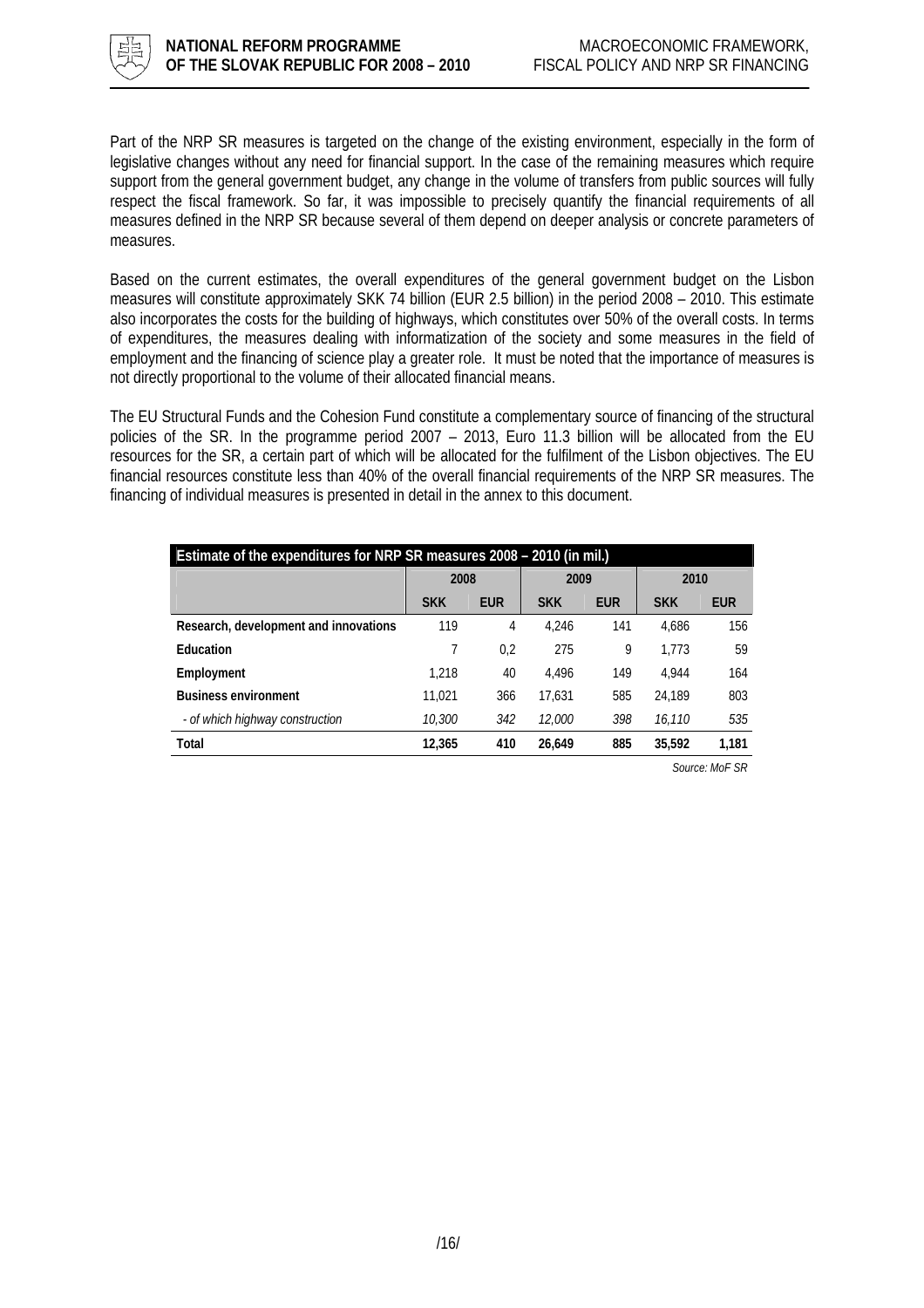<span id="page-16-0"></span>

# **3 Reform Measures for 2008 - 2010**

This chapter constitutes the main part of this document. The measures of the National Reform Programme for 2008 – 2010 are a part of it. The first section contains a short summary of the measures and their relation to the country-specific recommendations for Slovakia. The following five sections contain the measures in relation to the particular key challenges. Each of these chapters has an analytical introduction followed by a description of the planned measures. The description of the measures consists of the identification of the issue and the form of reaction to this issue. The titles of the measures are in bold which allows their identification in the annex. The measures are detailed in annex in the form of action plans.

# **3.1 Reaction to European Council Recommendations**

The Government has submitted a set of specific, clearly defined measures for the key challenges for the new three-year period. These react as a priority to the conclusions of the European Council, its country-specific recommendations for Slovakia and points to watch. In addition, due to the entry of the SR to the Eurozone, they take the Eurozone recommendations into consideration. They also take into account the Integrated Guidelines for Economic Policy and Employment Policy which have been adopted for the upcoming three year period.

Some measures are a continuation of the adopted activities whose implementation exceeds the period of the first cycle or which were introduced in the course of its duration. This chapter also contains new initiatives identified by the Government as key initiatives for the strengthening of the competitiveness of the Slovak economy through the approval of the Slovakia 21 Modernization Programme. The following three paragraphs in italics constitute the European Council country-specific recommendations for Slovakia and are followed by the measures of the NRP SR which respond to them.

• *To duly implement a coherent R&D and innovation strategy with a particular focus on the institutional reform of the public research sector and substantial improvement of business-research cooperation while reallocating resources to R&D and innovation and education.* 

The science and technology financing reform, the building of regional innovation centres and a new mechanism for the allocation of financial means for doctoral scholarships are a continuation in the current activities carried out in the field of research, development and innovations. At the same time, the transfer of knowledge between the academic and business sectors and contractual research for the needs of the general government will be encouraged.

• *To improve the regulatory environment, notably by implementing a comprehensive better regulation strategy covering both impact assessment and simplification of existing legislation.* 

The regulatory environment will be strengthened especially by making the regulated markets more transparent, through the reform of public procurement, including an extension of electronic procurement (e-procurement), through the creation of a functioning system of preliminary and follow up evaluations of the effects of legislative measures and through a comprehensive evaluation of the administrative burden and obstacles to business and employment creation.

• *Within an integrated flexicurity approach, ensures implementation of the lifelong learning strategy addressing the needs of the labour market, completes the reforms of primary, secondary and tertiary education to improve qualification and skill levels, and enhance access to employment, notably for the long-term unemployed and vulnerable groups.* 

Several new and already adopted measures respond to the recommendations in the key challenges of education and employment. The informatization of the school system and the preparation of new innovative study materials and aids will be improved. The establishment of new top grammar schools (gymnasium) and the development of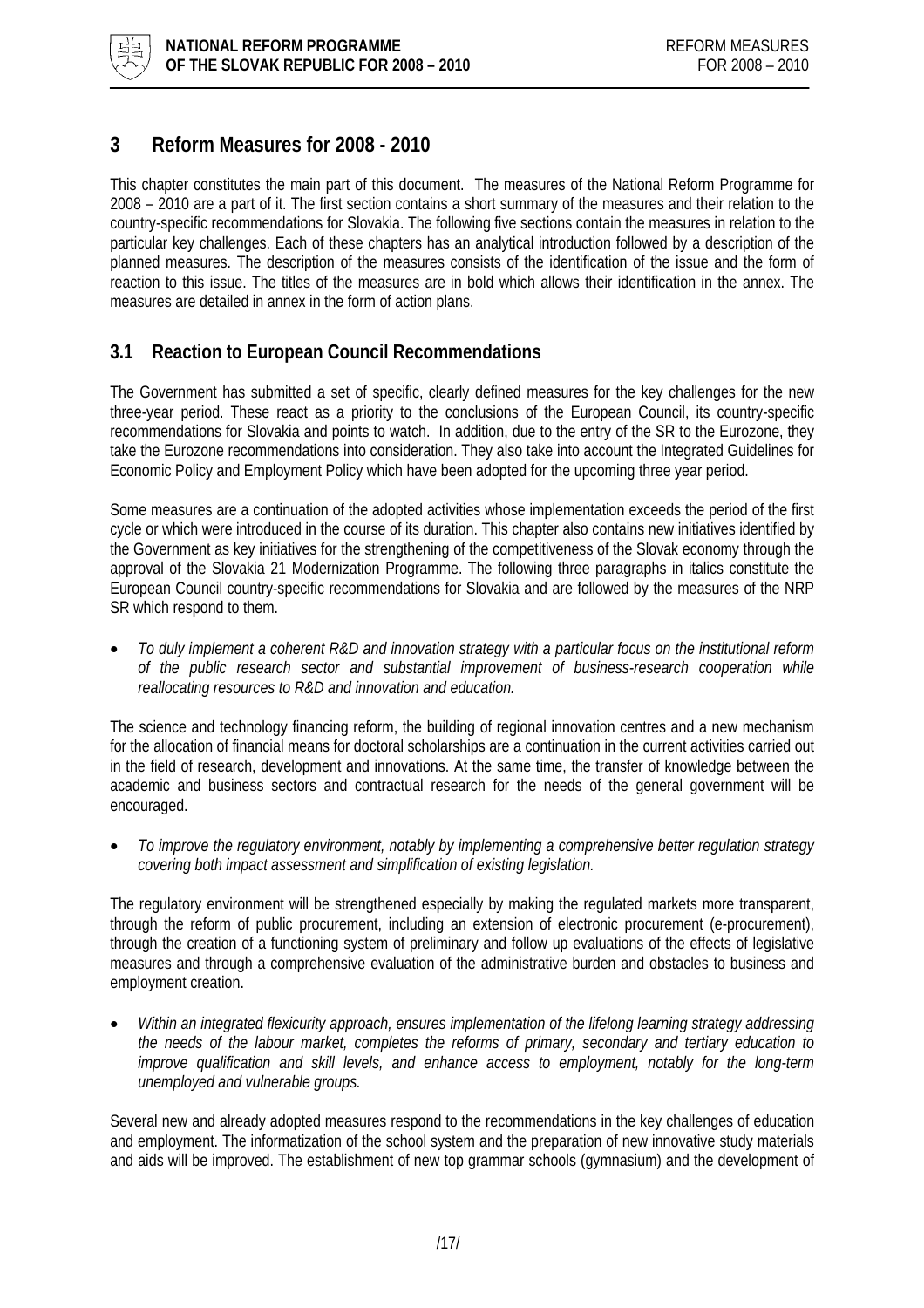

entrepreneurial skills will be encouraged. Students will also acquire basic business and the economic knowledge at the level of secondary schools.

Loans for university education abroad will be introduced, the transformation in motivation to achieve higher productivity of schools in the regional school system and university education will occur. The training programme for students in doctoral studies with the focus on pedagogical qualifications and undergraduate study programmes for students from geographically and culturally close non-member EU countries and graduate students at the Slovak universities and colleges will be created.

The entry process to certified public universities and colleges accredited abroad will be simplified. A career system will be introduced in the professional development of pedagogical employees in the regional school system. Furthermore, more flexible forms of the management of universities and institutions of higher education and the differentiation of institutions of higher education into universities, institutions of higher education and professional institutions of higher education will also be introduced. Profession-oriented tertiary education programmes on the Bachelor level and post-leaving exam study will be supported, the accreditation process of institutions of higher education will be changed to shift the emphasis from input indicators to output indicators criteria. The demographic transition (exchange of generations) at the institutions of higher education will be supported.

In order to strengthen the labour market flexibility, a national system of flexicurity will be created and the interconnection between the education syllabus and the requirements of the labour market and the system of lifelong learning will be strengthened. The analysis of the housing market will strengthen mobility on the labour market where the emphasis will be placed on the support of rental housing. One of the goals of the in-work benefits is the inclusion of the long-term unemployed into active labour force.

The following section incorporates the measures through which Slovakia reacts to the points to watch established by the European Council (in italics).

Further *developing of ICT policies, especially for the broadband infrastructure* will be ensured through measures targeted on increasing the availability and support of the infrastructure of broadband access, informatization of the general government, consistent implementing of electronic register services and their mutual interconnecting, through the reform of public procurement including the spreading of e-procurement, informatization of the education system and the designing of innovative study materials and aids. The measured development of onestops aims at the *full introduction of the one-stop shop system for start-up companies*. *Entrepreneurial education will be introduced through the measure* of the acquiring of basic knowledge of business and economics in secondary schools which also constitutes a reaction to the point to watch.

*Addressing the gender gap in remuneration and employment, developing active aging strategies and creating job opportunities for young people* are addressed by the following measures: creation of the national flexicurity system, improvement of the connection between the contents of education with the requirements of the labour market, the system of lifelong learning, housing concepts, inclusion of the long-term unemployed in the labour market and improvement of the quality of labour sources for the labour market.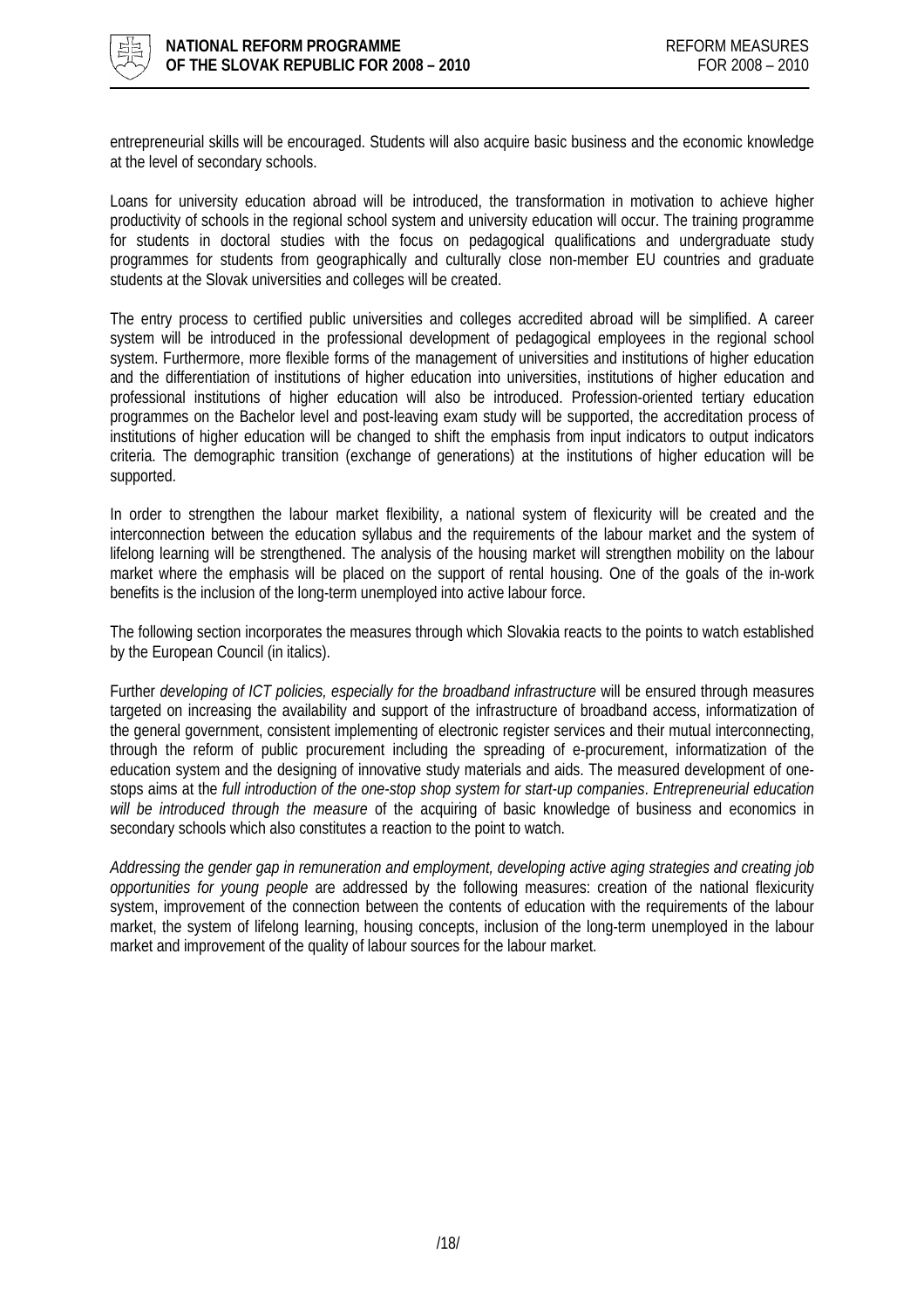<span id="page-18-0"></span>

## **BOX No. 2: European Council Recommendations**

## **Country-specific Recommendations for Slovakia (CSR):**

- To duly implement a coherent R&D and innovation strategy with a particular focus on the institutional reform of the public research sector and substantial improvement of business-research cooperation while reallocating resources to R&D and innovation and education.
- To improve the regulatory environment, notably by implementing a comprehensive better regulation strategy covering both impact assessment and simplification of existing legislation.
- Within an integrated flexicurity approach, ensures implementation of the lifelong learning strategy addressing the needs of the labour market, completes the reforms of primary, secondary and tertiary education to improve qualification and skill levels, and enhance access to employment, notably for the long-term unemployed and vulnerable groups.

## **Points to watch (PTW):**

- To further develop ICT policies, especially for broadband infrastructure,
- To fully implement of one-stop shops for start-up companies,
- To introduce entrepreneurship education,
- To increase competition in power supply,
- To address the gender gap in pay and employment,
- To develop an active ageing strategy,
- To create job opportunities for young people.

## **3.2 Research, Development and Innovations**

Research, development and innovations constitute the source of wealth and long-term economic growth in developed countries. Their support is the main goal of the knowledge-oriented society. The Slovak Republic is also aware of the significance of knowledge in economic development.

The small and decreasing share of expenditures in research and development in the GDP is partially the consequence of the extreme pace of the GDP growth which has recently overtaken the pace of the growth of absolute expenditures on research and development.

Although the results of Slovak science in selected branches have achieved an international level, the conditions for implementing research and development in Slovakia are not comparable with international standards. The growth of expenditures from the state budget for the improvement of the status of Slovak research and development and an institutional reform for more effective spending of additional means are necessary, and the Slovak Republic will focus on this reform in the next years.

Slovak science is relatively effective in transforming inputs to outputs and employing a large share of persons in the high-tech sectors. However, these persons do not carry out research and development, which is one of the reasons why the Slovak Republic is situated well below the average of EU member states in terms of innovation productivity. The small share of innovative businesses in Slovak industry is caused by the weak interconnection with the academic sphere. It will be necessary to renew the knowledge triangle based on intensive cooperation of research and development organizations, universities and the business environment for the successful operation of the knowledge-oriented society. Wrong incentives in the system also constitute a challenge that needs to be addressed when preparing a solution for the problems in the field of Slovak science and research.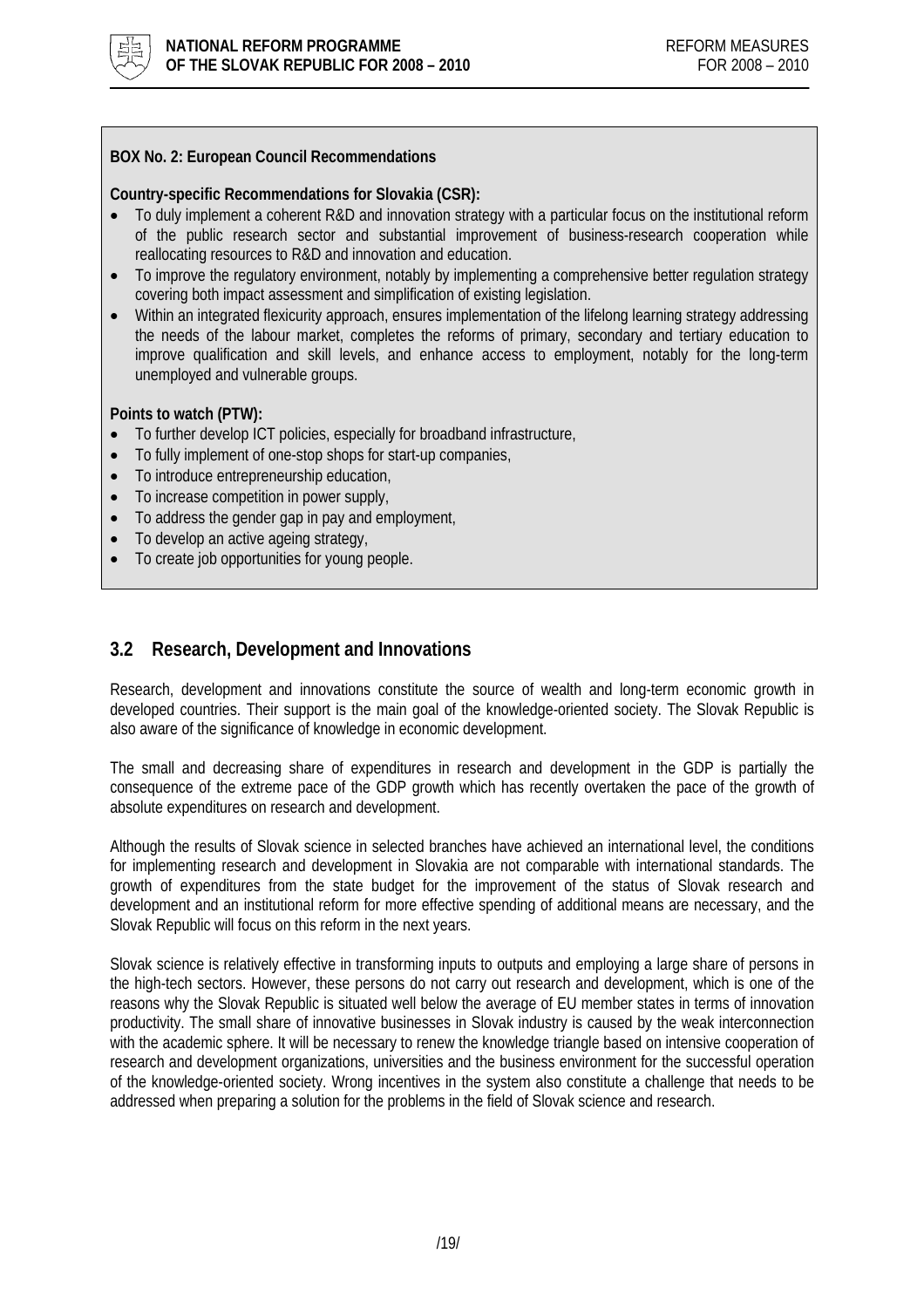

## *Financing of Science and Technology*

The Government intends to strengthen the level of science and technology in Slovakia and the social status of scientific workers by means of increased expenditures for research and development from public sources and from private sources in particular. In the upcoming period, the Government will focus on the identification and support of research that has the potential to provide the highest added value to the Slovak economy.

Currently, the institutional support gets a greater share of funding than purpose-oriented support (approximately in the ratio of 65:35) in the support of Slovak science and technology in the state budget. Institutional financing from state budget is provided to the public sector institutions of research and development to support them in solving partial tasks as defined by the institutions in question. As opposed to the purpose-oriented support of science and technology, which is targeted at a certain area of science and technology or integral issues of research and development, the institutionally allocated financial means system can not ensure a comprehensive solution of research-development tasks.

Despite the fact that the subject-matter priorities of research and development in the Long-term Intention of the State Scientific and Technological Policy until 2015 are approved, no programmes related to the target-oriented solution of given subject matter issues exist. After paying a membership fee, Slovak research and development organizations can annually participate in European Union research and development initiatives and programmes. However, the level of participation of Slovak research-development organizations in European Union research and development programmes has decreased since the entry of Slovakia to the EU.

**Science and technology financing reform** will be implemented based on the procedures anchored in the document, The New Module of Science and Technology Financing. In this document, the Government plans to increase the share of purpose-oriented grant financing of science and technology and support particular projects which are already partially financed from international or private entrepreneurial sources. The basic research will be supported without thematic limitations and based on the criteria of scientific excellence, and support in the field of applied research will be focused on a number of priority areas. These will be oriented to address the strategic challenges of the Slovak economy.

Besides the fact that the method for increasing the share of purpose-oriented – grant financing for the support of science and technology from the state budget means will be established in the new module, it will also establish the priority fields of science and technology supported from state budget means; in particular, they will incorporate the programmes of international scientific-technological cooperation of Slovakia with other EU member countries. Based on the established subject matter priorities of research and development, the criteria for the purpose-oriented support of applied research and evaluation methods for the efficiency of outputs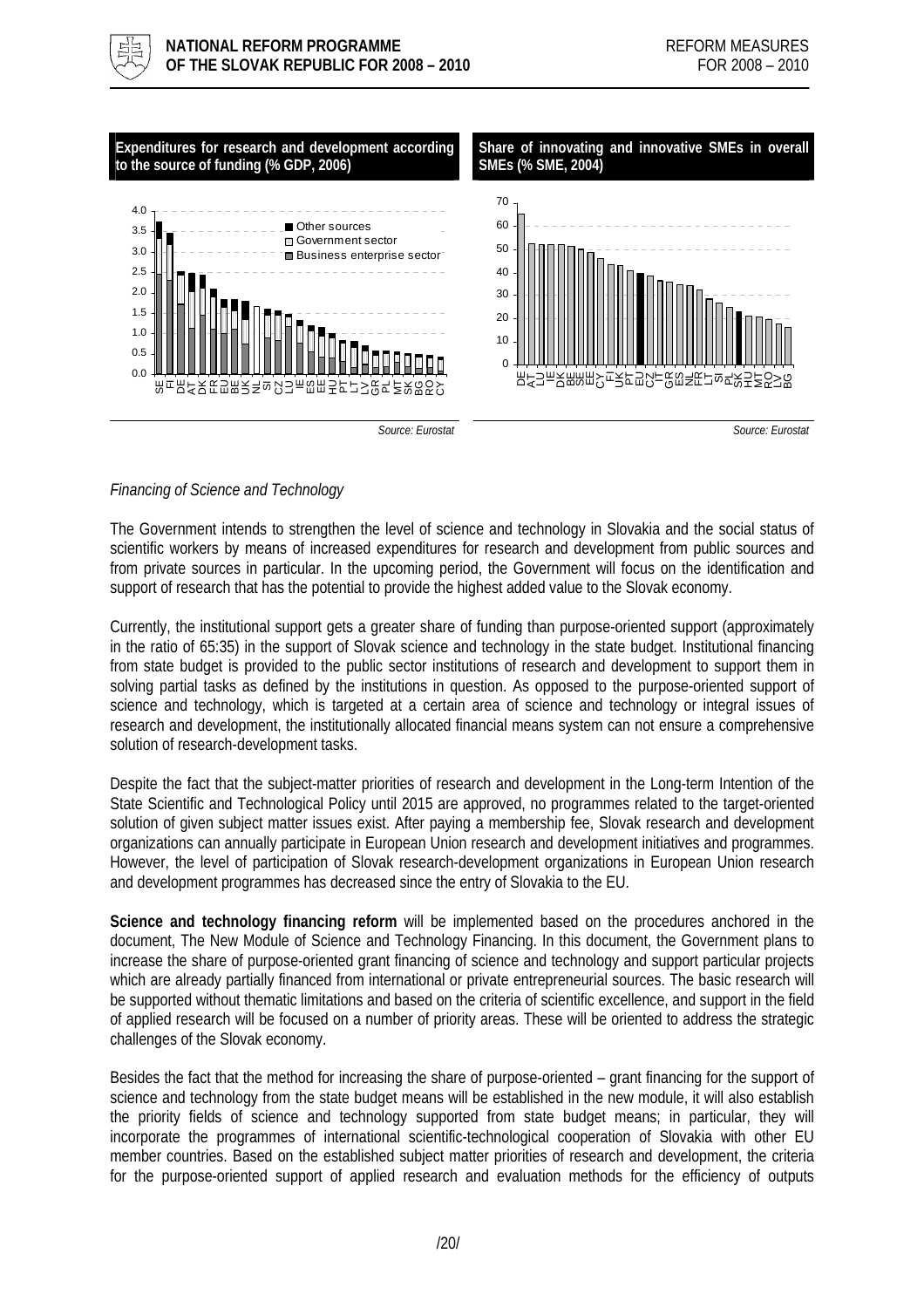

achieved through this support will also be designated. The document also determines the amount of the state budget means by which it will be necessary to increase expenditures from the state budget allocated in the budget programme, the National Programme of Development of Science and Technology and implement the objectives of the priority areas of the science and technology system and the subject matter priorities of research and development. One of these priorities is the increased participation of Slovak organizations in the solution of European research and development programmes and European research centre programmes. The new module will also anchor the system of monitoring and updating of the state science and technology policy which is expected to ensure a flexible reaction of the science and technology system to Slovakia's current development needs.

Within the framework of the schemes of financing public institutions of higher education, the weight of publication outputs in respected foreign journals (ISDN registered) will increase (the sum of financial means allocated to one published output in a respected journal (ISDN registered) and provided subsidies to a public institution of higher education). **Increasing the significance of international scientific outcomes in the financing of institutions of higher education** will be incorporated into the methodology of the financing of public institutions of higher education from January 2009.

The participation of foreign experts in the selection and evaluation commissions, which will select the research managers of projects of the state research and development programmes or select and approve the tasks of research and development financed by the Agency for the Support of Research and Development, will increase to 30%. The goal of **increasing the share of top foreign experts in the evaluation of submitted projects in public grant schemes** is to increase the efficiency of public sources spent on research and development by supporting top research of international level quality. It is expected that this measure will also increase the transparency of the provision of financial means in the public grant schemes.

The present system of support of PhD students, which does not create direct competition among the universities in acquiring PhD students for the best projects, is a weakness of the support of science and technology in Slovakia. Listed dissertations are not always connected to the research on which the supervisor works. The supervisor actively acquires grants and is integrated into the international cooperation. A substantial part of the financial means for doctoral scholarships is presently determined according to the rules of the Ministry of Education of the SR which are based on established qualitative and quantitative indicators. Some institutions of higher education provide doctoral scholarships from their own resources.

**The new mechanism for the allocation of financial means for doctoral scholarships** will also create the possibility of acquiring financial means for doctoral scholarships within the framework of grant schemes financed from state budget. Thus, the responsibility of the supervisor for the outcomes and activities of the PhD student will be increased and his/her direct involvement in the work of the research team will be ensured, even in the case of international cooperation. The new mechanism also resolves the issue of the allocation of scholarship places within newly certified programmes of studies. The institution of higher education that acquires the project will also have financial resources to support the needed PhD students. Due to the fact that a PhD student is not an employee of the school and his/her studies consists of educational and research activities, it will be necessary to acquire complementary financing in addition to acquired grants so that project costs will not be distorted by the educational costs of the doctoral study.

Besides the classical form of the scholarship provision, whose provision arises from the Act on institutions of higher education, the financial means for doctoral studies will be provided to full-time PhD students through research projects from the new grant scheme of the Agency for the Support of Research and Development, which will allow for the financing of the scientific part of the doctoral study. The new system of allocation of financial means for doctoral scholarships will gradually increase the share of financing of doctoral scholarships from grants. New grant schemes will appear or existing grant schemes will be modified so that it will be possible to include the costs for PhD students into the projects. Simultaneously, the support of the quality of doctoral studies will be strengthened when the most active PhD students will acquire significantly higher scholarships by working on scientific projects. Approval of research projects from which it will be possible to finance doctoral scholarships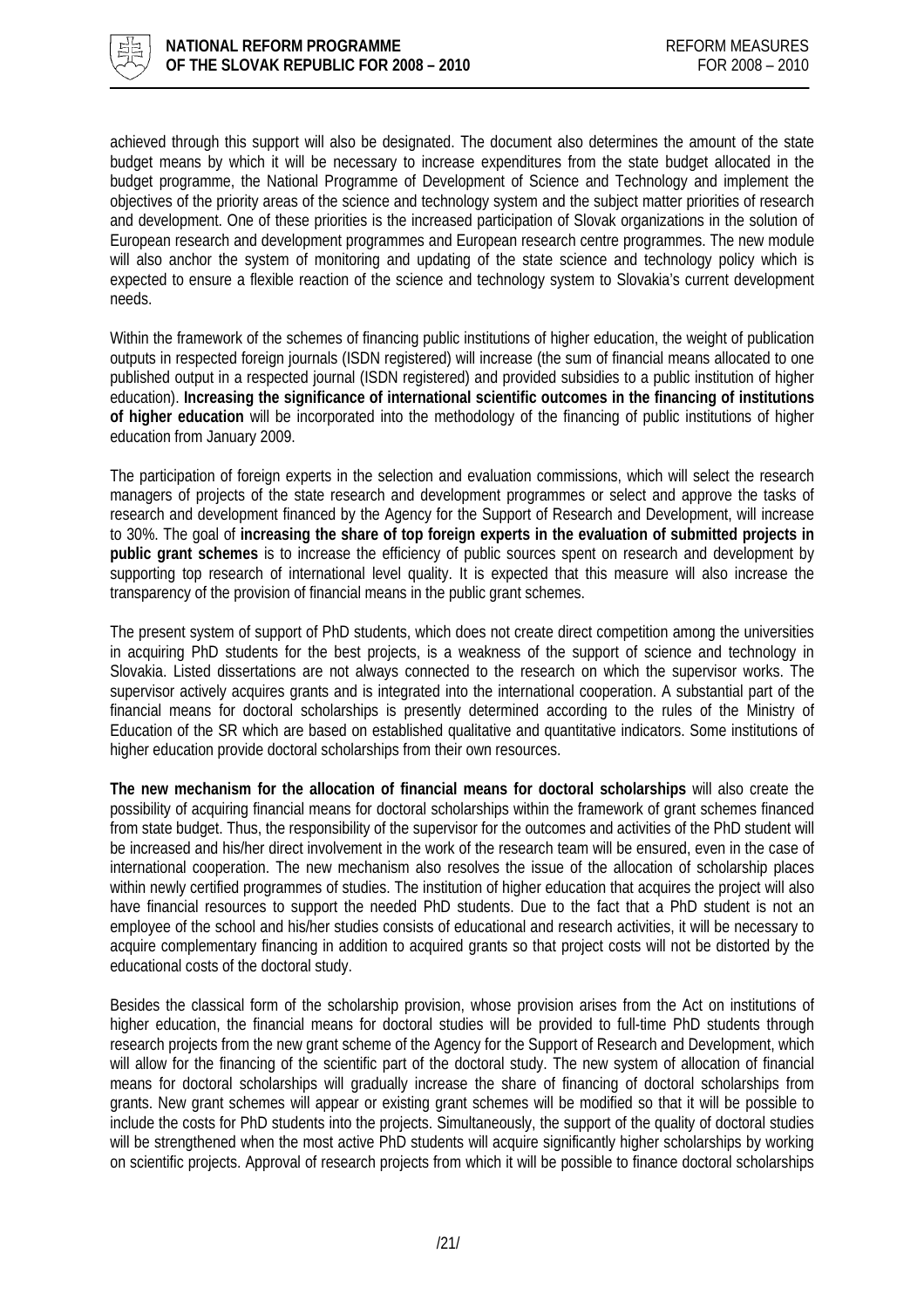

will contribute to the increased quality of doctoral and undergraduate studies and the improvement of the scientific training and research capacity of PhD students.

#### *Innovations*

The transfer of knowledge from institutions of higher education, research institutes of the Slovak Academy of Sciences, ministerial research institutes and other institutions implementing research-development activities into economic practice is still insufficient. Insufficient cooperation between research, development and the business sector is the cause and consequence of the limited social-economic impact of research and development projects financed from public sources and the insufficient "innovation" culture of small and middle-sized entrepreneurs. According to the data of the Statistical Office of the Slovak Republic, recently no SMEs have been established in Slovakia with such an orientation that could be characterized as "innovative" or "high-tech" and which would be able to cooperate with research institutions.

The speed of the transfer of scientific knowledge into practice also depends on the quality of the public policy; following this principle, the Government **will support of the transfer of knowledge between academic and business sectors and contractual research for the needs of the public administration**. The main implementation instrument for this measure will be the provision of financial means co-financed from structural funds through the Operation Programme Research and Development and the Operation Programme Competitiveness and Economic Growth. Various aspects of mutual cooperation between businesses and academic research institutions will be supported through these operation programmes. The support will target the establishment of contact points at research and development workplaces fostering contact with the industry (SMEs and large enterprises), the processing of projects and the establishment of institutions and departments serving the institutions of higher education and academic workplaces for the transfer of technologies and knowledge. (including institutions and entities which serve the purpose of valorization and commercialization). These will be equipped with know-how, pertinent training, experience, understanding of the needs of researchers, knowledge of legal norms for business and issues of technology development. Activities leading to the elimination of barriers between research and development, and the society and the economy will also be encouraged. The interconnection between the business and academic sphere will also enable the access of businesses to the research facilities of the academic sphere, constituting part of their cooperation.

The Slovak Republic significantly lags behind the EU 15 countries in regional innovation productivity. The individual regions of the SR lack institutional innovation structures, which are capacities for implementing state innovation policy and the transfer of innovations, new technologies and activities with higher added value. The **building of Regional Innovation Centres (RIC)** will promote the improvement of cooperation of the production sphere (especially SMEs) with research and development organizations, universities and institutions of higher education on regional, supra-regional and international levels.

The main mission of the RIC will be to facilitate increased interconnection of the business sphere in the field of innovation activities with the Slovak research and innovation potential and the preparation and implementation of innovation tools in the regions. The RIC will mediate the direct contact of business people with the providers of the solutions to given problems (universities, research and development centres), design proposals for acquiring financial sources (grants, subsidies, loans, structural funds) for the solution of innovation projects, maintain databases of solved problems and provide the possibility of using existing results. Connecting several business subjects with equal or closely related problems will lead to faster and more comprehensive solutions and will allow for the concentration and use of the knowledge potential of the region. Material and technical equipment suitable for innovative business activities and improved access to information in the field of innovations will contribute to faster development of innovation activities in the regional as well as the global framework and will establish conditions for the creation of new and higher quality jobs. Also it will increase employment in compliance with the process of the introduction of innovations.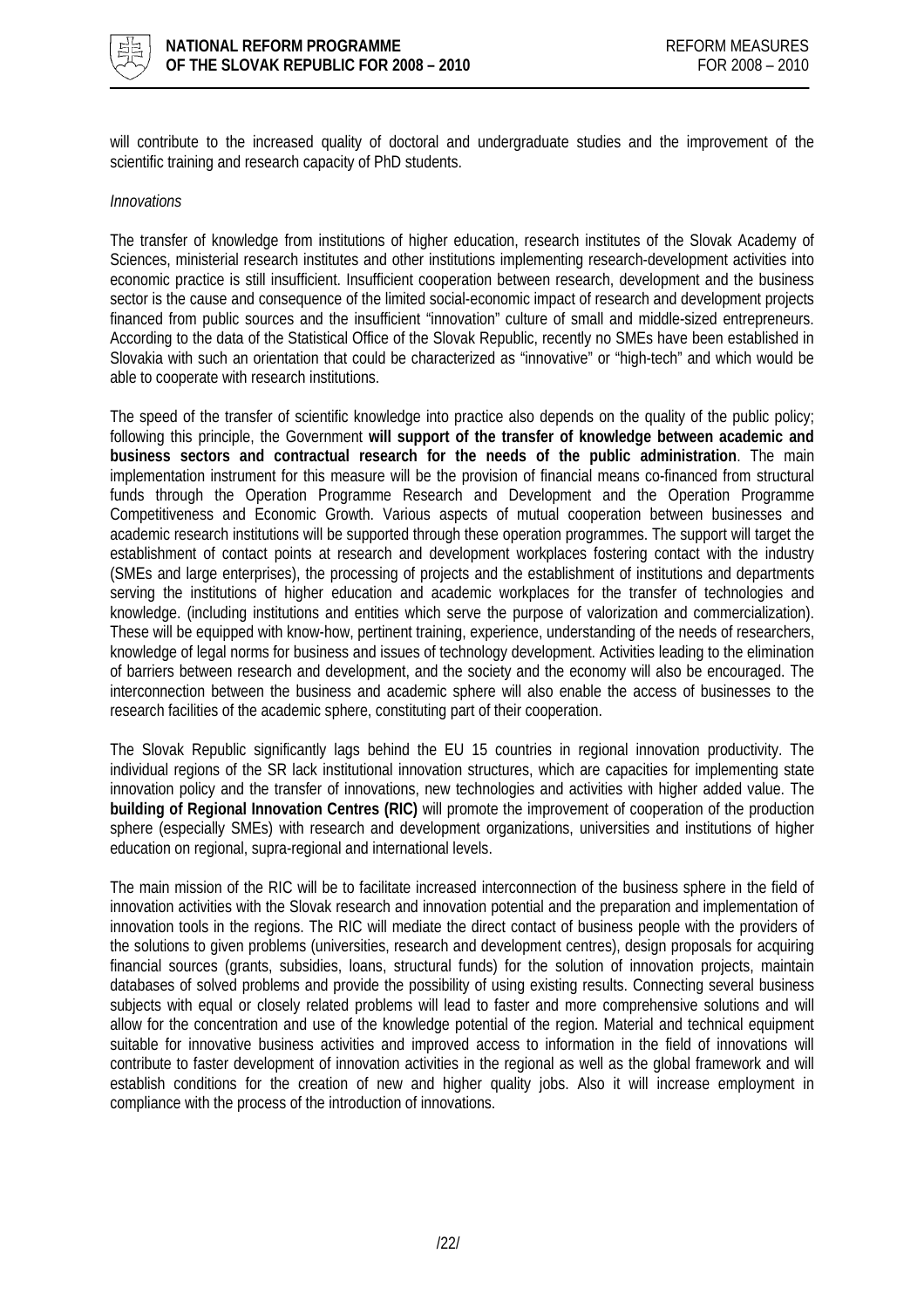<span id="page-22-0"></span>

# **3.3 Education**

The experience of economically developed countries shows that well operating systems of formal and further education significantly affect the operation of the labour market. It is obvious that education of a young person is not only the preparation for his/her inclusion in the labour process but also determines the quality of his/her personal development, self-fulfilment and inclusion in society. The Slovak education system has a number of positive aspects. However its development has not been supported by an adequate amount of expenditures from the public finance, which is below the average of the EU countries. Nevertheless, the quality of education remains the main challenge.

Slovakia ranks among the top 4 countries of the EU in terms of having the highest share of young people with completed secondary education. In comparison with the OECD average, the Slovak system of secondary schools is more oriented to the professional school system which focuses on acquiring labour skills at secondary vocational schools.

The total number of graduates from various programmes of studies and training programmes only shows one aspect of the education system, as it doesn't tell much about the quality of the achieved education. More information on the quality of education is provided by standardized international tests. OECD – PISA survey of the knowledge and skills of 15 year old students is the most known international survey. In the last PISA survey in 2006, Slovak students achieved comparable results with the year 2003 but in all three examined areas their results were lower than the average results of the OECD countries and had mildly deteriorated in comparison with 2003. From these comparisons it is obvious that our elementary and secondary schools can not sufficiently prepare students for finding jobs in the labour market. Approximately only half of the young people between the age of 15 and 19, who are part of the labour force, are unemployed. Approximately one fifth of young people in the age group 20 – 24 are unemployed.



*Source: Eurostat Source: Infostat, ÚIPŠ, MoF SR* 

A sufficient supply of workers with tertiary education is a necessary condition for the development of research and development, and innovation activities, which should contribute to the growth of labour productivity. In international comparisons, Slovakia has a very low share of tertiary education graduates. However, more than ten years ago, the number of tertiary education students and also the share of graduates began to grow significantly. Despite this distinctive growth of Slovak graduates, their share among their contemporaries in the population year is still lower than the average of the OECD countries. The share of graduates of technical programmes of studies is also mildly lower in Slovakia.

Due to the conditions of the global economy and dynamic structural changes, citizens must renew, supplement and broaden their knowledge, competencies and skills throughout their entire life. The situation relating to older workers in which the renewal of acquired skills is not sufficient is especially difficult; they must acquire new skills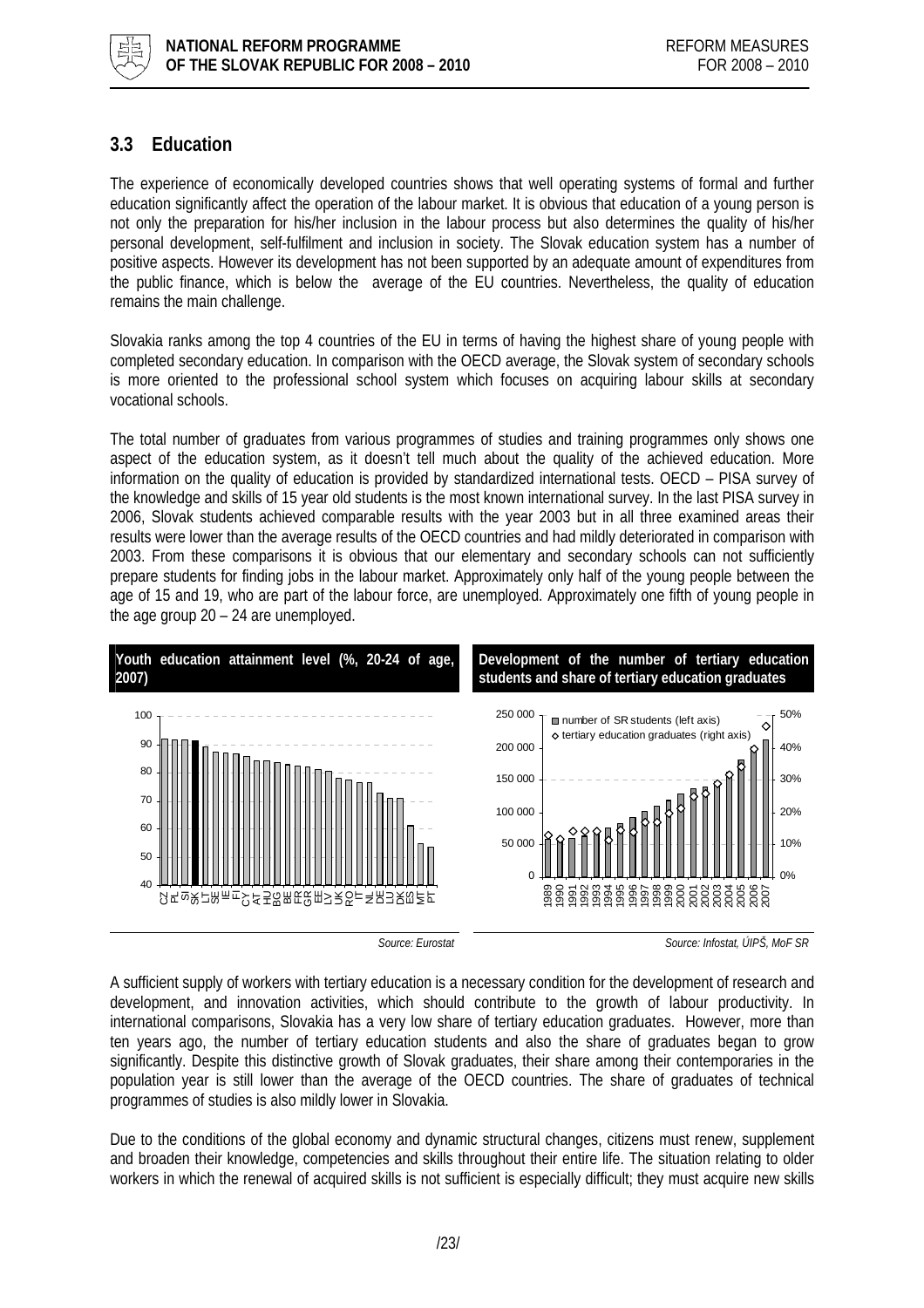

in order to react to the offers of the labour market. Slovakia significantly lags behind the EU countries in terms of the participation of individuals in lifelong learning; in 2007, the Slovak population involved in this form of education was only half of that of the EU average.

## *Primary and Secondary Education*

The present school system does not provide students with sufficient preparation for their participation in the information society. Shortages in this system consist of outdated teaching materials, a shortage of textbooks, an insufficient supply of educational SW and ICT literature and the absence of central education portals and digital resources. Schools lack an adequate equipment of information and communication technologies. Consequently, we plan to address the issue within the framework of measures targeted on the **informatization of education and the design of innovative study materials and aids**. An adequate communication and information infrastructure will be built at all types of schools and school facilities of Slovakia. Within the framework of these activities, innovations in the content of education will be implemented, new textbooks and teaching texts will be provided and pedagogical employees will receive further training and education.

Improvement of the quality of the education process and an increased competition between schools is expected from the introduction of **top grammar schools**. These will provide education on a top international level. The role of the central state administration authorities and the local governments will be to create conditions for the support of top grammar schools and provide them with assistance in joining the international network and in cooperation with the universities and research and development institutions.

Based on the participation of students in national and international competitions, the top grammar schools will be provided with financial support and within the European Commission communitarian programme – the programme of lifelong learning 2007 – 2013, the teachers of these grammar schools will be given the opportunity to participate in study visits abroad. Based on the established criteria, eight top grammar schools will be selected in the first year. One such grammar school will exist in every region. In the following years it will be possible to change this number based on the results of individual grammar schools in education programmes and fulfilment of the criteria established for top grammar schools and based on a re-evaluation of the expediency of this measure. Top grammar schools will be selected based on the results of their students in national school leaving examinations and other established objective criteria.

At present, the status of pedagogical employees is not comprehensively regulated by a separate legal norm. The goal of the measure, **the introduction of the careers system regarding the professional development of pedagogical employees in regional education** is to react to the needs of the market, to enhance the quality of upbringing and education, to raise the social status of teachers and to motivate career promotion in the educational system. Implementation of this measure will consist of several steps: professional standards will be established, a system of continual education will be introduced, a new career and credit system will be created and new evaluation principles in the remuneration of pedagogical employees will be applied. After these steps, essential changes in the system of continual education financing are expected.

The European experience shows that formal education does not support independent private entrepreneurship or self-employment. At the same time it is clear that education systems have the potential to contribute to the formation of a positive business culture which is in general considered as the source of competitiveness, innovations and economic growth. This information also inspired the European Commission to prepare analyses within the framework of the European Project Entrepreneurship in Vocational Education in order to outline adequate measures to facilitate an improvement of the situation. It is expected that the analyses will be completed in the first half of 2009.

The analyses will also provide a foundation for Slovak plan **to support entrepreneurial skill development and acquisition of basic business and economic knowledge at the secondary school level.** Slovakia based the plan on the information that the acquisition of business skills or abilities is relevant not only for the performance of business but is also the source of creativity and self-esteem of young people in their self-fulfilment or in finding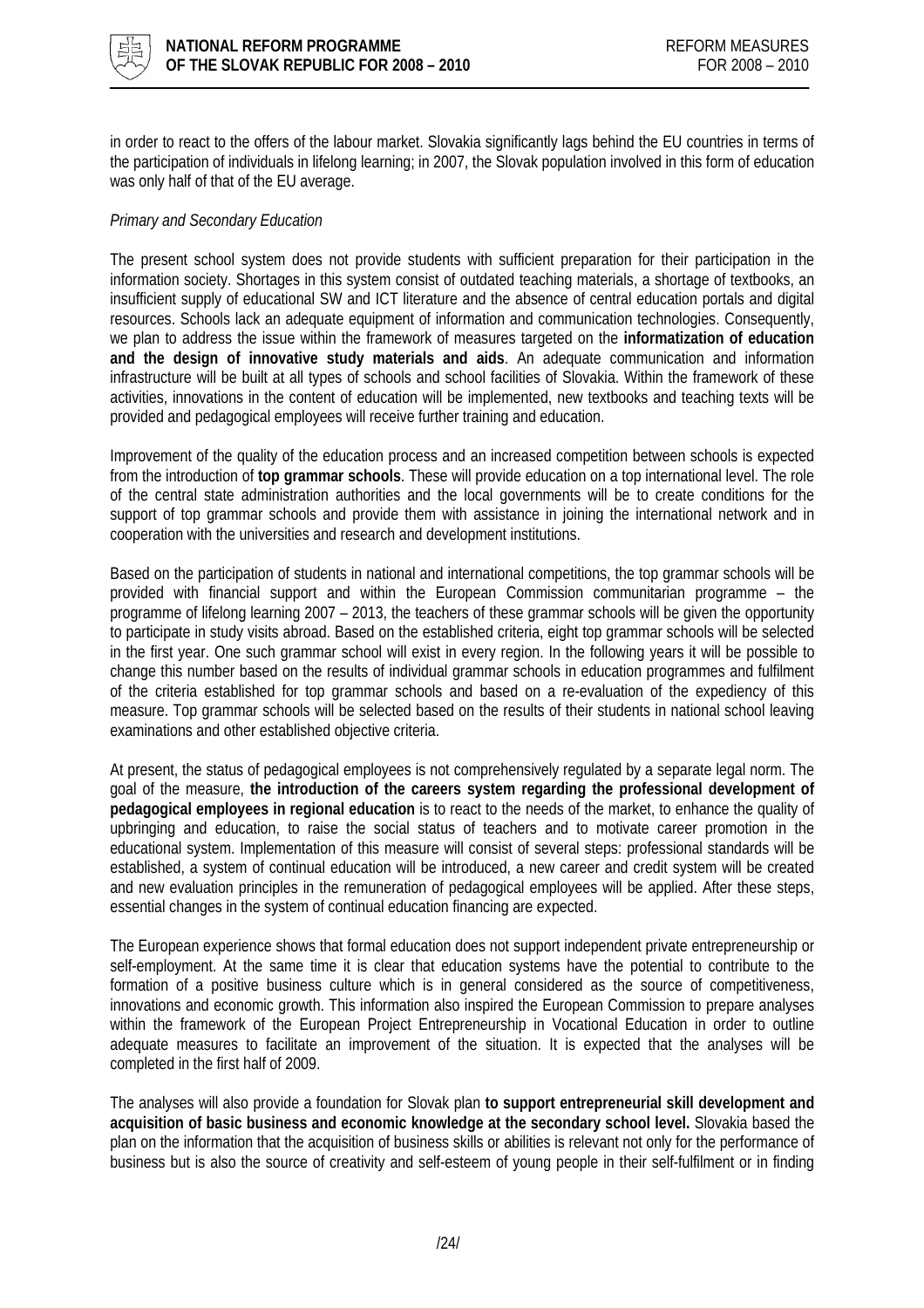

jobs. Implementing business education will be based on the system of state and school education programmes which will arise from the cooperation of schools and the business sector.

The goal of the prepared measures is to create a study environment for young people in which they will simultaneously develop their personal qualities and professional knowledge and acquire business skills in the actual field of national economy. Based on this they will be able to creatively contribute to innovation activities, assess and accept risks, proactively manage projects, effectively represent enterprises and negotiate.

#### *Tertiary Education*

In the last decade, the number of students at Slovak higher education institutions has multiplied several times. The broadening of access to university education began before the introduction of the three-level system of tertiary education. Students usually enrolled in five-year programmes. The introduction of a three-level tertiary education differentiates between the length of the tertiary education programmes.

Three-year Bachelor programmes of studies provide students with a sufficient level of education for the performance of their profession. From the aspect of public finance expenditures, it is desirable that the increased demand for tertiary education will be satisfied mostly on the first level of tertiary education, and especially technical institutions, with a wide selection of Bachelor programmes of studies. These programmes prepare students for a particular profession with accordance to labour market demand.

Only graduates of Bachelor study the potential for creative involvement in research and development should continue to the second level of tertiary education. These students should also have the opportunity to continue to the third level of tertiary education, that is doctoral studies. The rules for financing the higher education institutions will provide the incentives to facilitate this study environment. These rules do not presently allow for a differentiated approach to the higher education institutions because all of higher education institutions are currently considered universities.

The Ministry of Education will prepare **the long-term plan for higher education institutions** by the end of 2008. The plan will constitute the fundamental document for the field of tertiary education. It will be based on the measures of the Modernization Programme Slovakia 21, recommendations from the report of the European Association of Universities, discussions on various levels and current documents adopted within the framework of the European higher education area. The long-term plan will define the state policy in the field of higher education institutions activities for the upcoming five year period with an annual revision. This will create a framework for the assessment of the long-term plans of individual higher education institutions, define the framework for the assessment applications of higher education institutions in submitting development projects, and strengthen the orientation on quality in the provision of tertiary education.

The condition for enforcement of new rules of financing is constituted by the completion of the currently implemented comprehensive accreditation of higher education institutions. The proposal for the **differentiation of higher education into universities, higher education institutions, and professional higher education institutions** will constitute one of the results of the comprehensive accreditation of the institutions of higher education. Then the special function of institutions of higher education, their classification and their long-term plan will be taken into consideration in allocating subsidies from the state budget according to the valid methodology. Such course of action should contribute to the optimizing of expenditures on tertiary education while not limiting its availability, quality and preparation of quality human resources for research and development.

The **change of the accreditation process at higher education institutions with the shift of the emphasis from criteria focused upon input to output indicators** will be a continuation of the above mentioned measure. Presently, the accreditation of the programmes of studies is based criteria which put more weight on inputs (such as material, technical and information arrangements, staffing, applicant requirements, and the method of their selection and the content of the programmes of studies). This unilateral and too general assessment renders the evaluation of the quality of higher education institutions problematic. Furthermore, the entire process of accreditation is accompanied by a considerable administrative burden and tight deadlines established by the law for the individual stages of accreditation activities. It is expected that the change in the accreditation process will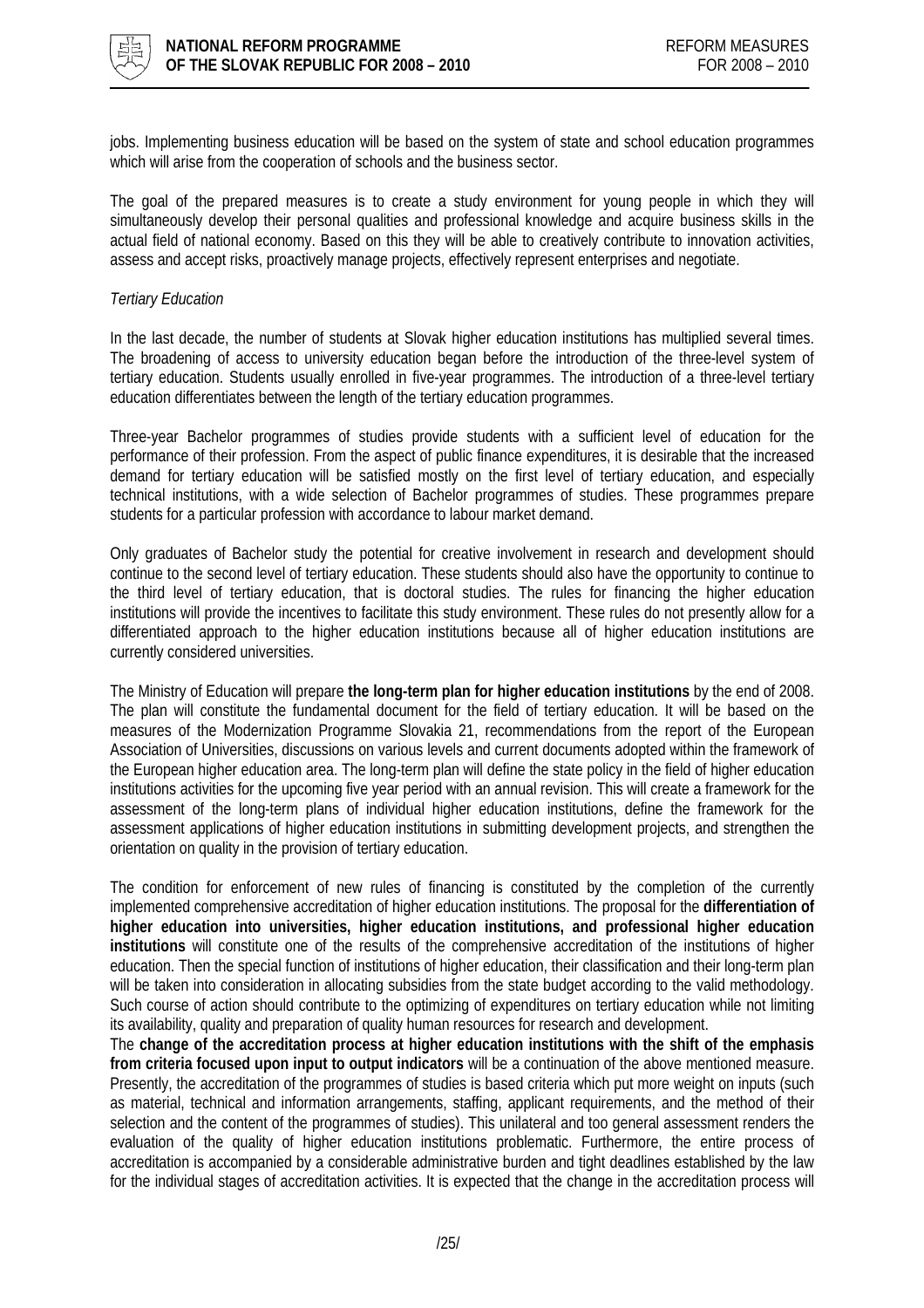

create an effective system of monitoring and assessment of the quality of activities of higher education institutions. Also the emphasis of the accreditation process will be shifted to the outputs achieved in the particular activities of the institution of higher education (level of research or artistic activities, level of knowledge of students and graduates of the programme of studies).

The present school system in Slovakia doesn't enable a student to acquire profession-oriented tertiary education because no profession-oriented programme of studies exists and all programmes of studies on the first level of tertiary education prepare students for the performance of a profession and for the possibility of continuing to a higher level of study. It means that the criteria for accreditation of the programmes of studies of tertiary education do not differentiate between those programmes of studies which should orient the students on the preparation for future practice as a priority and those which should prepare graduates for higher levels of education or for research and development. The measure which will **support of professionally orientated higher education programmes at bachelor level and post-secondary level** will begin to apply to the selection of the programmes of studies which will not prepare graduates for a higher level of education but for the performance of a profession as the priority. The obligatory practice of students in the pertinent field and the participation of specific companies and employers in the training of their future employees will constitute an inseparable part of this type of programme of studies.

The present Act on the higher education institution regulates in too much detail the organization, management and decision-making processes of the higher education institutions; in comparison with other states, its provisions exceed the necessary framework. That is why the aims in this field are focused on the introduction of a more flexible and autonomous management of higher education institutions, reducing the administrative burden of the tertiary education teachers and researchers, and broadening the cooperation of higher education institutions with the region and business.

**More flexible forms of higher education management** will commence implementation through the amendment of the Act on higher education institutions, and a number of provisions related to self-governing competencies will be reduced. The Act will regulate only those matters which can not be left to internal regulations of the higher education institutions. The separation of academic and administrative management will be encouraged, without any limitation of academic freedoms and autonomy of universities. The higher education institutions will have a greater possibility to regulate their system of management and the status and competencies of their parts and to create greater autonomy through internal regulations. Thus, a greater organizational differentiation of higher education institutions may occur. The system of higher education institutions management will be focused on the fulfilment of goals expressed by measurable indicators and on the more consequent fulfilment of the function of the higher education institutions (development of the society, region, education, research, development, artistic activities).

The improvement of the pedagogical abilities of PhD students should contribute to the improved quality of the pedagogical process. Fresh graduates of the second level of tertiary education have no practical experience in pedagogical practice. Since PhD graduates constitute the main source of tertiary education teachers, they must also acquire pedagogical competency. This requirement will be addressed by **an education programme for PhD students with the focus on acquiring teaching skills.** The programme will be introduced at all higher education institutions with doctoral studies. Every new PhD student will take this programme with the exception of graduates of the second level of tertiary teacher training education. All young tertiary education teachers will be included in this programme in the next phase.

Slovak tertiary education will also have to face another potential problem. In the past two decades, the average age of tertiary education teachers has sharply risen and from the aspect of international comparison it is alarmingly high (in the EU 18.9% of the tertiary education teachers are over 55; in Slovakia in 2005, 28.9% of the teachers were in this age category, in 2006, the number rose to 31.8% and in 2007 to 33.2%). This average also shows the low representation of the middle generation. That is why an exchange of generations is expected at the higher education institutions in the upcoming years. It will be necessary to prepare for this development in order to protect the quality of education. In the management of the entire process, a greater attention has to be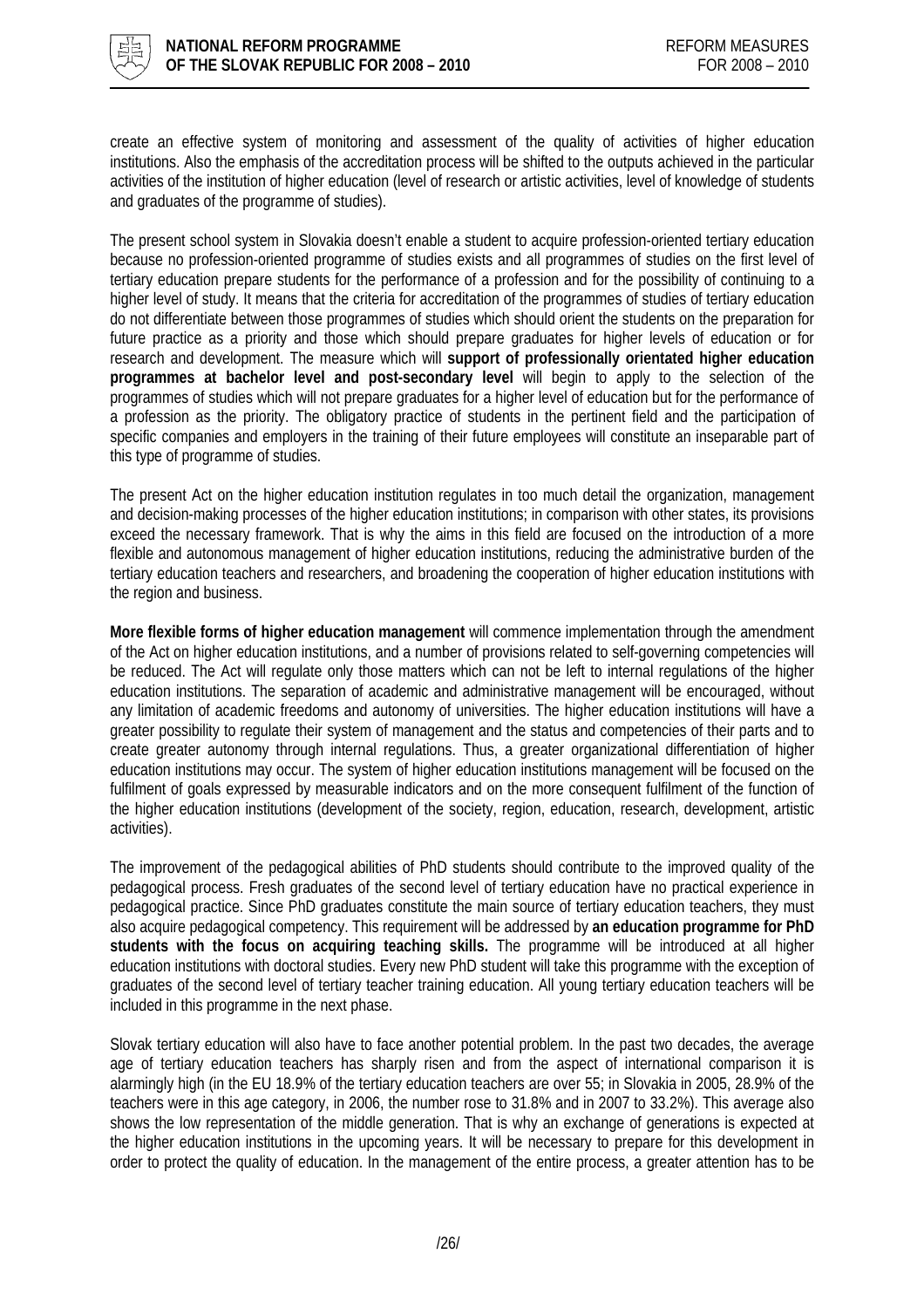

devoted to the requirements of continuity in transition and stabilization of the number of the middle-aged pedagogues.

**The demographic transition (exchange of generations) in higher education institutions** will be preceded by an analysis of the present situation of human capital at the higher education institutions. In the interest of the sustainable development of tertiary education and the facilitation of entry to the academic environment, the problems related to attracting and maintaining quality of tertiary education teachers and research workers will be resolved. The mechanisms for improving the policies of individual higher education institutions addressing human capital issues has been proposed and existing legal ways of employing young research workers in the form of external pedagogical activities or within the framework of their training for scientific-pedagogical degrees such as assistant professor or professor will be used. Based on measurable criteria, the top teachers and researchers will be awarded above-average wages. The institution of excellent professorships with above-average conditions financed by the private sector will be created. The institution of external/visiting professors will be broadened. Thus, teaching and cooperation with the universities will be enabled.

A more flexible system of education based on the activities of educational and incentive programmes will be ensured by the measure targeted on the **change of motivation with the objective to achieve performance efficiency at the regional and higher education school level**. The quality of upbringing and education will be monitored by the National Institute of Certified Education Measurements, the State School Inspectorate, the schools themselves and the school facilities. The methodology of the allocation of subsidies from the state budget in the case of public higher education institutions will involve other indicators which will express the quality of the tertiary education.

The motivation behind the introduction of **loans for higher education abroad** is to increase the quality of education and consequent transfer of knowledge from abroad to Slovakia. For many young people, studying at universities abroad is problematic due to high financial costs. Presently, they have the possibility of using the means of the Student Loan Fund. However a loan in the amount of SKK 40,000 (EUR 1,328) per academic year will not cover the full tuition costs or even a part of their living costs.

In order to address the problems with studying abroad, we are considering the introduction of a new loan scheme which would allow students with permanent residency in the Slovak Republic to acquire loans to finance their study and possibly part of their living costs abroad. The scheme would contain mechanisms which would motivate the students and graduates to return and work in Slovakia after the completion of their studies or a part thereof. The loans will be guaranteed by the state and provided under the terms and conditions similar to the market ones; debt repayment would be determined by the level of income. Assuming that there is an effective solution to guarantee of payment discipline, the system should become self-financing in the medium-term horizon.

## *Financial Education*

Basic information and expertise asymmetry pertains on the financial market. The supply side is characterized by financial institutions with appropriate expertise and financial education. The demand side for financial services is characterized by a large group of individual consumers. This group can be easily influenced and is vulnerable since their knowledge and information regarding the operations of the financial market and financial services is not sufficient to make qualified and independent decision making.

The state has a responsibility to improve the general knowledge of the population about financial markets and services in order to protect them from making unqualified decision with negative consequences. An increase in the expertise constitutes the most effective tool to address the information asymmetry in the Slovak market.

The objective of the measure for **improving the teaching of and general public awareness about finance** is to increase the knowledge of the population about the financial market. The basis for the introduction of financial education will be the creation of financial literacy standards levels, which would correspond to the existing levels of education. Financial literacy will constitute a set of knowledge and value attitudes of a citizen based on which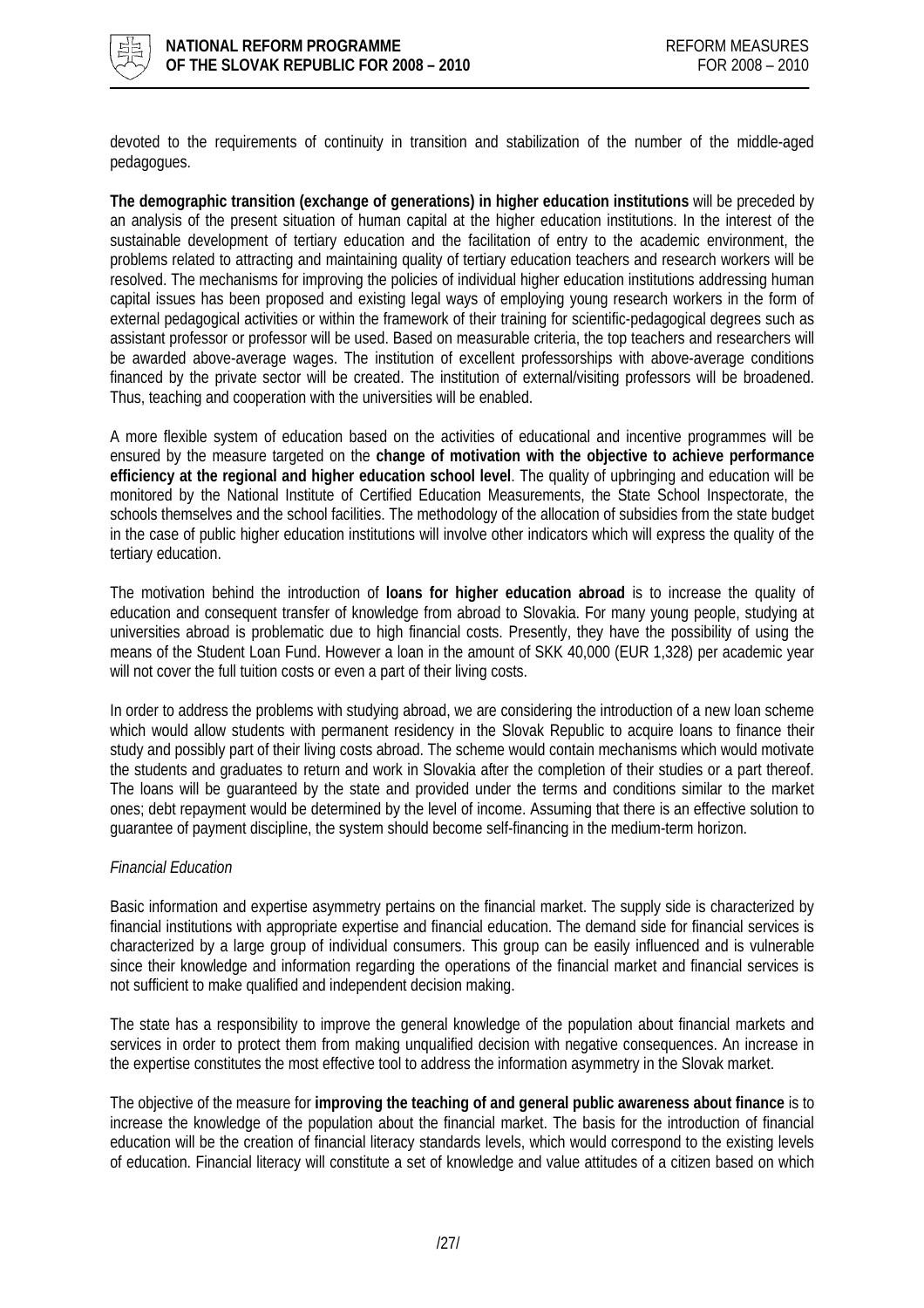<span id="page-27-0"></span>

he/she will know how to manage personal and family finances in the changing conditions of his/her life and the financial market and its products.

Within the framework of implementing this measure, financial education will be incorporated into education programmes within the competencies of the Ministry of Education. Also qualified financial consulting services for the general public and mediators on the financial market will be introduced. In the prepared Act on consumer rights protection on the financial market**,** a legal framework for the existence and effective operation of financial education will be created, and it will ensure the coordination and methodological management of financial education.

# **3.4 Employment**

Slovakia considers the situation in the labour market as one of the basic indicators of success of its economic policy, because employment is one of the main sources of economic growth and thus also of the improvement of living standards of the population. Recently, the reduction in the unemployment rate and the growth of employment is the most obvious trend in the labour market. The strong economic growth stimulated by structural reforms, the accession of the SR to the European Union, the inflow of foreign investments and an economic policy oriented on the fulfilment of convergence criteria for the adoption of the Euro are considered as the main factors behind this positive development. From the beginning of 2005, the number of unemployed dropped by almost 40% and by the middle of 2008, unemployment reached the level of 10.3%. Improvements in the labour market (2005-2007) were also reflected in an essential drop of social unemployment benefit recipients when the volume of paid benefits in 2007 constituted only 73.6% of the level from 2005.



We expect the continuation of this positive development on the labour market in the upcoming period. In 2011, the unemployment rate is expected to drop to 8.7%. Employment is expected to continue to grow, although the pace of its growth will decrease.

Long-term unemployment remains a problem area. The long-term unemployed still constitute the largest group of jobseekers (approximately 70%). Their inclusion in the labour process is especially complicated by the unsuitable education structure. A similar problem is constituted by the persons (the so-called discouraged) who are interested in work but do not seek out employment because they do not believe that they will be able to find an adequate job. Presently, the unused labour force is not able to meet the professional and qualification requirements of some sectors of the economy which is manifested in a shortage of workers.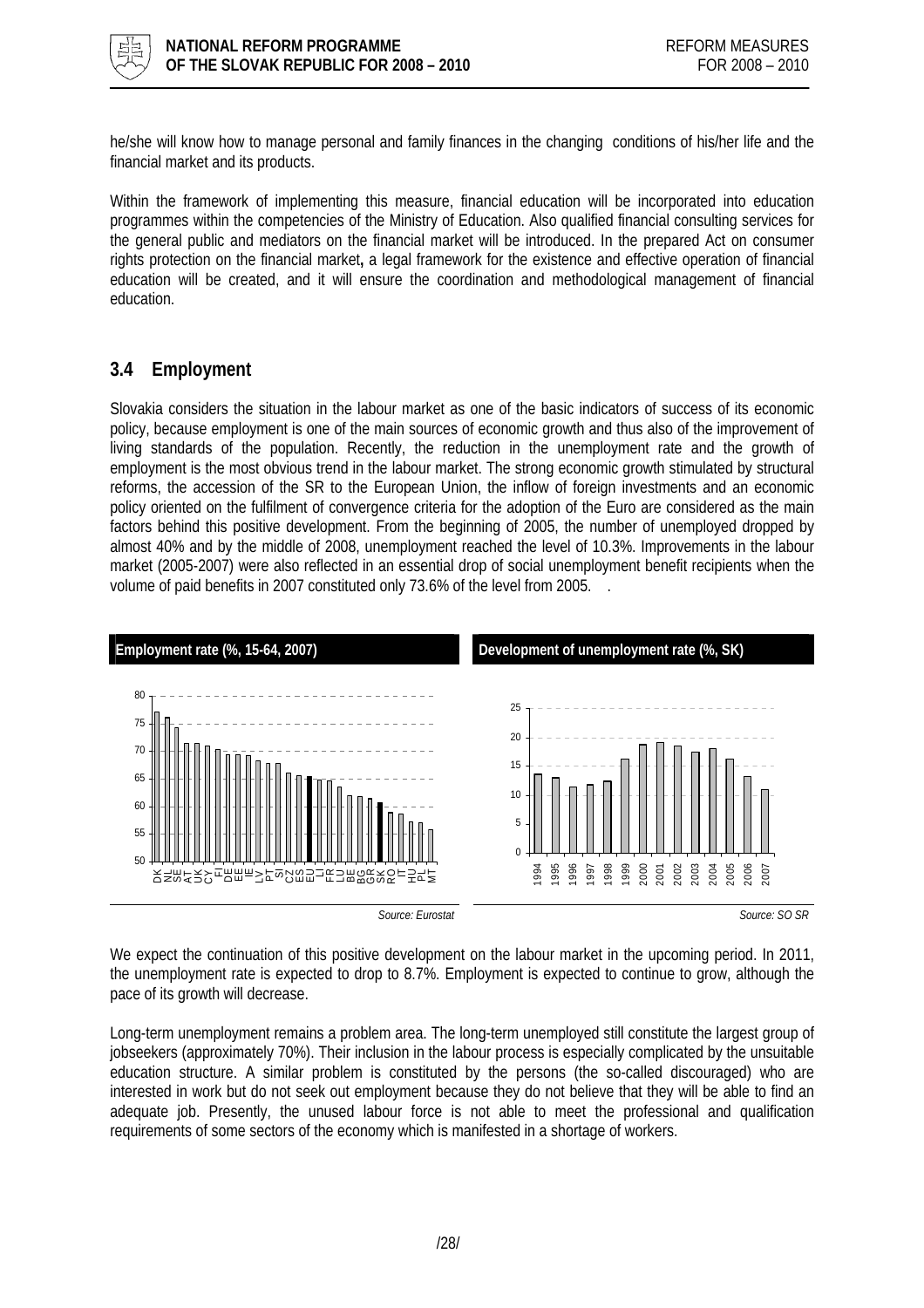

Within the framework of efforts aimed at providing a suitable and flexible labour force, it is necessary to pay attention to the efficiency of the instruments of active labour market policy, control of expenditures for passive labour market measures (those still prevail over the active) and deepening of links between the education system and the labour market.

## *Flexicurity*

In an effort to maintain competitiveness, Slovak businesses face the challenge of restructuring the organization of work in context of the technological change, which makes it is impossible to ensure job security. That is why the Government strives through active labour market policies to create such conditions which will support the process of modifying the skills and knowledge of the labour force to the changing needs of the economy. At the same time, they will create the preconditions for finding other work (external flexibility) and the conditions for working time flexibility (internal flexibility). That is why the **development of a national system of flexicurity** will be the supporting pillar of the employment policy of the SR.

Within the framework of the solution of internal flexibility, a form of flexibility of working time will be analyzed which would be beneficial for employees and facilitate a reconciliation of work and family life. The cooperation of the employer and employee representatives plays a key role in this process. In the process of adopting solutions, compliance with health and safety at work regulations will be respected.

The present legislation makes a distinction between employees with typical employment contracts and physical persons working in alternative employment contracts in terms of the amount of their social security contribution burden. It also differentiates between these categories of employees in terms of social protection. Within the framework of the national project – The National System of Flexicurity, based on the outcomes of an analysis, such measures will be outlined which will create the conditions for the functioning of socially adequate motivation and a financially sustainable system of social protection. The design of the measure's proposals will be based on the outcomes of the analyses examining the possible impacts of implementing and harmonizing the rates of social insurance.

The elaboration of measures in the field of external flexibility will pay attention to the new categories of working subjects – economically dependent employees who, from the aspect of personal competency, do not belong to either the category of employees or the category of entrepreneurs. Increasing the employment of women and creating facilities for pre-school age children will also constitute a subject in the preparation of the National Strategy of Gender Equality as many analyses show that often the objects of discrimination on the labour market are especially parents with small children.

## *Long-term Unemployment*

Despite gradual decreases, the unemployment rate in Slovakia is among the highest in the European Union and the issue of long-term unemployment continues to exist. The high share of long-term unemployed jobseekers, which has been higher than 50% for several years, and which according to the Eurostat data, reached 74.2% in 2007, is caused in particular by the unsuitable educational structure. The group of long-term disadvantaged jobseekers predominantly consists of jobseekers with low qualifications who frequently have little or no work experience and work habits. The level of unemployment of the population with elementary education is 45.7% and within the framework of the unemployed, they constitute the second largest group with a share of 30.6%, the largest group being represented by citizens with apprentice school education without a completed leaving examination - maturita (30.0%).

**The inclusion of long-term unemployed into the labour market**, registered at the office of labour, social affairs and family for more than 24 months will be part of the solution within the process of preparing the National Project which will introduce a new instrument of active labour market policy – an allowance for the support of employment of disadvantaged jobseekers. The implementation of this instrument should facilitate access to the labour market for disadvantaged jobseekers and thus gradually contribute to the evening up of regional differences in unemployment. Purpose-oriented forms of support will allow workers to remain on the labour market for at least 6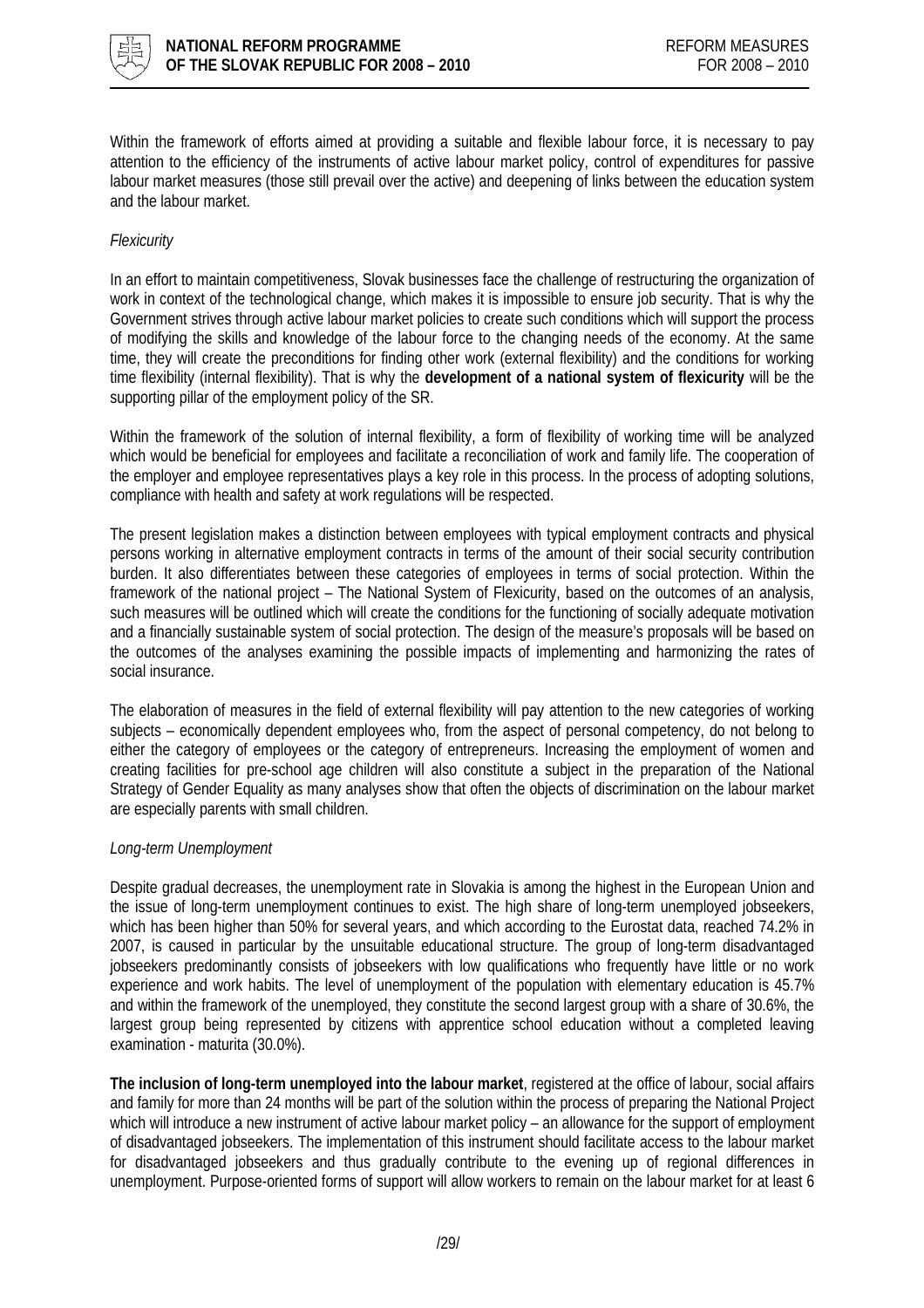

months. It will assist them in looking for employment, in training for the performance of work activities, in starting a job in cases when this start would not be possible without assistance and after starting new job, it will help them to remain employed. It is expected that the complex of active measures based on such an approach, which will take into consideration the individual needs of the client – the long-term unemployed – will distinctively contribute to the placement of the free labour force on the labour market.



In the case of disadvantaged jobseekers, it is usually not only qualifications that are missing, but also the interest to work for minimum wages; they prefer to receive social benefits. One reason behind this is the relatively high tax-social security contribution burden of low income groups, which decreases the attractiveness of work in comparison with the level of social benefits. The employee tax credit is expected to increase the motivation to look for a job and to remain on the labour market for a longer time also in the case of income on the level of minimum wages. The concept of employee tax credit (Box No. 3) complements the present tax system and operates on the negative tax principle. The income from employment which will be lower than the established line will be complemented by the transfer of the state to the employee. It is expected that employee tax credit will ensure a more continuous transfer of jobseekers between unemployment and employment and the higher available income of low-income groups will increase the rate of participation on the labour market.

## *Social Inclusion*

The Ministry of Labour, Social Affairs and Family of the SR will prepare a **comprehensive methodology for the support of systematic preventative work with children and youth from groups at high risk** by the end of 2008. This activity aims to build a comprehensive system supporting organizations in local governments which will work with children and youth through expert preventative workers and field social workers within the framework of the system of psychological and special pedagogical support in an open environment. The goal of this measure is to affect this group of the population and prevent any possible risky behaviour (crime, abuse of addictive substances, school truancy, risky sexual behaviour, etc.). The methodology is based on initiating contact with such groups of children and youth, on motivating them to spend their free time in a meaningful way and developing their skills and their transition to the network of the organizations working with children and youth (leisure time centres, civic associations oriented on children and youth, sports clubs, etc.). Depending on the local situation and needs, centres for marginalized groups will be created where trained workers will be able to work with such children and youth.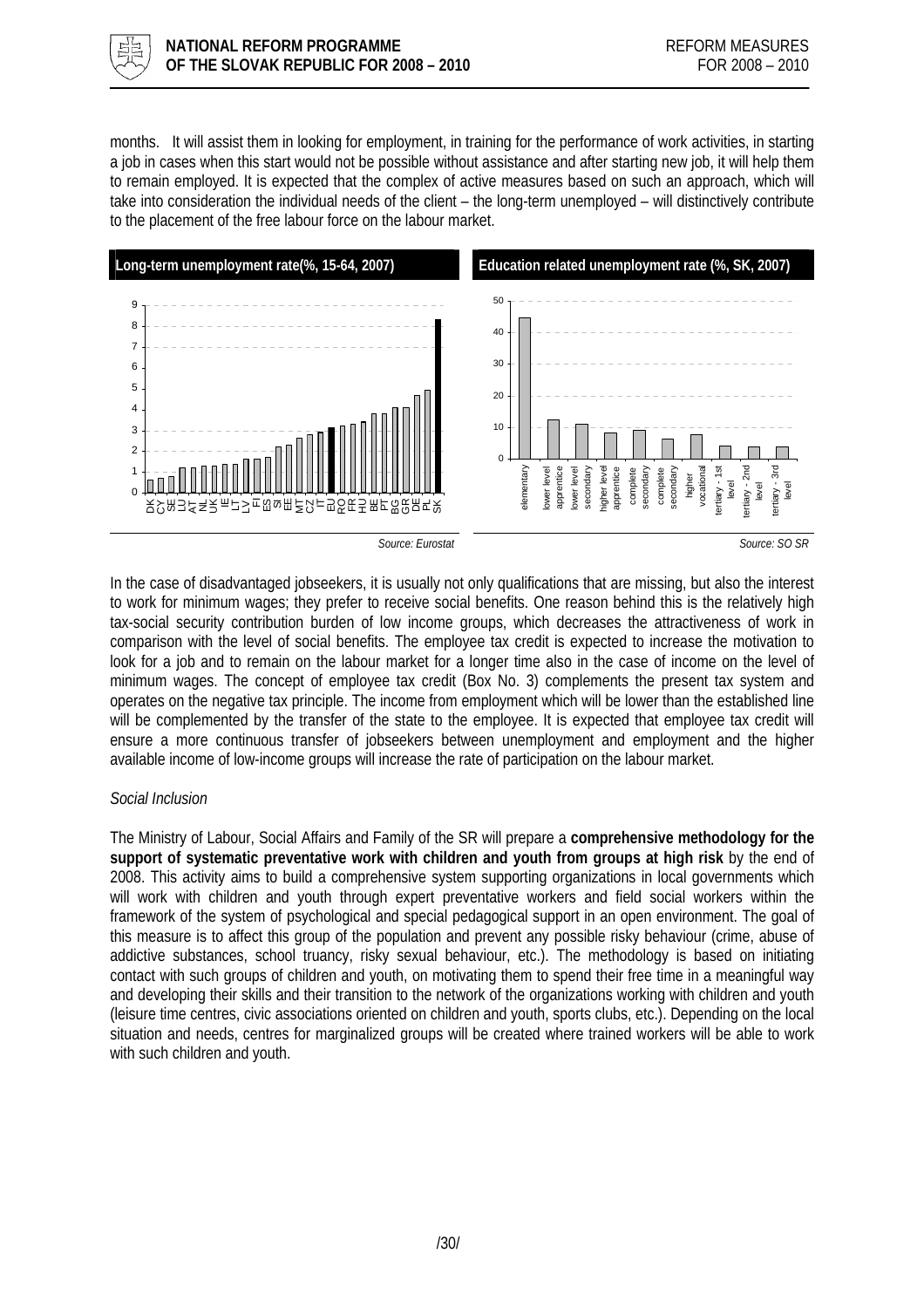<span id="page-30-0"></span>

## **BOX No. 3: Employee Tax Credit**

The employee tax credit concept complements the present tax system while the basic tax allowance remains in validity. The principle of the functioning of the employee tax credit is the same as the existing tax bonus for a child: when an employee's wage drops below a certain level (if the tax base drops below the amount of basic tax allowance) the employee will not pay zero tax as at present but he/she will receive a transfer from the state in the proportional amount. Since it is related only to low-income tax payers, it is also highly targeted measure.

In compliance with the defined goals, the employee tax credit was designed in such a way that only low-income employees whose wages are burdened by social and health insurance contributions will be eligible for this credit. Due to these reasons:

- the employee tax credit is strictly connected with income from dependent employment i.e., income from regular employment and parallel incomes with only income arising from contracts and income taxed by withholding tax (interest, mutual fund certificates, etc.) is possible if the tax payer considers the tax arising from them as settled (the tax payer will avoid applying the basic tax allowance on them in the tax return);
- there is no eligibility occurring in the case of other types of income or in other parallel incomes business, renting, profit share, etc.

From the aspect of eligibility for employee tax credit, it is important that it is motivating, not a subject to abuse. Due to the above mentioned reason, eligibility for employee tax credit arises only under the following terms and conditions: the tax payer must reach an income in the amount of at least 6 times the minimum wage (MW) in the given tax period; and he/she must work for at least 6 months.

The work period is defined as the period, in which the income from dependent employment is achieved – the months in which the employee receives only benefits (sickness, maternity, etc.) or receives only income from dependent employment based on contracts or a combination of benefits and incomes arising only based on contracts are not included in this period. However, it is necessary to add that pursuant to the present tax practice, one worked month is defined as every month in which work income was shown (theoretically it may be even for one day).

The highest employee tax credit in the amount of SKK 2,508 per year (in 2009) will be received by employees with income in the income interval from half of the minimum wage up to the minimum wage if they work for 12 months (increasing the disposable income by 5.3% or 2.8%). Since employee tax credit is designed to remunerate working individuals, its amount will be adequately reduced depending on the number of worked months in the calendar year. Due to administrative difficulties, the employee tax credit will be settled within the framework of an annual settlement of advance tax payments or by filing a tax return. The possibility of the simultaneous provision of employee tax credit and benefit for the support of maintaining employees with low income in employment is not anticipated.

The introduction of employee tax credit will decrease the effective tax burden of low-income tax payers. The tax wedge will decrease by 1.8 percent point (p.p.) at the level of the minimum wage and by 3.6 p.p. at the level of half of the minimum wage.

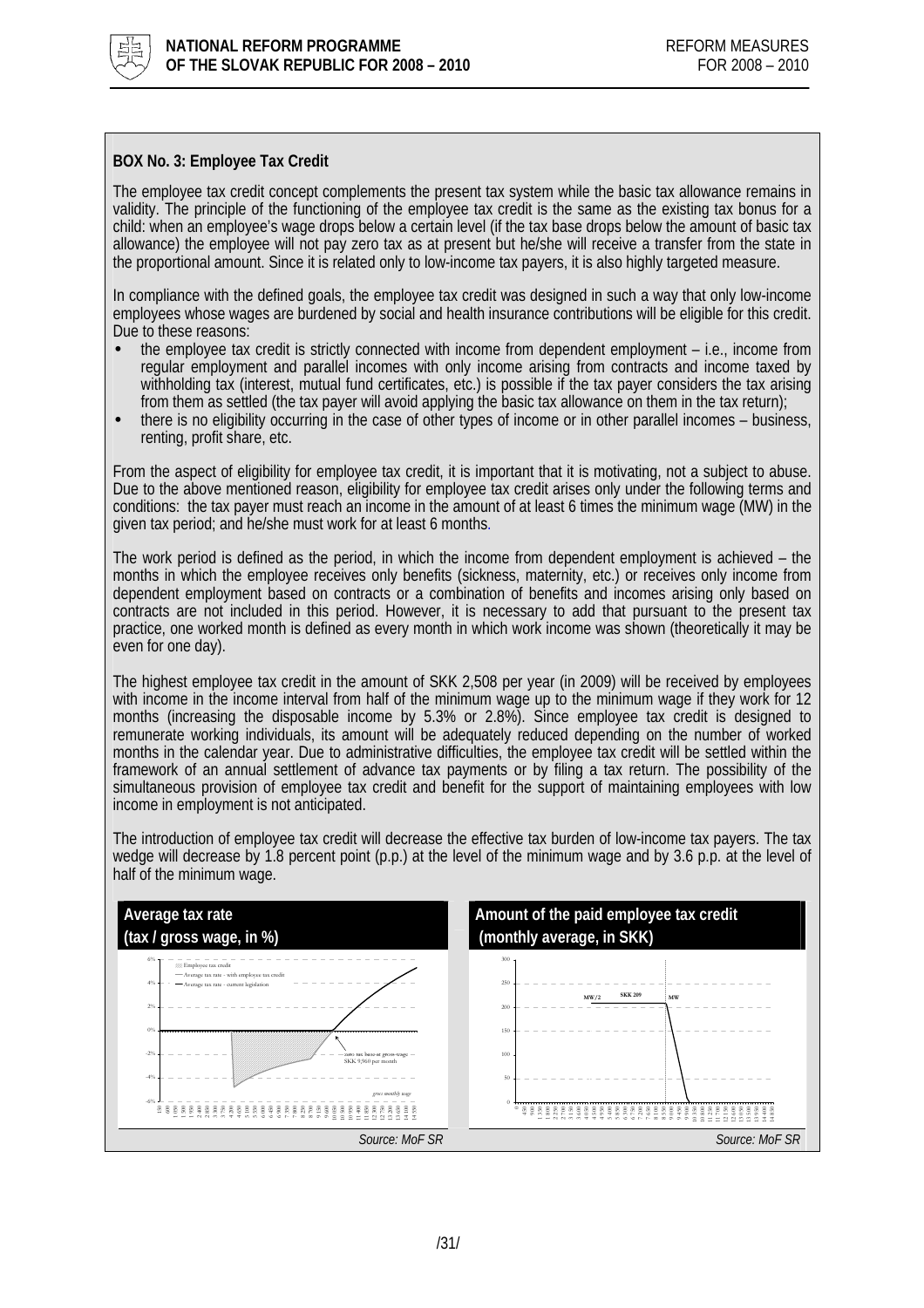

## *Interconnection of Employment and Education*

Besides the long-term unemployed, secondary vocational school graduates have also problems with finding work. The high rate of unemployment of young people contributes to the shortage of qualified labour force. They lack working habits and professional experience. The insufficient coordination of labour market needs (requirements of employers) with the contents of vocational education causes a shortage of employees in specific sectors. Furthermore, the low remuneration in these fields does not encourage employees to extend their qualifications. It is expected that by means of the public sector bodies and central state administration authorities in the competency of the Ministry of Education, Labour, Social Affairs and Family cooperating with employers (social partners) space for the **improvement of employability through increased interconnection between the content of education and the demands of the labour market** will be created and thus also employability will increase. The new system should ensure such flexibility of the educational contents which will correspond with the labour market needs and contribute to more effective education and vocational training, the creation of jobs for young people and also allow for the involvement of older employees in informal education which would be certified. And so, the system should serve as a mechanism for the ongoing identification of labour market needs and the compliance of labour force qualifications with the labour market needs.

Employment services, such as the system of institutions and instruments of support and assistance to labour market participants, will ensure their education and preparation for the labour market in a target-oriented fashion according to the needs of employers so that the demand of employers for a qualified labour force will be satisfied at least partially from the group of jobseekers. The requirement of **improvement of human capital in the labour market** arises from the unsuitable qualification structure of graduates of secondary schools in particular and from the low rate of innovation of qualifications, especially in the case of older jobseekers and employees. Education based on the specified requirements of employers who would establish the contents and length of education or training in the scope which would enable the jobseeker to acquire professional skills and practical experience in the required quality should overcome this status. The system of employment services relies on the participation of employers in the innovation of the qualifications of older employees and in the application of the active aging principle. The goal of education in certified education programmes of further education is to increase the motivation of the labour force to adapt their qualifications to the labour market needs.

In the interest of improving the system which supports access to work among disadvantaged jobseekers, efficiency analyses of active labour market measures and programmes targeted at persons with a low probability of finding a job (especially the long-term unemployed, young people, older people, people with disabilities, underqualified employees) and analyses of programmes targeted at education and training for the labour market and the evaluation of spent means for active and passive labour market policies according to the type of measures will be prepared.

In order to increase the efficiency of applied active measures on the labour market and to improve their effectiveness and targeting of the support of persons from disadvantaged groups upon their entry to employment and their ability to linger, it will be necessary to ensure flexible and ongoing changes in the system of education and training for the labour market and effective implementation of the Strategy of Lifelong Learning and Life-long Career Counselling adopted by the Government.

## *Lifelong Learning and Lifelong Career Counselling*

The low level of lifelong learning participation remains an obstacle to the dynamically changing structure of the human capital in relation to demand. Passing the bill on lifelong learning, which is planned for the end of March 2009, will be a significant step in this field. The main objective of this bill is to create the preconditions for ensuring the functioning of informal education as a part of lifelong learning and to regulate basic social relations among formal, non-formal and informal education. Thus, the quality of non-formal education will be increased and the results of such education leading to partial or full qualifications will also be acknowledged. The bill on lifelong learning will be based on and will build on the laws regulating the system of formal education, i.e., the School Act, the Act on vocational education and training, the Act on pedagogical employees and the Act on Institutions of Higher Education, and will thereby create an integral system of lifelong learning.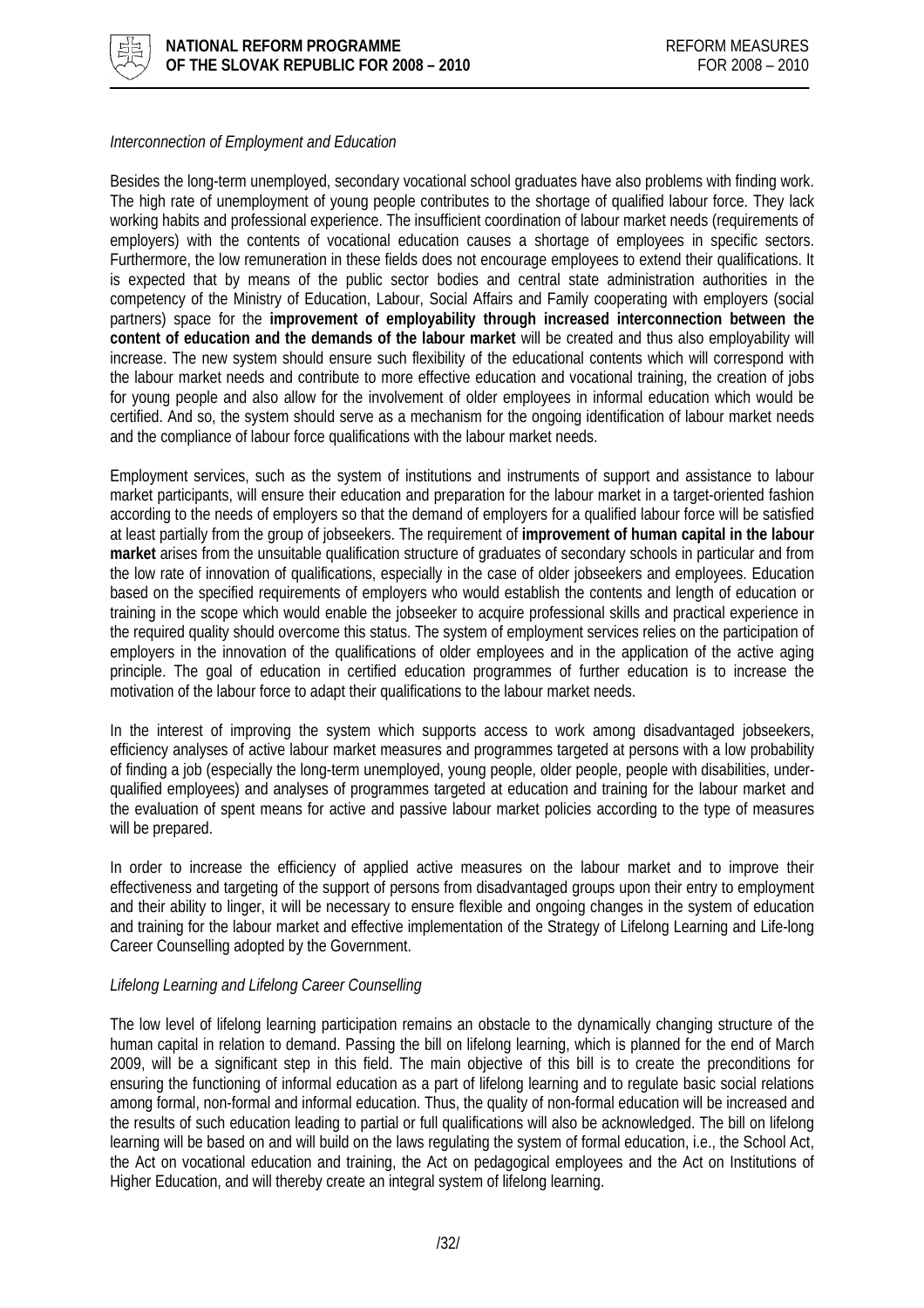

At present, there is no unified system of lifelong career counselling in Slovakia that would connect individual counselling subsystems (career counselling, counselling services at the offices of labour, social affairs and family of the SR, etc.) and mediate to citizens the complete information on educational and employment possibilities. Systems operating within the competency of the Ministry of Education (pedagogical-psychological counselling, upbringing counselling, etc.) and the Ministry of Labour, Social Affairs and Family are closely specialized, provided in an isolated fashion, without mutual coordination and used especially for their own information sources. The present system of counselling can not comprehensively cover the whole scale of population groups (the employed population, craftsmen and tradesmen, unregistered unemployed, the post-productive age population and marginalized groups). Sufficient and evenly covered counselling services for specialized target groups with specific needs (the disabled, socially disadvantaged citizens, etc.) are also missing.

That is why the Government will create conditions for the operation of a **unified system of lifelong career counselling** so that citizens can acquire comprehensive information on the possibilities of education and employment throughout their entire lives. The system will guide individuals in their selection of the type and level of education in relation to the job. In the interest of the implementation of this goal, a database of information for citizens and institutions which will provide counselling services will be created.

#### *Labour Force Mobility*

The low mobility of the labour force is another reason for the high rate of long-term unemployment. The high dispersion of the unemployment rate in individual regions is proof of the low mobility of the labour force in the SR (the unemployment rate in Banska Bystrica region was 20% in 2007, which is almost five times more than that in the Bratislava region - 4.2%). The shortage of rental housing constitutes a distinctive limitation for labour force mobility. The factual absence of a private rental market is one of the barriers to regional labour mobility and contributes to long-term low employment rates in the eastern regions of the SR, high structural unemployment and the slow transition of young people from schools to jobs. International comparisons show that the percentage of the population (or households) in Slovakia living in rental housing is three times lower than the average in the EU 15 countries.

In the case of most state sources designated for the support of housing development, ownership is preferred. A new conception of **housing support with the emphasis on increased labour force mobility** which respects the requirements of the labour and housing markets, will increase the availability of rental housing and contribute to higher labour force mobility because it will not prefer a specific form of solution of housing issues (ownership versus rental) and enable flexible adapting to the needs of individuals or families to the needs of the labour market and housing. The concept will aim to change the instruments and increase their effectiveness instead of increasing the volume of financial means spent in the support of housing.

Through an integrated approach to the housing support policy, more vigorous assistance will be provided to the socially weaker layers and the population will become more mobile socially and geographically without unnecessary market deformations. A more comprehensive approach to housing support will take into consideration the need to ensure the social minimum for each citizen; at the same time it will provide clear vision in the process of social integration. The presently used instruments (especially state bonuses for savings in the building society, mortgage bonuses, subsidies for construction and the renewal of the housing fund and the State Fund of Housing Development) are targeted at a relatively wide income spectrum of households. That is why it is probable that part of the means is spent inefficiently, i.e., not used efficiently for the population groups that need it most (low-income employees, groups at social risk). The analysis of the efficiency and correct social targeting of savings in building state support, mortgage bonuses and a complex analysis of the housing policy in the SR will constitute part of the Concept of State Housing Policy until 2015, which will be prepared by the end of September 2009.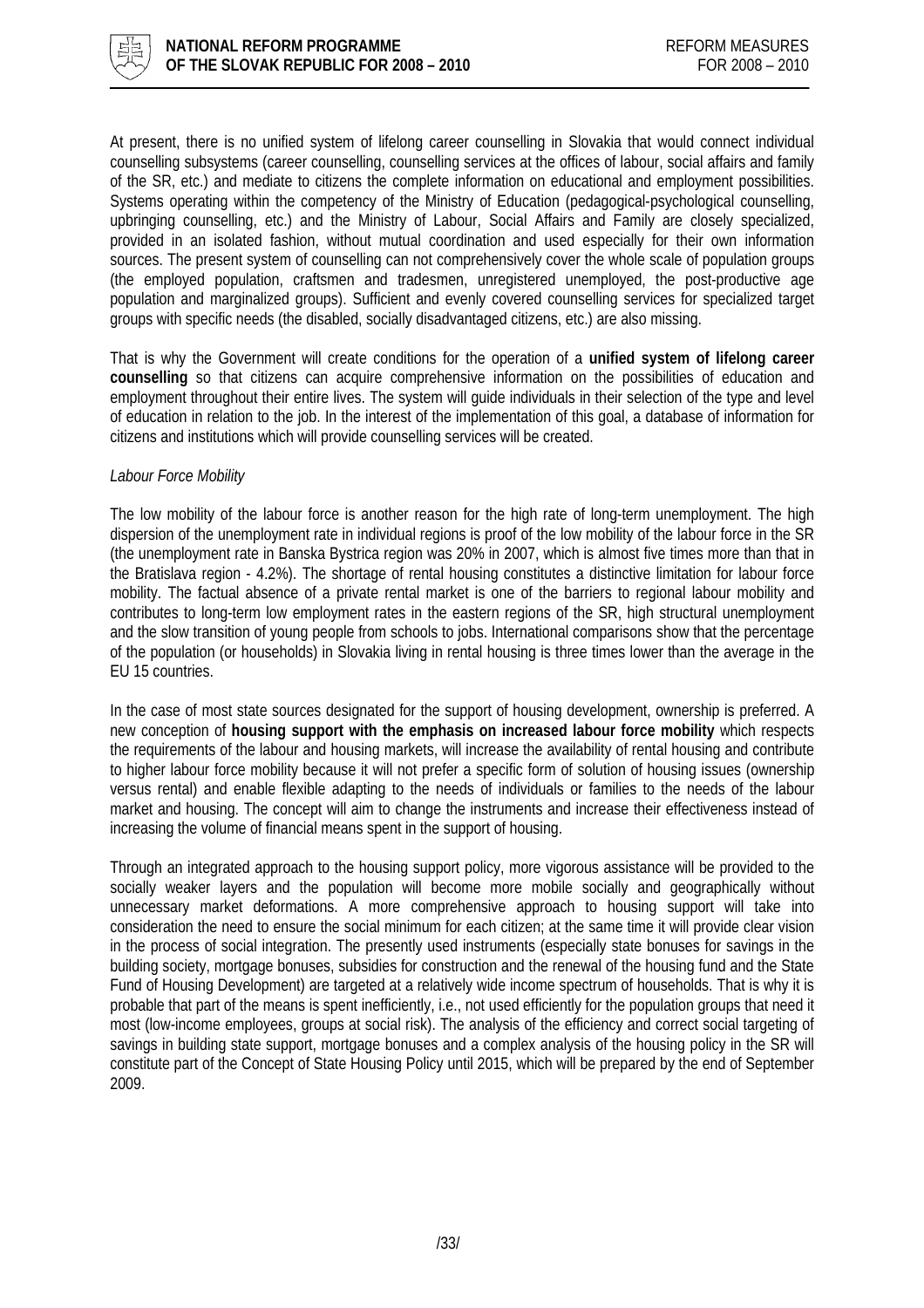<span id="page-33-0"></span>

# **3.5 Business Environment**

The previous period of fundamental reforms in the Slovak economy aimed to elimination of obstacles in the business environment which significantly affected the position of Slovakia in the eyes of foreign investors and domestic businesses. After these reforms, the conditions of the Slovak business environment are comparable to the developed countries. Still, the Government is aware that additional space for improvement exists to increase the efficiency in the economy.

The most significant qualitative changes took place in the openness of the economy towards foreign businesses and in the field of taxation. The registration of enterprises was simplified, the payment discipline was improved and the adherence to ethical principals of business was strengthened. Improved conditions for business have also been strengthened by the stable macroeconomic environment.

Despite these positive aspects, as a result of insufficiently vigorous solutions, a number of problems remain in the business environment which can weaken the present positive effects of the previous reforms. That is why in the upcoming programme period of the National Reform Programme, the Government plans to implement a number of other measures from which we expect a significant strengthening of the present positive effects.

Improved quality of decision-making is directly proportional to the quality of the passed legislation. The present efforts of the Government to create a functioning system of an ongoing and follow-up evaluation of the effects of legislative measures are based just on this dependence and from analyses carried out on the European level. These analyses show that internal state legislation constitutes the largest regulation burden. The size of the administrative burden of businesses constitutes another significant indicator of the business environment quality. Reduction of the burden is one of the fundamental objectives.

Further optimizing of business conditions will also require making the present management of the tax and customs administration system more effective and simplifying the processes related to tax, customs and insurance contribution collection. Increased satisfaction of businesspeople is also determined by the informatization level in public administration processes which is related to the level of its efficiency. Implementing the reform of public procurement will be a significant step which will also create conditions for the broadening of e-procurement.







## *Informatization of the Society*

Utilization of information-communication technologies (ICTs) in Slovakia is affected by the insufficient technological infrastructure, low availability of electronic services and insufficient preparedness of users for effective use of ICT on the level of the general government and citizens. In 2007, the SR ranked 24<sup>th</sup> out of the 27 EU countries in terms of the on-line availability and sophistication of 20 eGovernment basic services.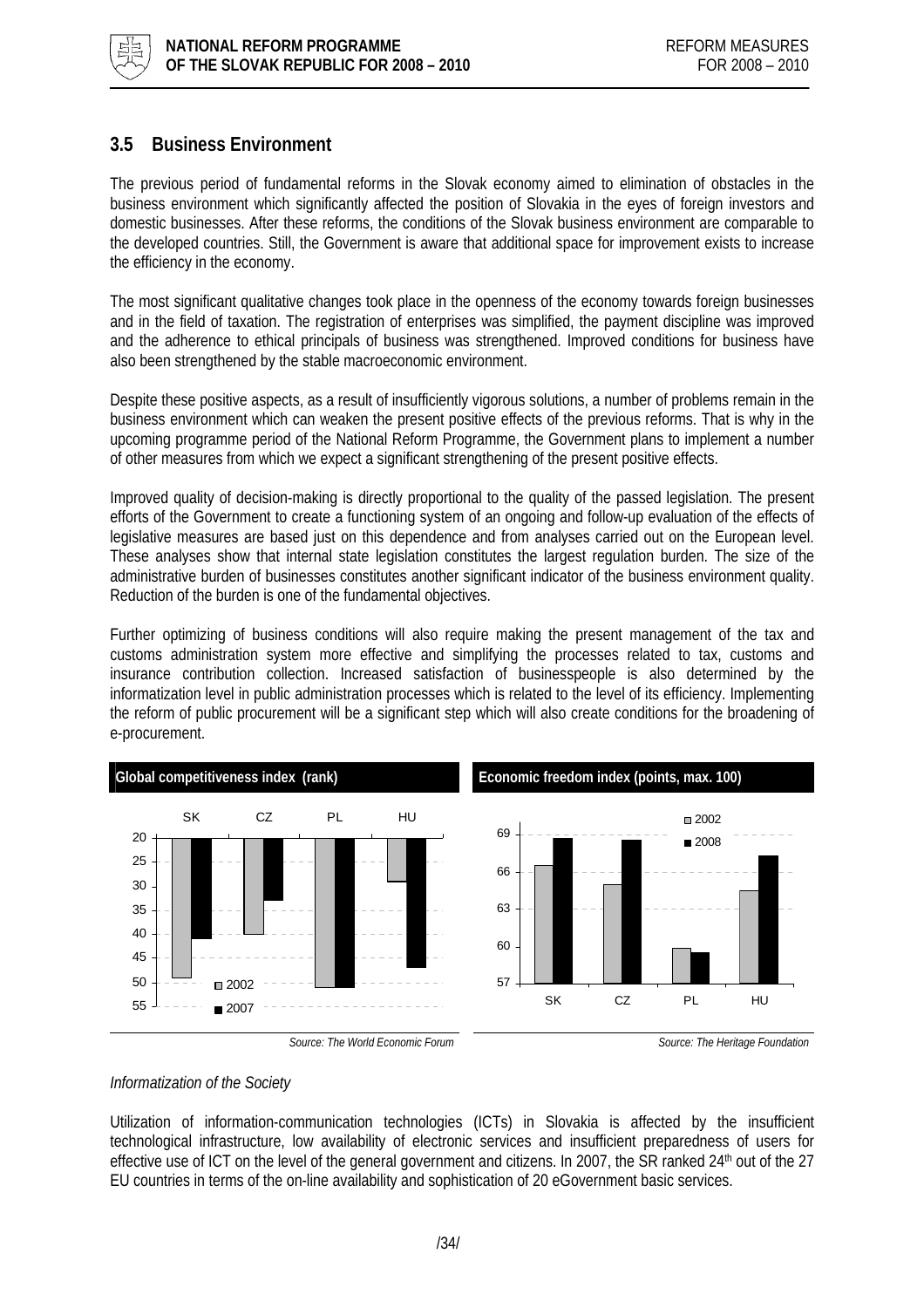

Two strategic documents respond to the present situation of **informatization in public administration** – the Strategy of Informatization of the General Government in the SR and the National Concept of General Government Informatization. They frame further courses of action for decreasing the administrative burden of citizens and companies, increasing effectivity, productivity and competence of the public administration. These documents define the integrated architecture, principles and priorities for building of the public administration information system. The establishment of the conditions for universal electronic access to basic services with mutually interconnected general government official registers, which allows for full electronic data exchange among citizens and the public and private sectors will continue from these premises. The strengthening of information security and personal data protection is a parallel goal of these activities.

**The consequent implementation of electronic official register services and their interconnection** will continue in the general government informatization plan. Presently, public databases and official registers are not sufficiently compatible; they can not be interconnected simply and cheaply. The effective use of electronic official register services requires a number of further necessary technical, organizational and legislative solutions to the extent that through a Central General Government Portal, consolidated and official register-integrated electronic access to information for citizens and businesspeople will be created. In order to achieve this goal, the currently lacking systems of basic official registers, their administrators and pertinent data will be defined and introduced. Communication interfaces for data exchange among general government institutions, physical entities and organizations will be created and organizational and technical adjustments for access of the general government institutions and the general public to the reference data of basic official registers will be carried out. These changes will be accompanied by the necessary legislation that also allows for the use of data acquired in electronic form for legal purposes. Eventually, the official registers used by business subjects (trade, commercial, land official registers and other cadastres) will be interconnected and integrated with other official registers which will provide all data in certified electronic form.

In Slovakia, households widely use mobile networks to connect to the internet which broadens the access of the population to internet, despite the fact that the overall coverage of the SR is relatively low. The reason for the low broadband penetration in the SR, besides insufficient offer of quality electronic services, is the insufficient development of access networks in the rural areas. Low broadband penetration also pertains in the general government sector, in particular for municipal authorities. According to a survey of the Association of Towns and Municipalities of Slovakia, approximately one third of all municipal authorities have no internet connection. The Government is reacting to this issue by measures which are aimed at **increasing the availability and support for broadband internet access infrastructure**.

Within the framework of the consequent application of the European regulation framework for electronic communications and the principles of European policy for broadband penetration, the investments of the private sector in the development of the infrastructure of the broadband penetration networks will be also encouraged. Households and municipal authorities in rural and remote areas will catch up in this area through the financial means of the Operation Programme Informatization of Society (OPIS), since the financing of the broadband penetration network for the private sector is not sufficiently lucrative from the aspect of long-term investment returns. By implementing these measures, the precondition for further development in this area will be created in compliance with the EU trends such as the introduction of future generation networks and the introduction of the IPv6 internet protocol.

The gradual transition to electronic public procurement also constitutes part of the informatization of society strategy. The electronic public procurement system (EPP) in Slovakia presently covers only some public procurement procedures (public tenders, short-list tenders) and some public procurement phases – the preparation and planning phases, (partially, the eNotification, eTendering and eAwarding phases). The **reform of** public procurement including the extension of e-procurement will provide electronic communication in all procedures and phases of public procurement and create access to its use for all subjects of general government, organizations fully funded from the State Budget, those receiving contributions from the State Budget and selected subjects. In the process of the development of the procurement system, all requirements and technical standards for ensuring national and supranational interoperability will be followed.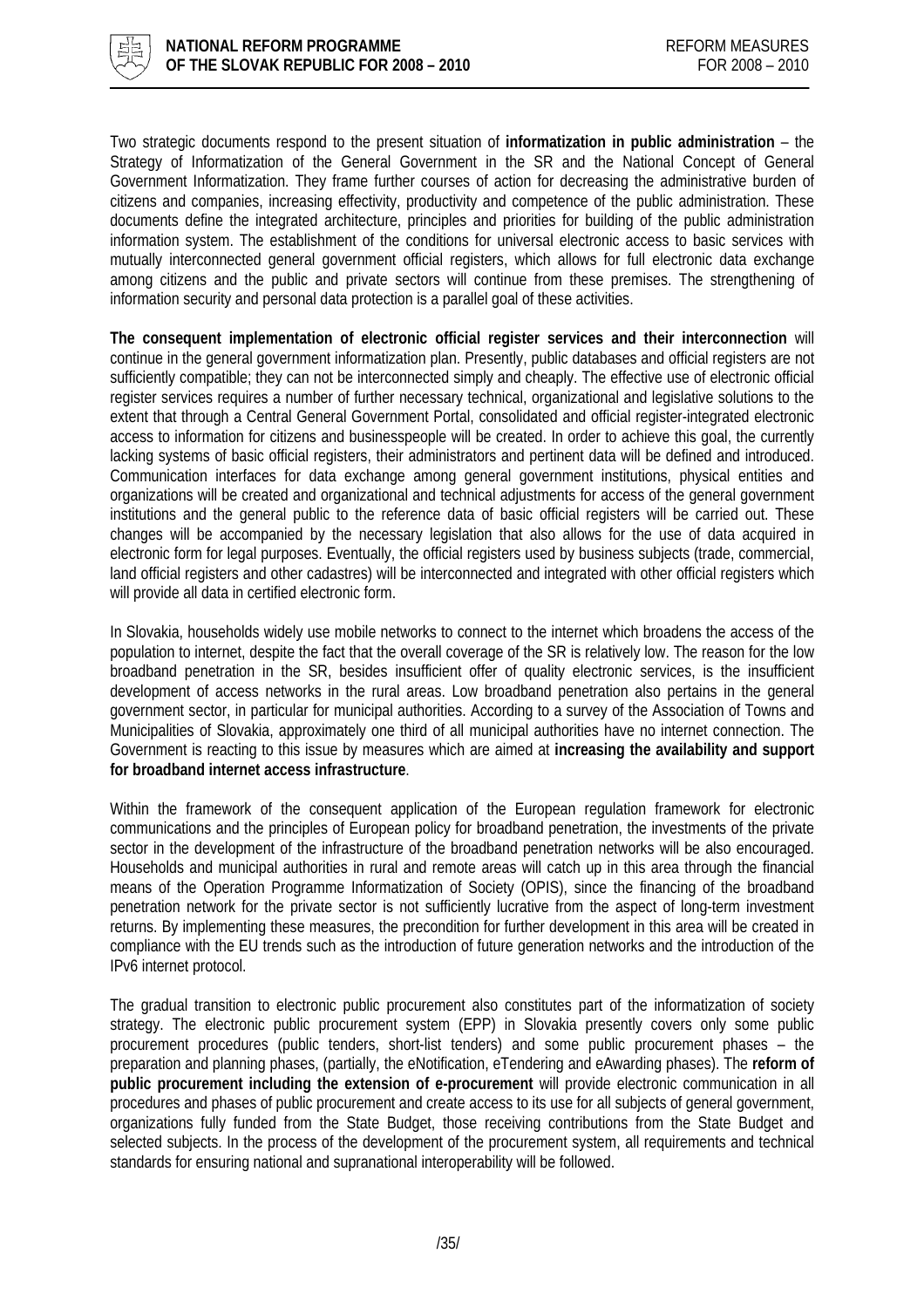

During the implementation process, attention will be paid to ensure that the EPP will not have a discriminating effect within the framework of the business environment and that it will guarantee the trustworthiness and security of information on the basis of certified electronic signatures and advanced coding instruments. It is expected that the consequent implementing of the EPP system will make public procurement processes more effective and increase the efficiency of public financial spending. The introduction of standard public procurement procedures will create the preconditions for minimizing mistakes in its procedures and limiting the space for corruption and clientelism.

## *Improved Regulation and Reduced Administrative Burden*

The transposition of the Regulation on the internal market services constitutes one of the steps leading to the reduction of the administrative burden and legal obstacles for businesspeople and to the strengthening of competitiveness in the field of service provision. The Regulation in the Slovak Republic is in the process of being transposed into national legislation and implementation which is expected to be completed by the end of 2009. The paragraph wording of the Act on services which will cover all services belonging to the competency of this Regulation is being prepared. The Act on services specifies the rights and obligations of service providers with official registered seats in the Slovak Republic and for those businesses who provide services in the Slovak Republic temporarily. Besides others, it also defines the establishment of the one-stop-shops.

After establishing and launching of the one-stop-shops for entrepreneurs – sole traders, the next phase of **development of one-stop-shops for entrepreneurs** will be implemented. Presently, entrepreneurs (except for those conducting business under the Trade Act regime) are forced to contact several institutions and authorities (the professional chamber, commercial official register, excerpt from criminal records, Statistical Office, etc.) when acquiring a licence for doing business. The next phase of development in this field will ensure that the onestop-shops are also functional and electronically available for subjects conducting business in activities dependent on special legal regulations (not trade licence based) and based on licences issued by relevant state administration authorities and professional chambers. The new concept of one-stop-shops will enable entrepreneurs to conduct all of the administrative acts necessary especially at the start up and performance of business in one place; at the same time it will intermediate the arranging of all other formalities in relation to the competent bodies (for example at the pertinent tax office – tax subject registration, the health insurance company – registration of the entrepreneur, the Criminal Records Registry of the Public Prosecution of the SR – verifying of entrepreneur's suitability, at the Statistical Office – allocation of BIN, etc.), by means of which the administrative procedures for entrepreneurial subjects will become significantly shorter and more efficient. The role of one-stopshops also involves the provision of information related to the starting up and performing of the provision of services.

Almost two thirds of the existing administrative burden of entrepreneurs in Slovakia can be attributed to the general government. That is why in October 2007 the Government adopted the Action Plan for Reducing the Administrative Burden in Business in the SR for 2007 – 2012. The basic starting point for implementing the Action Plan objectives was constituted by the **comprehensive evaluation of the administrative burden and obstacles in business and employment**. After the preparation of the tools and defining of the conditions for measuring the administrative burden, this will be quantified. Based on the outcomes of this assessment, the outlining of relevant measures to reduce the administrative burden and the implementation process will begin.

It is expected that the **creation of a functional system of preliminary and follow-up assessments of the effects of legislative measures** will contribute to ensuring of a higher quality of decision-making in the process of public policy-making. The assessment system will be based on the analysis of expected costs and the consequences and side effects of the planned tools of public policy. In the so called Impact Assessment, the effects on the general government budget, employment and the business environment, society (effects on the economy of the population, social exclusion, equality of opportunities, gender equality), effects on the environment and informatization of society will be identified in individual policies proposed by the Government. The Impact Assessment will also be focused on and will quantify all costs, benefits and side effects that could occur in relation to the implementing of new policies. This measure is expected to prevent the preparation and implementing of legal regulations which would put an unnecessary or too great a burden on the population, public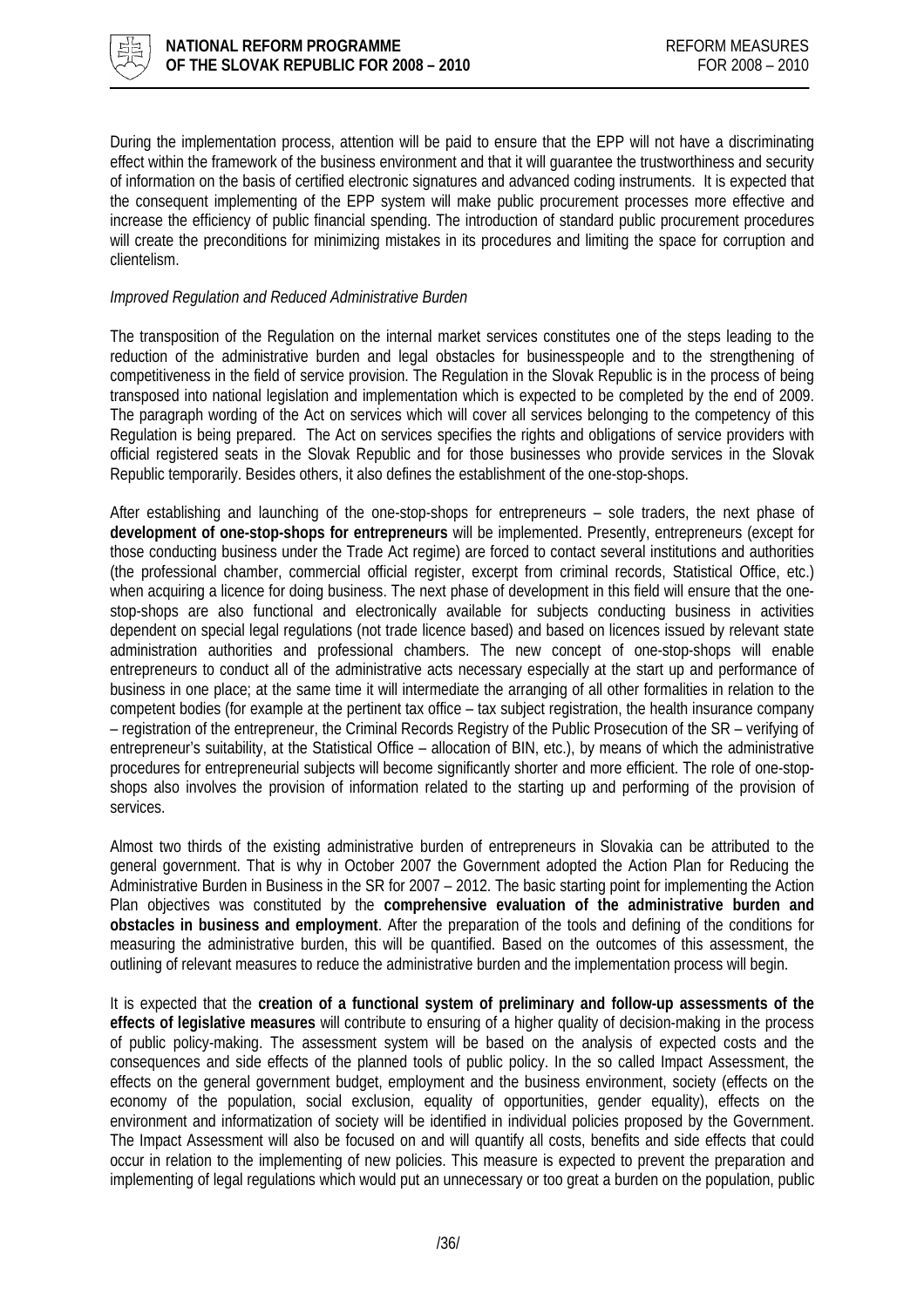

finances, business subjects and the environment. A pilot project is being implemented and will take 6 months to complete. In the course of this pilot project, the proposed Unified Assessment Methodology will be applied to assess the prepared Acts before their submission to the interministerial comment procedure. After completion of this pilot project, of the outcomes of the application of the Unified Assessment Methodology will be assessed and evaluated, and in connection with any detected shortcomings, this process will be updated. The application of the Unified Assessment Methodology for the assessment of selected effects will be ensured from June 2009.

Decreasing the administrative burden of subjects in the tax and customs agenda and in the collection of insurance contributions constitutes the main goal of the **reform of the tax and customs administration, and unification of tax, customs and insurance contribution collection.** The implementing of this measure is expected to contribute to a more effective operation of the tax and customs administration especially by means of decreasing their costs, eliminating duplicate activities and increasing the effectivity of state income collection. It is expected to make the processes connected with the tax and insurance contribution obligations simpler and more transparent. Elimination of the unnecessary administrative burden on the side of eligible subjects is expected from the unified collection of taxes, customs and insurance contributions. A new module of the organizational structure in this field or a new Financial Authority of the SR which will arise from the merging of the tax and customs authorities will be the vehicle for these changes.

The existing markets of secondary and tertiary education, health insurance, the provision of healthcare, bank and loan products, telecommunications and networking sectors are characterized by a low level of transparency, significant information asymmetries and a high level of monopolistic competition, which enables subjects on the supply side to extract a high economic rent from consumers or other payers and does not enable the effective operation of these markets. The goal of making highly regulated markets more transparent is the introduction of the obligations to collect, process and to make accessible in a clear and comparable form the information necessary for the effective operation of these markets to the general public and other purchasers and regulation authorities. In the school and healthcare systems this refers to comparable information on the quality of education or healthcare; in the banking, credit and telecommunications markets and the networking sectors, we are referring to providing comparable data on fees, total costs and individual prices. Due to the complex character of this issue and different legislation, individual competent authorities will change legislation within their competence in order to define the minimum framework of collected and provided data, standards and processes of their collection and communication with the general public and other related subjects. The outcomes of communication with the general public will be sufficiently specific so that the general public will become adequately aware of lowquality service provision by actual providers or their discriminatory price policies.

## *Law Enforcement*

Shortcomings continue also in the field of the judiciary and are related to the present status of law enforcement, the transparency and efficiency of judiciary bodies and the unsatisfactory level of informatization in this field. The current situation in the field of legislation has enabled electronic court applications since 2003. However, this was only a formal support of informatization because the legislative framework for electronic signatures in administrative relations and related instruments has yet to be resolved in Slovakia. And so, the current solution is insufficient and not in compliance with the goals of the European Commission for eJustice. It is expected that the **informatization of the judiciary system** will create an information system for communication with citizens and the development of an information system for electronic services. The outcome of this process is improved law enforcement, the simplifying of access of citizens and entrepreneurs to courts and the acceleration of court proceedings.

## *Transportation Infrastructure*

The fundamental condition for the accelerated development of underdeveloped regions is the ensuring of their improved accessibility by means of a network of motorways and roads and the creation of a complete connection between Bratislava, Žilina, Banska Bystrica and Košice. Presently, one third of the territory of Slovakia is located more than 45 minutes by car from the motorway or road. This is perceived negatively by new investors Slovakia. The ratio of the motorway kilometres to the area of the territory is approximately 7.11 km/thousand km<sup>2</sup> (together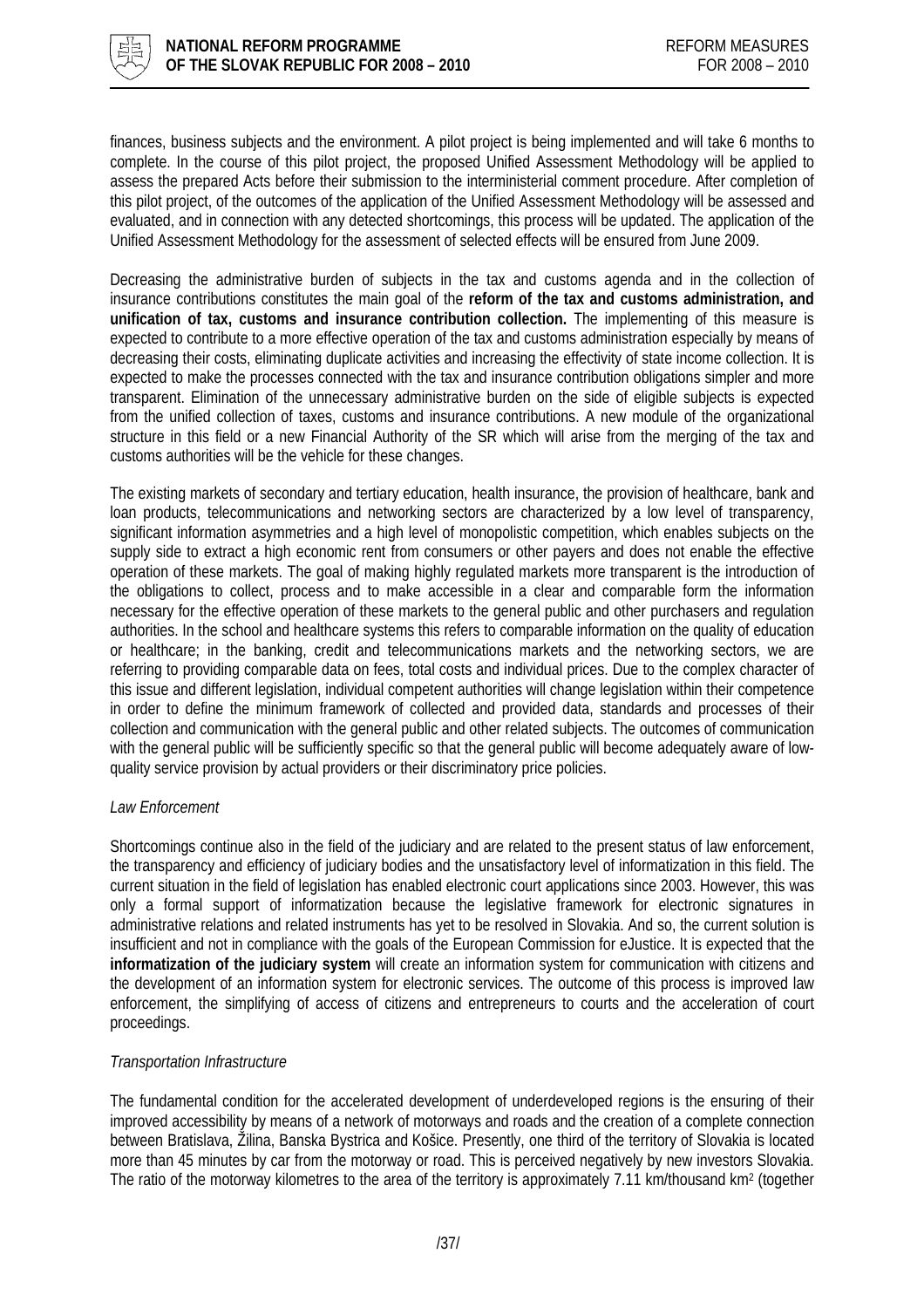<span id="page-37-0"></span>

with roads it is 9.89), which constitutes one of the lowest values within the framework of the EU member countries (the EU average is 20 km/km2).

Within the framework of **the intensive construction of motorways and high speed transit roads**, approximately 165 km of motorways and 86 km of roads will be opened for use by 2010 in compliance with the approved Programme of the Preparation of Construction of Motorways and high speed transit roads. The financing will be ensured from public sources (the State Budget) within the Operation Programme Transportation 2007 – 2013, income from electronic toll collection and the use of the cooperation of public and private sectors (PPP). The financing from EU funds is determined by the elaboration of transportation projects and their submission to the European Commission for approval. The implementing of the projects requires completion of public procurement for the supplier and operator of the toll system and concessionaires for implementing of all of the groups of PPP projects.

It is expected that the intensive construction of motorways and high speed transit roads will increase the accessibility of less developed regions and thus help decrease regional disparity. It will also ensure the interconnection to the TEN-T network and decrease the overloading of critical sections of the road network. This will contribute to the improvement of the quality of the business environment within the framework of the entire territory of the SR.

# **3.6 Climate Change and Energy Industry**

The Government perceives **the integrated climate-energy package (CEP)** as a comprehensive and ambitious solution, which responds to the global challenges arising from the negative consequences of the climate change. This package will significantly affect economic development on the level of EU member states in the upcoming fifteen and more years.

The Slovak Republic has recently adopted a number of measures and legislative amendments in the field of environment and the energy industry, which had several positive results. Between 1990 and 2006, the SR recorded a 32% drop of total anthropogenic emissions of greenhouse gas; this is 24 p.p. higher than the reduction goal adopted based on the Kyoto Protocol for the period 2008 – 2012. Slovakia is one of few countries in which the development of aggregated emissions of greenhouses gas does not mirror its GDP growth. Strict legislation in the field of air protection (introduced in the period of economic recession after 1990) and the application of sanctions in the event of a failure to comply with the concentration emission limits of basic pollutants has contributed to the positive trend since 1997.

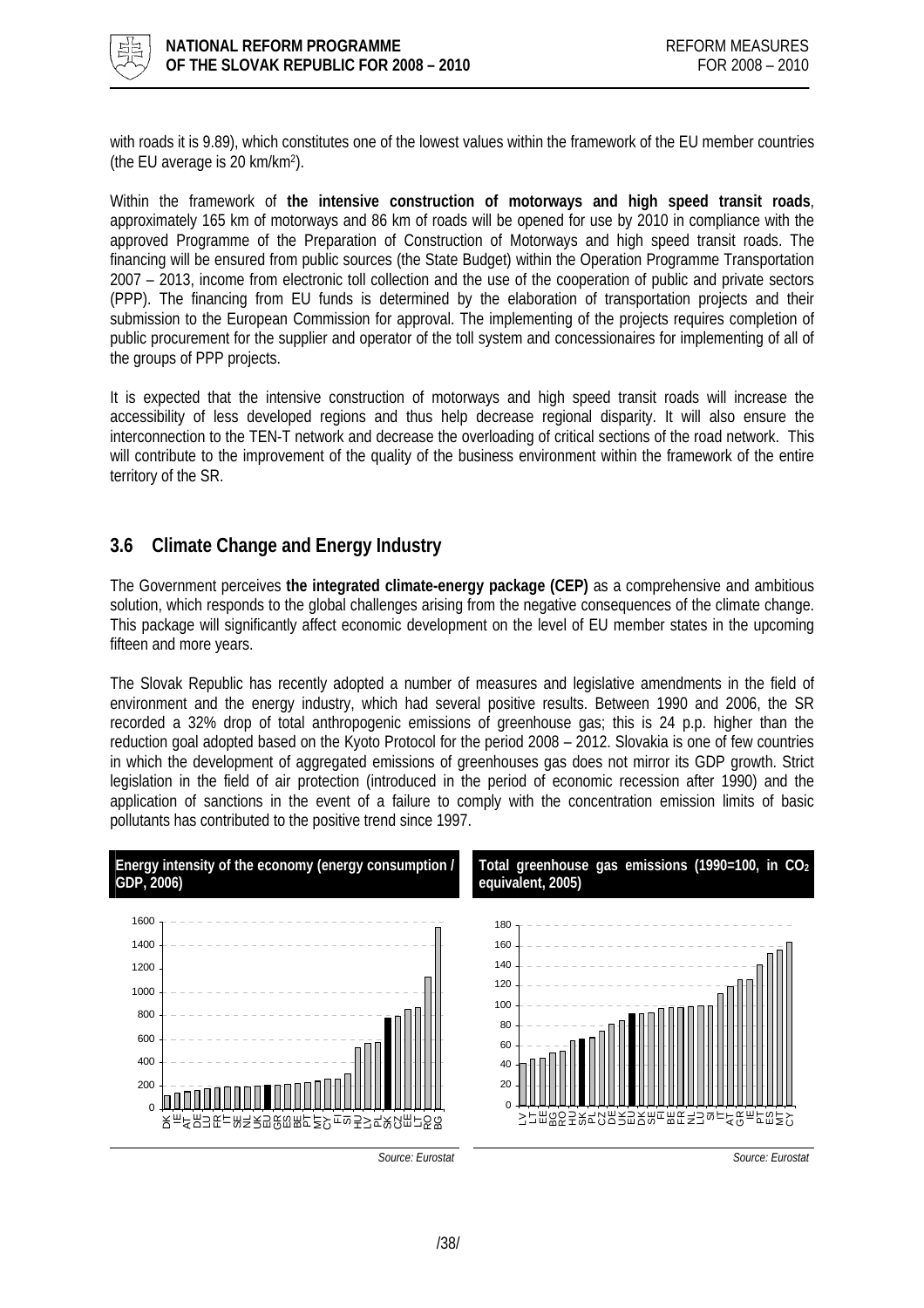

Implemented measures have also significantly contributed to the distinctive change of the country's energy mix in favour of a higher use of low-carbon fuels and an intensive introduction of new, more energy efficient technologies, as a part of ongoing re-structuring of the industry.

Despite the positive changes, there are several problems in Slovakia which the Government must address. The unfavourable structure of industry with its high share of high energy intensity enterprises (aluminium production, iron and steel production, refineries) and low share of sectors with high added value and low energy intensity is also reflected in the high values of the specific emission of greenhouse gas per capita. This status is reflected in high values of emission intensity/GDP production (the share of the total aggregated emission of greenhouse gas per GDP) which is 2.6 times higher that the EU 27 average and three times higher than EU 15 average. However the high values of these parameters are steadily decreasing. Between 1990 and 2006, the greenhouse gas emission per capita dropped by almost 35% and the carbon intensity dropped by more than a half.

Till now, the positive effects of adopted legislative modifications in the field of climate change and the energy industry do not (similar to other EU member states) constitute the outcome of an integrated strategy which would cover particular aspects of policy in this field. The Government is aware of the urgent need to transform of Slovak economy to a low-carbon and more energy efficient economy. Consequently, a comprehensive national strategy within the framework of CEP is perceived as one of the main challenges within the framework of its medium-term goals and has been discussed since April of this year. Slovakia therefore stands before the task of ensuring that the preparation of our national strategic plan with the particular goals and principles established by the European Commission: transparency, economic effectiveness, and adequate flexibility of fulfilment of undertakings, solidarity and fair play.

With regards to the use of renewable energy resources (RER) Slovakia is expected to reach a 14% share of RER in final energy consumption by 2020. In comparison with the present status, this constitutes an increase of 7 p.p. In the case of sources of greenhouse gas emissions, which within the framework of the EU are outside of the scheme of trading emission quotas, the total volume of emissions allocated to Slovakia is 23.6 tonnes of  $CO<sub>2</sub>_{eq.}$ until 2020; in comparison with 2005, this constitutes growth of these sources by 13%.

Within the framework of the relatively extensive circle of open questions connected to the CEP, Slovakia considers the request for an adequate consideration of the activities carried out in the reduction of greenhouse gas emissions in the period of 1990 to 2005 as fundamental. It bases this position on the arguments, such as extensive investments, structural and technological changes which the SR implemented in the field of air protection and the reduction of greenhouse gas emissions from 1990.

From the aspect of economic and social interests, Slovakia sensitively perceives the issues of the adequate resolution of potential risks consisting in the leakage of some segments of industry to markets outside the EU (carbon leakage) due to the strict environmental requirements of the CEP.

Slovakia does not support the strategies based on setting compulsory emission volume quotas nor the efforts to limit the areas in which the yield from auctions should be used. The proposed methods are not fully compatible with the strict budget rules and the purpose-oriented use of yields from auctions could decrease the manoeuvring space in the case of small volumes of Slovak emission quotas. Therefore, it is in the interest of Slovakia to continue enforcing its strategic interests in such a way that it creates suitable conditions for the real fulfilment of the goals that would constitute a starting point in the defining of concrete policies.

The climate-energy package constitutes a set of complex multifaceted issues with political, economic, energy, environmental and social dimensions. Due to its significance, the Government pays adequate attention to it. It will prepare an integrated strategy for achieving the goals in the field of energy industry and climate change which will consist of clearly defined measures as it submits it in other priority areas of the NRP SR. Particular instruments for implementation of these measures are under discussion including the funding aspects. These policies must respect the financial framework and comply with the financial consolidation effort of the Government.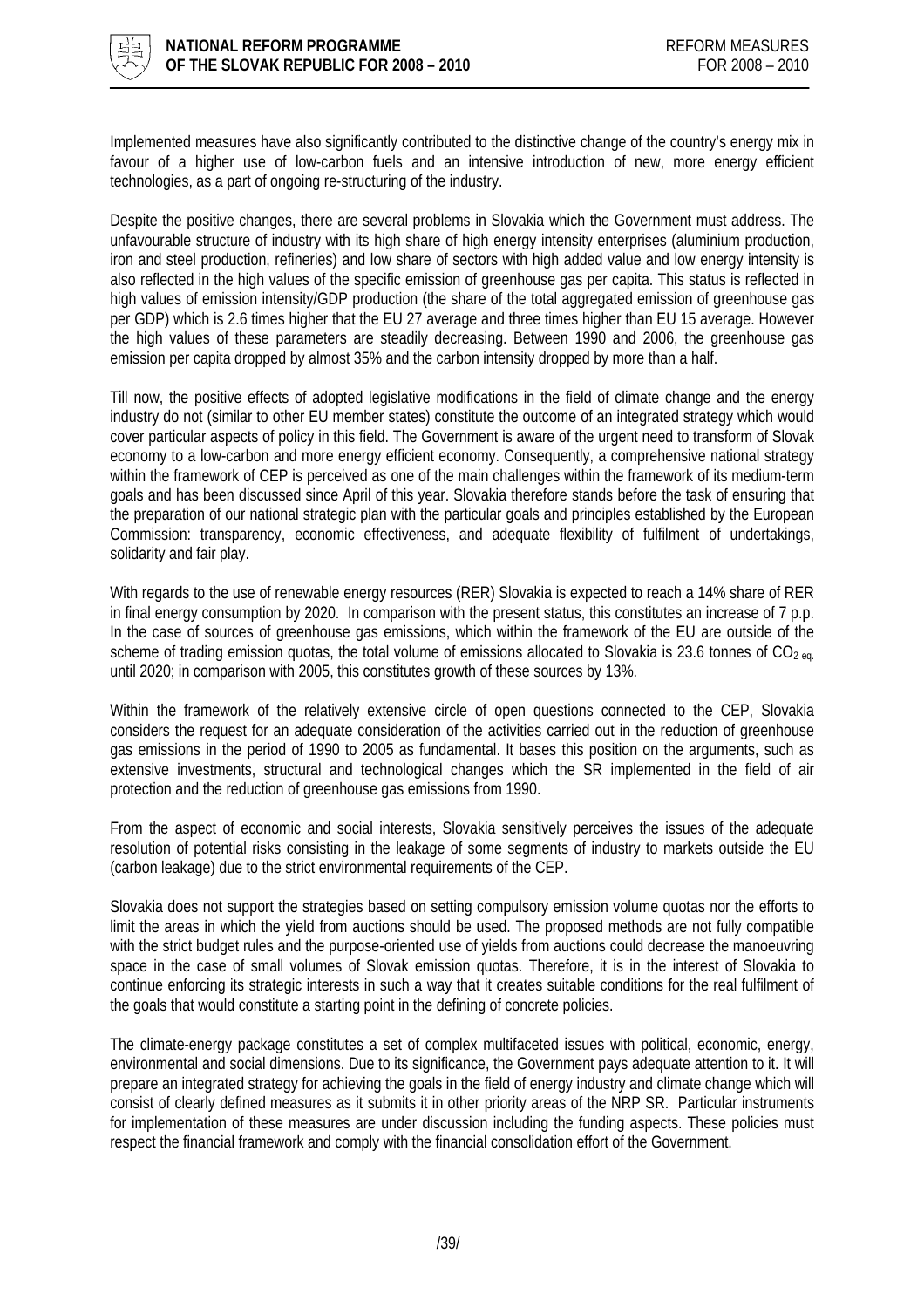

In order to ensure effective and efficient instruments to achieve the set goals, it will be necessary to carry out several steps especially in the organization and capacity framework of the agenda. For this purpose, the Government has created the Commission for CEP on the level of the state secretaries which coordinates the processes related to negotiations on the level of the EU and the preparation of the SR for the implementing of the package goals. Further steps are the completion of the organizational infrastructure, including ensuring of an adequate capacity for implementing sector economic analyses, the qualified assessment of various strategy plan alternatives and the explicit defining of policies.

The measures within the framework of the climate-energy package will have a significant effect on public finance which directly implies the emphasis on the flexibility and effectiveness of the implementation of strategic goals. From the aspect of the present reforms in progress, especially in the fiscal and social areas, Slovakia will also have to pay sufficient attention to the coherence of particular measures. This is due to the fact that these reforms enable the direct incorporation of environmental and energy policy incentives in its objectives. For example, the establishment of a suitable combination of fiscal measures and grants for research and development could conceivably stimulate new investments in low-carbon technologies and thus indirectly affect the overall energy mix and increase energy efficiency.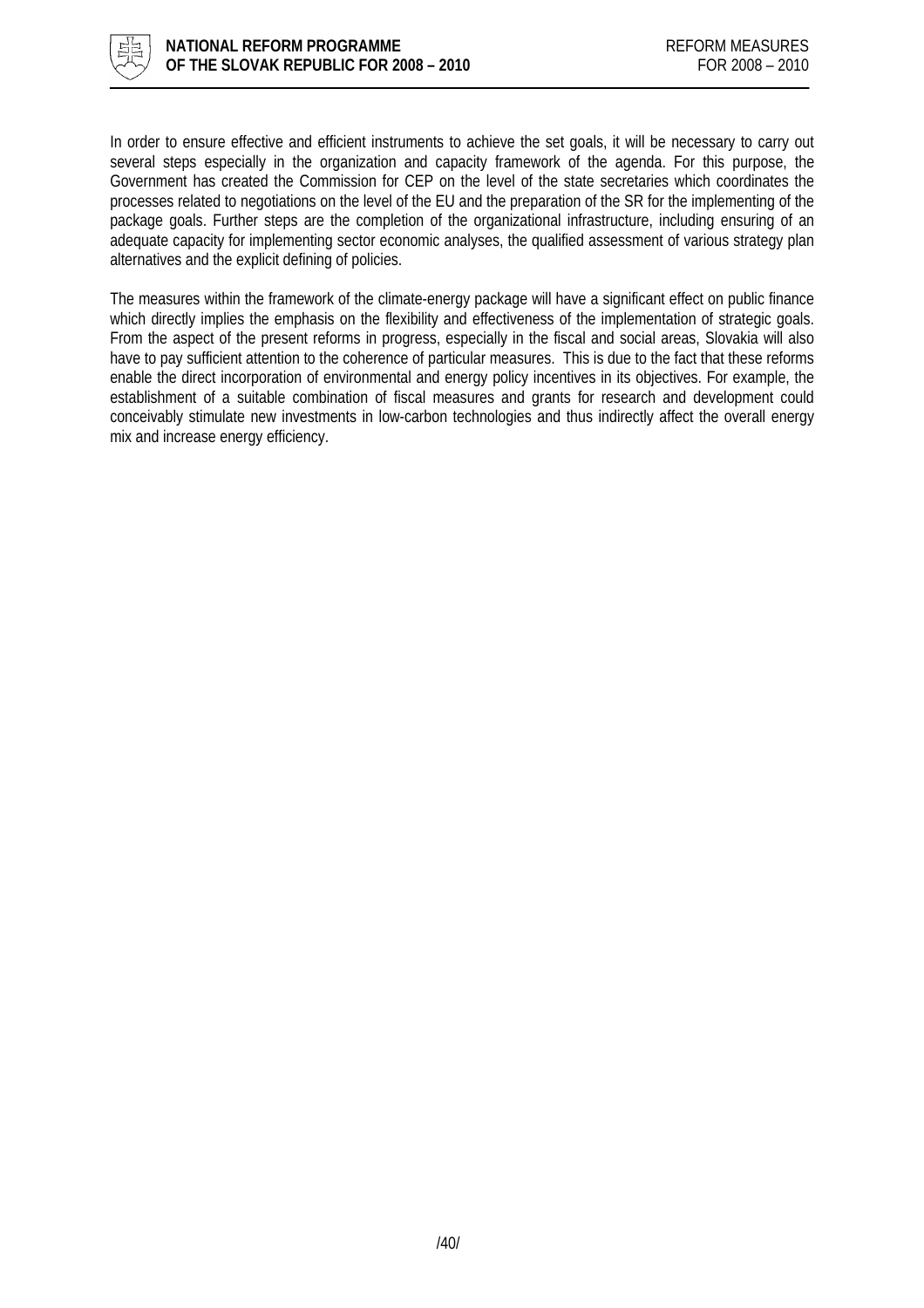<span id="page-40-0"></span>

# **ANNEX No. 1 – Development of the Set of Indicators for the Lisbon Strategy of the SR Monitoring**

| Macroeconomic framework<br>2003<br>2004<br>2005<br>2006<br>2007<br>2.5<br>1.9<br>2.9<br><b>EU 27</b><br>1.3<br>3.1<br>Real GDP growth rate<br>0.1<br>5.2<br>(% change for previous year, at 2000 constant prices)<br><b>SK</b><br>8.5<br>10.4<br>4.8<br>6.6<br>100<br>1.0<br>100<br>100<br>100<br><b>EU 27</b><br>0.1.1<br>GDP per capita in PPS<br>SK 55.6<br>57.2<br>(GDP per capita, PPS, EU 27=100)<br>60.5<br>63.6<br>68.5<br>Growth rate of real labour productivity<br>SK 3.6<br>5.5<br>5.1<br>8.1<br>6.1<br>0.2<br>(% change GDP per employee, ESA)<br>100<br>0.2.1<br>100<br>100<br>100<br>EU 27<br>100<br>Labour productivity per person employed<br>(in % GDP per employee, PPS, EU 27=100)<br>SK 63.4<br>65.6<br>68.8<br>71.7<br>76.8<br>100<br>0.2.2<br>Labour productivity per hour worked<br><b>EU 27</b><br>100<br>100<br>100<br>100<br>(in % GDP per hour worked, PPS, EU 27=100)<br>73.0<br>SK 64.1<br>64.5<br>66.2<br>69.2<br>2.1<br>2.3<br>2.4<br>Inflation rate<br><b>FU 27</b><br>2.3<br>2.3<br>0.3<br>(in %, HICP)<br>SK<br>8.4<br>7.5<br>2.8<br>4.3<br>1.9<br>$-2.5$<br>$-0.9$<br><b>Public balance</b><br>EU $27 - 3.1$<br>$-2.8$<br>$-1.4$<br>0.4<br>$-2.8$<br>(in % GDP)<br>$SK -2.7$<br>$-2.4$<br>$-3.6$<br>$-2.2$<br>58.7<br>General government debt<br>EU 27<br>61.8<br>62.1<br>62.6<br>61.3<br>0.5<br>(in % GDP)<br>SK 42.4<br>29.4<br>41.4<br>34.2<br>30.4<br>$SK -2.0$<br>2.5<br>3.3<br>4.3<br>6.3<br>Real wage growth rate<br>0.6<br>(in %)<br>4.2<br>5.9<br>7.1<br>Real household consumption growth rate<br>SK 1.6<br>6.5<br>0.7 | Set of indicators for monitoring of fulfilment of the NRP SR tasks |  |  |  |
|----------------------------------------------------------------------------------------------------------------------------------------------------------------------------------------------------------------------------------------------------------------------------------------------------------------------------------------------------------------------------------------------------------------------------------------------------------------------------------------------------------------------------------------------------------------------------------------------------------------------------------------------------------------------------------------------------------------------------------------------------------------------------------------------------------------------------------------------------------------------------------------------------------------------------------------------------------------------------------------------------------------------------------------------------------------------------------------------------------------------------------------------------------------------------------------------------------------------------------------------------------------------------------------------------------------------------------------------------------------------------------------------------------------------------------------------------------------------------------------------------------------------------------------------------------------------|--------------------------------------------------------------------|--|--|--|
|                                                                                                                                                                                                                                                                                                                                                                                                                                                                                                                                                                                                                                                                                                                                                                                                                                                                                                                                                                                                                                                                                                                                                                                                                                                                                                                                                                                                                                                                                                                                                                      |                                                                    |  |  |  |
|                                                                                                                                                                                                                                                                                                                                                                                                                                                                                                                                                                                                                                                                                                                                                                                                                                                                                                                                                                                                                                                                                                                                                                                                                                                                                                                                                                                                                                                                                                                                                                      |                                                                    |  |  |  |
|                                                                                                                                                                                                                                                                                                                                                                                                                                                                                                                                                                                                                                                                                                                                                                                                                                                                                                                                                                                                                                                                                                                                                                                                                                                                                                                                                                                                                                                                                                                                                                      |                                                                    |  |  |  |
|                                                                                                                                                                                                                                                                                                                                                                                                                                                                                                                                                                                                                                                                                                                                                                                                                                                                                                                                                                                                                                                                                                                                                                                                                                                                                                                                                                                                                                                                                                                                                                      |                                                                    |  |  |  |
|                                                                                                                                                                                                                                                                                                                                                                                                                                                                                                                                                                                                                                                                                                                                                                                                                                                                                                                                                                                                                                                                                                                                                                                                                                                                                                                                                                                                                                                                                                                                                                      |                                                                    |  |  |  |
|                                                                                                                                                                                                                                                                                                                                                                                                                                                                                                                                                                                                                                                                                                                                                                                                                                                                                                                                                                                                                                                                                                                                                                                                                                                                                                                                                                                                                                                                                                                                                                      |                                                                    |  |  |  |
|                                                                                                                                                                                                                                                                                                                                                                                                                                                                                                                                                                                                                                                                                                                                                                                                                                                                                                                                                                                                                                                                                                                                                                                                                                                                                                                                                                                                                                                                                                                                                                      |                                                                    |  |  |  |
|                                                                                                                                                                                                                                                                                                                                                                                                                                                                                                                                                                                                                                                                                                                                                                                                                                                                                                                                                                                                                                                                                                                                                                                                                                                                                                                                                                                                                                                                                                                                                                      |                                                                    |  |  |  |
|                                                                                                                                                                                                                                                                                                                                                                                                                                                                                                                                                                                                                                                                                                                                                                                                                                                                                                                                                                                                                                                                                                                                                                                                                                                                                                                                                                                                                                                                                                                                                                      |                                                                    |  |  |  |
|                                                                                                                                                                                                                                                                                                                                                                                                                                                                                                                                                                                                                                                                                                                                                                                                                                                                                                                                                                                                                                                                                                                                                                                                                                                                                                                                                                                                                                                                                                                                                                      |                                                                    |  |  |  |
|                                                                                                                                                                                                                                                                                                                                                                                                                                                                                                                                                                                                                                                                                                                                                                                                                                                                                                                                                                                                                                                                                                                                                                                                                                                                                                                                                                                                                                                                                                                                                                      |                                                                    |  |  |  |
|                                                                                                                                                                                                                                                                                                                                                                                                                                                                                                                                                                                                                                                                                                                                                                                                                                                                                                                                                                                                                                                                                                                                                                                                                                                                                                                                                                                                                                                                                                                                                                      |                                                                    |  |  |  |
|                                                                                                                                                                                                                                                                                                                                                                                                                                                                                                                                                                                                                                                                                                                                                                                                                                                                                                                                                                                                                                                                                                                                                                                                                                                                                                                                                                                                                                                                                                                                                                      |                                                                    |  |  |  |
|                                                                                                                                                                                                                                                                                                                                                                                                                                                                                                                                                                                                                                                                                                                                                                                                                                                                                                                                                                                                                                                                                                                                                                                                                                                                                                                                                                                                                                                                                                                                                                      |                                                                    |  |  |  |
|                                                                                                                                                                                                                                                                                                                                                                                                                                                                                                                                                                                                                                                                                                                                                                                                                                                                                                                                                                                                                                                                                                                                                                                                                                                                                                                                                                                                                                                                                                                                                                      |                                                                    |  |  |  |
|                                                                                                                                                                                                                                                                                                                                                                                                                                                                                                                                                                                                                                                                                                                                                                                                                                                                                                                                                                                                                                                                                                                                                                                                                                                                                                                                                                                                                                                                                                                                                                      |                                                                    |  |  |  |
|                                                                                                                                                                                                                                                                                                                                                                                                                                                                                                                                                                                                                                                                                                                                                                                                                                                                                                                                                                                                                                                                                                                                                                                                                                                                                                                                                                                                                                                                                                                                                                      |                                                                    |  |  |  |
|                                                                                                                                                                                                                                                                                                                                                                                                                                                                                                                                                                                                                                                                                                                                                                                                                                                                                                                                                                                                                                                                                                                                                                                                                                                                                                                                                                                                                                                                                                                                                                      |                                                                    |  |  |  |
|                                                                                                                                                                                                                                                                                                                                                                                                                                                                                                                                                                                                                                                                                                                                                                                                                                                                                                                                                                                                                                                                                                                                                                                                                                                                                                                                                                                                                                                                                                                                                                      |                                                                    |  |  |  |
|                                                                                                                                                                                                                                                                                                                                                                                                                                                                                                                                                                                                                                                                                                                                                                                                                                                                                                                                                                                                                                                                                                                                                                                                                                                                                                                                                                                                                                                                                                                                                                      |                                                                    |  |  |  |
|                                                                                                                                                                                                                                                                                                                                                                                                                                                                                                                                                                                                                                                                                                                                                                                                                                                                                                                                                                                                                                                                                                                                                                                                                                                                                                                                                                                                                                                                                                                                                                      | (in %, ESA)                                                        |  |  |  |

*Source: Eurostat, SO SR*

| 1   | Education                                                                                                                                       |                     | 2003           | 2004         | 2005         | 2006         | 2007         |
|-----|-------------------------------------------------------------------------------------------------------------------------------------------------|---------------------|----------------|--------------|--------------|--------------|--------------|
| 1.1 | Youth education attainment level<br>(in %, population ages 20 to 24 having completed at least upper<br>secondary education)                     | EU 27 76.9          | SK 94.1        | 77.2<br>91.7 | 77.5<br>91.8 | 77.9<br>91.5 | 78.1<br>91.3 |
|     | 1.2 Early school-leavers<br>(in %, population ages 18 to 24 with at most lower secondary<br>education and not in further education or training) | EU 27 16.6<br>SK.   | 4.9            | 15.9<br>7.1  | 15,5<br>5.8  | 15.2<br>6.4  | 14.8<br>7.2  |
| 1.3 | Tertiary education graduates<br>(population ages 20 to 29, in % per 1,000 inhabitants of the<br>population of the same age category)            | EU 27<br><b>SK</b>  | 29             | 31.8         | 32.5         | 33.9         |              |
| 1.4 | Lifelong learning<br>(in %, population aged 25 to 64)                                                                                           | EU 27<br>SK.        | 8.5<br>3.7     | 9,3<br>4.3   | 9.7<br>4.6   | 9.6<br>4.1   | 9.7<br>3.9   |
| 1.5 | <b>PISA Index</b><br>(reading, knowledge of science and mathematics ages 14 and<br>15)                                                          | <b>OECD</b><br>SK.  | 497<br>487     |              |              | 496<br>482   |              |
| 1.6 | Low reading literacy reading<br>(in $\%$ , in age of 15)                                                                                        | <b>OECD</b> 19.1    | SK 24.9        |              |              | 20.1<br>27.8 |              |
| 1.7 | Spending on human resources<br>(total public expenditure on education, in % per GDP)                                                            | EU 27 5.14          | <b>SK</b> 4.30 | 5.07<br>4.19 | 5.03<br>3.85 |              |              |
| 1.8 | Expenditure per tertiary student<br>(in % per GDP/capita)                                                                                       | <b>FII 19</b><br>SK | 40<br>36       | 38<br>45     |              |              |              |

*Source: Eurostat, EC, OECD*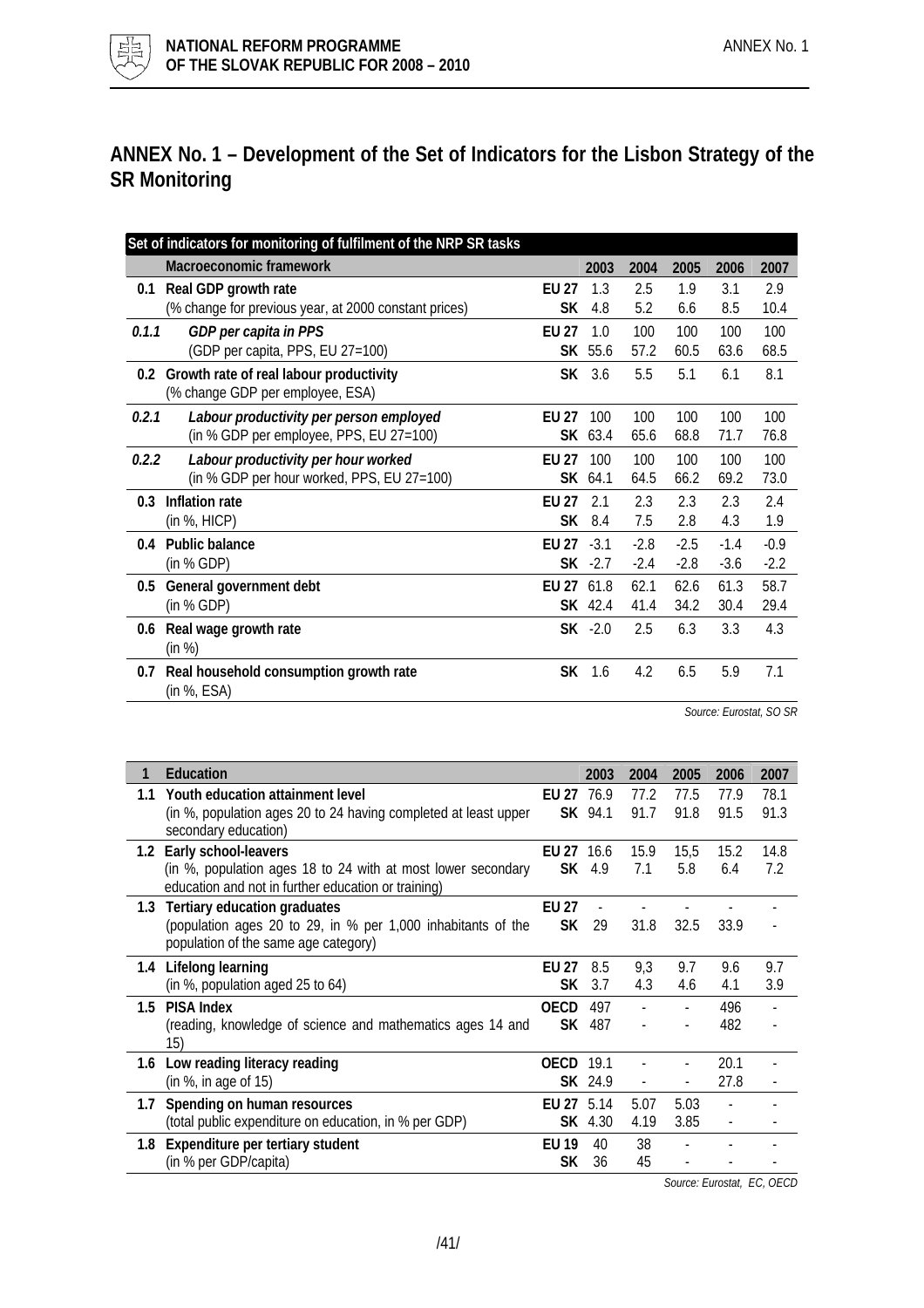

| $\overline{2}$ | <b>Employment and social inclusion</b>                                     |              | 2003                     | 2004                     | 2005         | 2006                             | 2007                     |
|----------------|----------------------------------------------------------------------------|--------------|--------------------------|--------------------------|--------------|----------------------------------|--------------------------|
| 2.1            | Employment growth rate                                                     | <b>EU 27</b> | 0.4                      | 0.6                      | 0.9          | 1.6                              | 1.6                      |
|                | (in %, ESA95)                                                              | <b>SK</b>    | 1.1                      | $-0.2$                   | 1.4          | 2.3                              | 2.1                      |
| $2.2^{\circ}$  | <b>Employment rate</b>                                                     | EU 27        | 62.6                     | 62.9                     | 63.5         | 64.5                             | 65.4                     |
|                | (in %, ages 15 to 64)                                                      |              | SK 57.7                  | 57                       | 57.7         | 59.4                             | 60.7                     |
| 2.2.1          | Employment rate - women<br>(in %, ages 15 to 64)                           | <b>EU 27</b> | 54.9<br>SK 52.2          | 55.5<br>50.9             | 56.3<br>50.9 | 57.3<br>51.9                     | 58.3<br>53.0             |
| 2.2.2          | Employment rate - men                                                      | EU 27 70.3   |                          | 70.4                     | 70.8         | 71.6                             | 72.5                     |
|                | (in %, ages 15 to 64)                                                      |              | SK 63.3                  | 63.2                     | 64.6         | 67                               | 68.4                     |
| 2.3            | Employment rate of older workers                                           | <b>EU 27</b> | 40.0                     | 40.7                     | 42.4         | 43.5                             | 44.7                     |
|                | (in %, ages 55 to 64)                                                      |              | SK 24.6                  | 26.8                     | 30.3         | 33.1                             | 35.6                     |
| 2.3.1          | Employment rate of older workers - women                                   | <b>EU 27</b> | 30.7                     | 31.6                     | 33.6         | 34.9                             | 36.0                     |
|                | (in %, ages 55 to 64)                                                      |              | SK 11.2                  | 12.6                     | 15.6         | 18.9                             | 21.2                     |
| 2.3.2          | Employment rate of older workers - men                                     | <b>EU 27</b> | 49.9                     | 50.4                     | 51.6         | 52.7                             | 53.9                     |
|                | (in %, ages 55 to 64)                                                      | <b>SK</b>    | 41.0                     | 43.8                     | 47.8         | 49.8                             | 52.5                     |
| 2.4            | Unemployment rate                                                          | <b>EU 27</b> | 9.0<br>SK 17.6           | 9.0<br>18.2              | 8.9<br>16.3  | 8.2<br>13.4                      | 7.1<br>11.1              |
| 2.4.1          | (in %, LFS)                                                                | <b>EU 27</b> | 9.7                      | 9.8                      | 9.6          | 8.9                              | 7.8                      |
|                | Unemployment rate - women<br>(in %, LFS)                                   |              | SK 17.8                  | 19.2                     | 17.2         | 14.7                             | 12.7                     |
| 2.4.2          | Unemployment rate - men                                                    | <b>EU 27</b> | 8.4                      | 8.4                      | 8.3          | 7.6                              | 6.6                      |
|                | (in %, LFS)                                                                | <b>SK</b>    | 17.4                     | 17.4                     | 15.5         | 12.3                             | 9.9                      |
| 2.5            | Economic activity rate                                                     |              | SK 60.3                  | 60.2                     | 59.5         | 59.1                             | 58.8                     |
|                | (economically active population in % per overall, LFS)                     |              |                          |                          |              |                                  |                          |
| 2.5.1          | Economic activity rate - women                                             |              | SK 52.9                  | 52.5                     | 51.3         | 50.7                             | 50.5                     |
|                | (economically active population in % per overall, LFS))                    |              |                          |                          |              |                                  |                          |
| 2.5.2          | Economic activity rate - men                                               |              | SK 68.4                  | 68.5                     | 68.4         | 68.2                             | 67.7                     |
|                | (economically active population in % per overall, LFS)                     |              |                          |                          |              |                                  |                          |
|                | 2.6 Long-term unemployment rate<br>(in %, longer than 12 months)           | <b>EU 25</b> | 4.1<br>SK 11.4           | 4.2<br>11.8              | 4.1<br>11.7  | 3.7<br>10.2                      | 3.0<br>8.3               |
|                | 2.7 Youth unemployment rate                                                | <b>EU 27</b> | 18.0                     | 18.4                     | 18.3         | 17.1                             | 15.4                     |
|                | (in %, ages 15 to 24)                                                      |              | SK 33.4                  | 33.1                     | 30.1         | 26.6                             | 20.3                     |
|                | 2.8 Tax rate on low wage earners                                           | EU 27        | 40.3                     | 39.8                     | 39.7         | 40.1                             | $\overline{a}$           |
|                | (in % per overall labour costs)                                            |              | SK 40.9                  | 39.6                     | 35.2         | 35.6                             | $\overline{\phantom{a}}$ |
|                | 2.9 Average exit age from the labour force                                 | EU 27 61.0   |                          | 60.5                     | 61.0         | 61.2                             | $\blacksquare$           |
|                | (Balanced by probability of retiring from the labour market)               |              | SK 57.8                  | 58.5                     | 59.2         | $\overline{\phantom{a}}$         |                          |
| 2.9.1          | Average exit age from the labour force - women                             | EU 27 60.6   |                          | 60.1                     | 60.4         | 60.7                             |                          |
|                | (in years)                                                                 |              | SK 55.9                  | 57.0                     | 57.6         | -                                |                          |
| 2.9.2          | Average exit age from the labour force - men<br>(in years)                 | EU 27 61.5   | SK 60.0                  | 60.9<br>60.3             | 61.6<br>61.1 | 61.7<br>$\overline{\phantom{a}}$ |                          |
|                |                                                                            | <b>EU 27</b> | 15                       |                          |              | 15                               |                          |
|                | 2.10 Gender pay gap<br>(in %, average income lower for women than for man) | <b>SK</b>    | 23                       | 15<br>24                 | 15<br>24     | 22                               |                          |
|                | 2.11 At-risk-of-poverty rate                                               | <b>EU 27</b> | 15                       | 16                       | 16           | 16                               |                          |
|                | (in %, income lower than 60 % of median, after social transfers)           | <b>SK</b>    | $\overline{\phantom{a}}$ | $\overline{\phantom{a}}$ | 13           | 12                               |                          |
|                | 2.12 Share of persons in material need                                     |              | SK 9.89                  | 6.91                     | 6.74         | 7.55                             | 6.45                     |
|                | (in %, persons in material need per overall population)                    |              |                          |                          |              |                                  |                          |
|                | 2.13 Jobless households                                                    | <b>EU 27</b> | 9.9                      | 10.0                     | 9.7          | 9.6                              | 9.4                      |
|                | (in %, ages 0 to 17)                                                       |              | SK 11.8                  | 12.8                     | 13.8         | 11.8                             | 10.5                     |

*Source: Eurostat, COoLSAF SR, SO SR*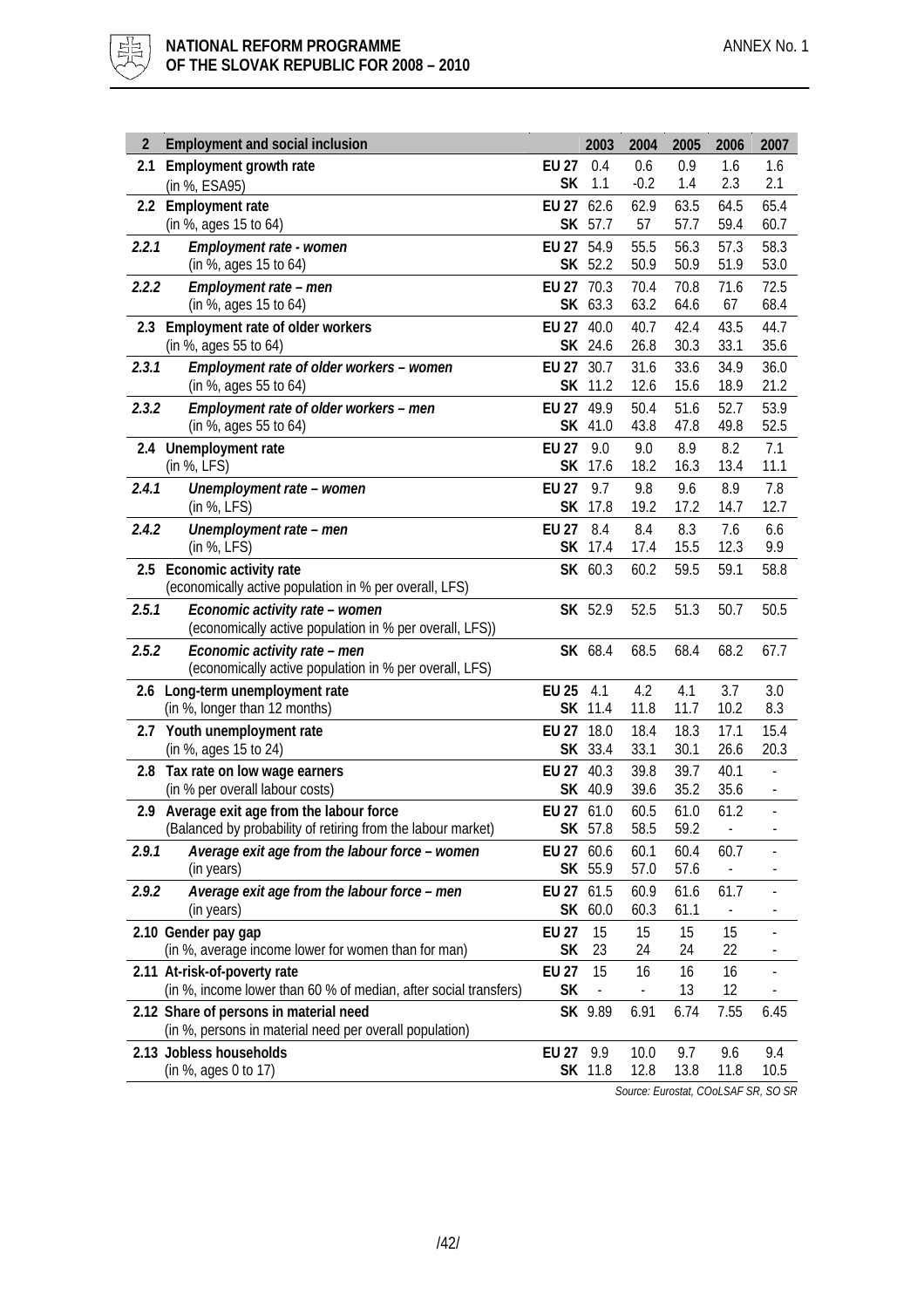

| 3<br><b>Business environment</b>                                   |              | 2003                     | 2004  | 2005                          | 2006           | 2007  |
|--------------------------------------------------------------------|--------------|--------------------------|-------|-------------------------------|----------------|-------|
| 3.1.1<br>Starting a business                                       | <b>OECD</b>  |                          | 25    | 19                            | 16.6           | 13.4  |
| (in days)                                                          | <b>SK</b>    | $\overline{\phantom{a}}$ | 103   | 52                            | 25             | 25    |
| 3.1.2<br>Rigidity of employment index                              | <b>OECD</b>  |                          | 34.4  | 35.7                          | 33.3           | 31.4  |
| (Labour market flexibility, hiring<br>dismissing<br>and<br>0f      | <b>SK</b>    |                          | 36.0  | 36.0                          | 36.0           | 36.0  |
| employees, working time flexibility)                               |              |                          |       |                               |                |       |
| 3.1.3<br><b>Enforcing contracts</b>                                | <b>OECD</b>  | $\overline{\phantom{a}}$ | 229   | 232                           | 351            | 463   |
| (in days)                                                          | <b>SK</b>    | $\overline{\phantom{a}}$ | 565   | 565                           | 565            | 565   |
| 3.1.4<br>Closing a business                                        | OECD         |                          | 1.7   | 1.5                           | 1.4            | 1.7   |
| (in years)                                                         | SK           | $\overline{\phantom{a}}$ | 4.8   | 4.8                           | 4.8            | 4.0   |
| Business demography - survival rate<br>3.2                         | <b>EU 27</b> |                          |       |                               |                |       |
| (in %)                                                             |              | SK 82.79                 | 66.49 | 72.76                         | $\overline{a}$ |       |
| Price of telecommunications - for entrepreneurs<br>3.3             |              | EU 27 93.85              | 90.07 | 83.03                         | 82.35          | 85.83 |
| (prices for a basket of services in Euro without VAT per month,    |              |                          |       | SK 104.38 103.87 103.65 92.83 |                | 92.83 |
| PPP)                                                               |              |                          |       |                               |                |       |
| the<br>incumbent<br>in<br>fixed<br>οf<br>Market<br>share           |              |                          |       |                               |                |       |
| 3.3.1<br>telecommunications                                        | <b>EU 25</b> | 79                       | 67    | 72                            |                |       |
| (in %, local calls)                                                | SK           | 100                      | 100   | 99                            |                |       |
| Total state aid<br>3.4                                             | EU 25        | 0.64                     | 0.62  | 0.6                           | 0.58           |       |
| (in % per GDP)                                                     | SK           | 0.54                     | 0.66  | 0.67                          | 0.51           |       |
| <b>Business investment</b><br>3.5                                  | EU 27        | 17.1                     | 17.3  | 17.8                          | 18.3           |       |
| (in % per GDP, gross formation of fixed capital in private sector) |              | SK 22.2                  | 21.6  | 24.5                          | 24.1           | 23.8  |
| Legislative and regulative environment index<br>3.6                |              | SK 98.6                  | 100.6 | 104.0                         | 103.8          | 95.1  |
| (3.Q 2001=100, higher indicator value is better)                   |              |                          |       |                               |                |       |

 *Source: Eurostat, World Bank, Business Alliance of Slovakia, EC*

| 4   | Energy industry                                                         |                       | 2003          | 2004                     | 2005  | 2006  | 2007                     |
|-----|-------------------------------------------------------------------------|-----------------------|---------------|--------------------------|-------|-------|--------------------------|
|     | 4.1 Energy intensity of the economy                                     | <b>FU 27</b>          | -215          | 212                      | 209   | 202   |                          |
|     | (energy consumption/GDP, kgoe - equivalent kg of oil per 1,000<br>Euro) |                       | <b>SK</b> 960 | 907                      | 848   | 772   |                          |
|     | (energy consumption/GDP, kgoe, EU 27 = 100)                             | SK.                   | 447           | 428                      | 406   | 382   | $\overline{\phantom{a}}$ |
| 4.2 | Renewable energy                                                        | FU <sub>27</sub> 12.9 |               | 13.9                     | 14.0  | 14.5  |                          |
|     | (in % per overall consumption of electric energy)                       |                       | SK 12.4       | 14.4                     | 16.7  | 16.6  | $\overline{\phantom{a}}$ |
|     | 4.3 Gas prices - industrial users                                       | <b>FU 27</b>          |               | $\overline{\phantom{a}}$ | 6.01  | 8.11  | 8.87                     |
|     | (Euro/Gigajoule)                                                        | SК                    |               | 5.33                     | 5.08  | 7.66  | 8.00                     |
|     | 4.4 Electricity prices - industrial users                               | <b>FU 27</b>          |               | $\overline{a}$           | 0.067 | 0.075 | 0.082                    |
|     | (Euro/kWh)                                                              | SК                    |               | 0.068                    | 0.070 | 0.077 | 0.093                    |
|     |                                                                         |                       |               |                          |       |       | Source: Eurostai         |

| 5.    | Science, research and innovations                          |              | 2003    | 2004 | 2005 | 2006 | 2007                     |
|-------|------------------------------------------------------------|--------------|---------|------|------|------|--------------------------|
|       | (GERD)<br>domestic<br>expenditure on<br>R&D<br>Gross<br>by |              |         |      |      |      |                          |
| 5.1   | government                                                 | EU 27 0.65   |         | 0.63 | 0.63 |      |                          |
|       | (in % GDP)                                                 |              | SK 0.29 | 0.29 | 0.29 | 0.27 |                          |
|       | 5.2 Gross domestic expenditure on R&D (GERD) by industry   | EU 27 1.01   |         | 1.00 | 1.00 |      |                          |
|       | (in % GDP)                                                 |              | SK 0.26 | 0.20 | 0.19 | 0.17 | $\overline{\phantom{a}}$ |
| 5.2.1 | Gross domestic expenditure on R&D (GERD) by abroad         | EU 27 0.16   |         | 0.15 | 0.16 |      |                          |
|       | (in % GDP)                                                 |              | SK 0.02 | 0.02 | 0.03 | 0.04 |                          |
|       | Share of expenditures on<br>applied<br>research<br>and     |              |         |      |      |      |                          |
| 5.2.2 | development                                                | EU 27 26.9   |         | 26.1 | 25.1 |      |                          |
|       | (in % of total R&D expenditures)                           | SK.          | 44.8    | 35.4 | 30.9 | 29.5 |                          |
|       | 5.3 Science and technology graduates                       | <b>FU 27</b> | 12.3    | 12.5 | 12.9 | 13.0 |                          |
|       | (in % per 1,000 inhabitants, ages 20 to 29)                | SK.          | 8.3     | 9.2  | 10.2 | 10.3 |                          |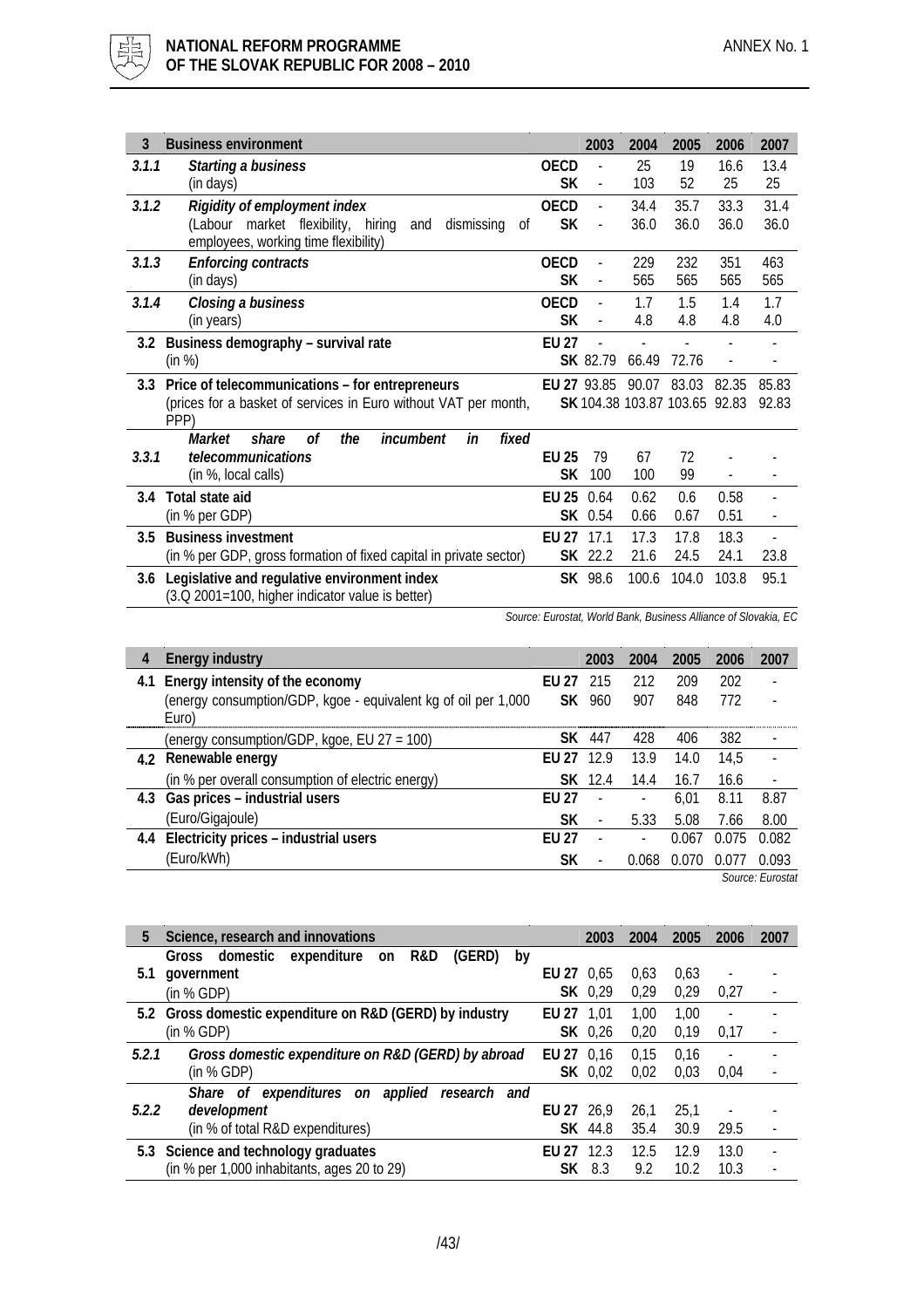

| 5.4     | <b>Quotation index</b>                                                      | EU 15       | 1.07            | 1.05         | 1.06         |       |      |
|---------|-----------------------------------------------------------------------------|-------------|-----------------|--------------|--------------|-------|------|
|         | (average number of quotations of publication from given                     |             | SK 0.56         | 0.58         | 0.61         | 0.59  |      |
|         | country/average number of quotations of publication from world<br>database) |             |                 |              |              |       |      |
| 5.4.1   |                                                                             | EU 15 0.74  |                 | 0.77         | 0.81         |       |      |
|         | Relative production of publications<br>(number per 1,000 inhabitants)       |             | SK 0.34         | 0.34         | 0.35         | 0.36  |      |
|         |                                                                             |             |                 |              |              |       |      |
| 5.4.2   | Relative production of quotations<br>(number per 1,000 inhabitants)         | EU 15       | 3.6<br>SK 0.87  | 3.57<br>0.87 | 3.85<br>0.96 | 0.97  |      |
|         |                                                                             |             |                 |              |              |       |      |
| $5.5\,$ | Patents applications to the European Patent Office (EPO)                    |             | EU 27 104.85    | 108.4        | 101.3        |       |      |
|         | (number per 1,000,000 inhabitants)                                          |             | SK 5.67         | 3.64         | 5.76         |       |      |
| 5.5.1   | EPO high-tech patents                                                       | EU 27 17.39 |                 | 17.36        | 6.50         |       |      |
|         | (number per 1,000,000 inhabitants)                                          |             | SK 0.70         | 0.47         | 0.41         |       |      |
| 5.6     | Venture capital investments                                                 | EU 15 0.107 |                 | 0.107        | 0.137        | 0.186 |      |
|         | (in % GDP)                                                                  |             | SK 0.010        | 0.012        | 0.002        |       |      |
| 5.6.1   | Venture capital investments - early stage                                   | EU 15 0.021 |                 | 0.023        | 0.022        | 0.053 |      |
|         | (in % GDP)                                                                  |             | <b>SK 0.000</b> | 0.006        | 0.001        |       |      |
| 5.6.2   | Venture capital investments - expansion & replacement                       | EU 15 0.086 |                 | 0.084        | 0.115        | 0.133 |      |
|         | (in % GDP)                                                                  |             | SK 0.01         |              | 0.006 0.0014 |       |      |
| 5.7     | <b>Summary Innovation Index</b>                                             | EU 27 0.45  |                 | 0.45         | 0.45         | 0.45  | 0.45 |
|         | $(min = 0 - max = 1)$                                                       |             | SK 0.24         | 0.22         | 0.23         | 0.24  | 0.25 |

*Source: Eurostat, The European Trend Chart on Innovation, Research and Development Council of the CR*

| 6     | Information society                                    |                        | 2003                     | 2004                     | 2005                     | 2006 | 2007 |
|-------|--------------------------------------------------------|------------------------|--------------------------|--------------------------|--------------------------|------|------|
| 6.1   | <b>Broadband penetration rate</b>                      | <b>FU 25</b>           | $\overline{a}$           | 6.5                      | 10.6                     | 14.8 | 19.0 |
|       | (number of broadband lines subscribed in % per overall | SК                     | $\overline{\phantom{a}}$ | 0.4                      | 1.5                      | 4.0  | 6.9  |
|       | population)                                            |                        |                          |                          |                          |      |      |
| 6.1.1 | <b>Broadband penetration rate of businesses</b>        | <b>FU 27</b>           | $\overline{\phantom{a}}$ | 46                       | 62                       | 73   | 77   |
|       | (in %)                                                 | SК                     | $\overline{\phantom{a}}$ | 25                       | 48                       | 61   | 76   |
| 6.1.2 | Broadband penetration rate of households               | <b>FU 27</b>           | $\overline{\phantom{a}}$ | 14                       | 23                       | 30   | 42   |
|       | (in %)                                                 | SК                     | $\overline{\phantom{a}}$ | 4                        |                          | 11   | 27   |
|       | 6.2 E-government on-line availability                  | <b>FU<sub>27</sub></b> | $\overline{\phantom{a}}$ |                          |                          |      | 59   |
|       | (in %, on-line public services availability)           | SK                     | $\overline{a}$           | 15                       | $\overline{\phantom{a}}$ | 20   | 35   |
| 6.3   | Digital literacy index                                 | SК                     |                          | $\overline{\phantom{a}}$ | 0.33                     | ٠    | 0.37 |
|       | $(min = 0 - max = 1)$                                  |                        |                          |                          |                          |      |      |

*Source: Eurostat, Infovek, IVO*

|       | Environment                                              |              | 2003          | 2004 | 2005 | 2006 | 2007 |
|-------|----------------------------------------------------------|--------------|---------------|------|------|------|------|
| 7.1   | Total greenhouse gas emissions                           | EU 27 92.8   |               | 92.8 | 92.1 |      |      |
|       | $($ Index 1990 = 100 $)$                                 |              | SK 68.0       | 67.5 | 66.4 | ٠    |      |
| 7.2   | Municipal waste generated                                | <b>FU 27</b> | 519           | 516  | 512  | 517  |      |
|       | (kg/per capita./per year)                                |              | SK 297        | 274  | 289  | 301  |      |
| 7.2.1 | Municipal waste in landfills                             | <b>FU 27</b> | 256           | 243  | 223  | 213  |      |
|       | (kg/per capita./per year))                               |              | <b>SK</b> 233 | 222  | 228  | 234  |      |
| 7.2.2 | Municipal waste incinerated                              | <b>FU 27</b> | 85            | 89   | 94   | 98   |      |
|       | (kg/per capita./per year)                                | SК           | 30            | 34   | 34   | 36   |      |
|       | 7.3 Protected areas for biodiversity - Habitat Directive | <b>EU 15</b> | 83            | 86   | 91   | 93   | 96   |
|       | (in %, proposed from the total state area)               | SК           |               |      |      | 72   | 72   |
|       | Course Fuseetal                                          |              |               |      |      |      |      |

*Source: Eurostat*

The above mentioned list of indicators constitutes part of the Draft of the set of indicators for monitoring the fulfilment of measures of the National Reform Programme in the SR, which was approved by the Government in May 2007. At the same time, the Government assigned the task of applying the approved set of indicators in a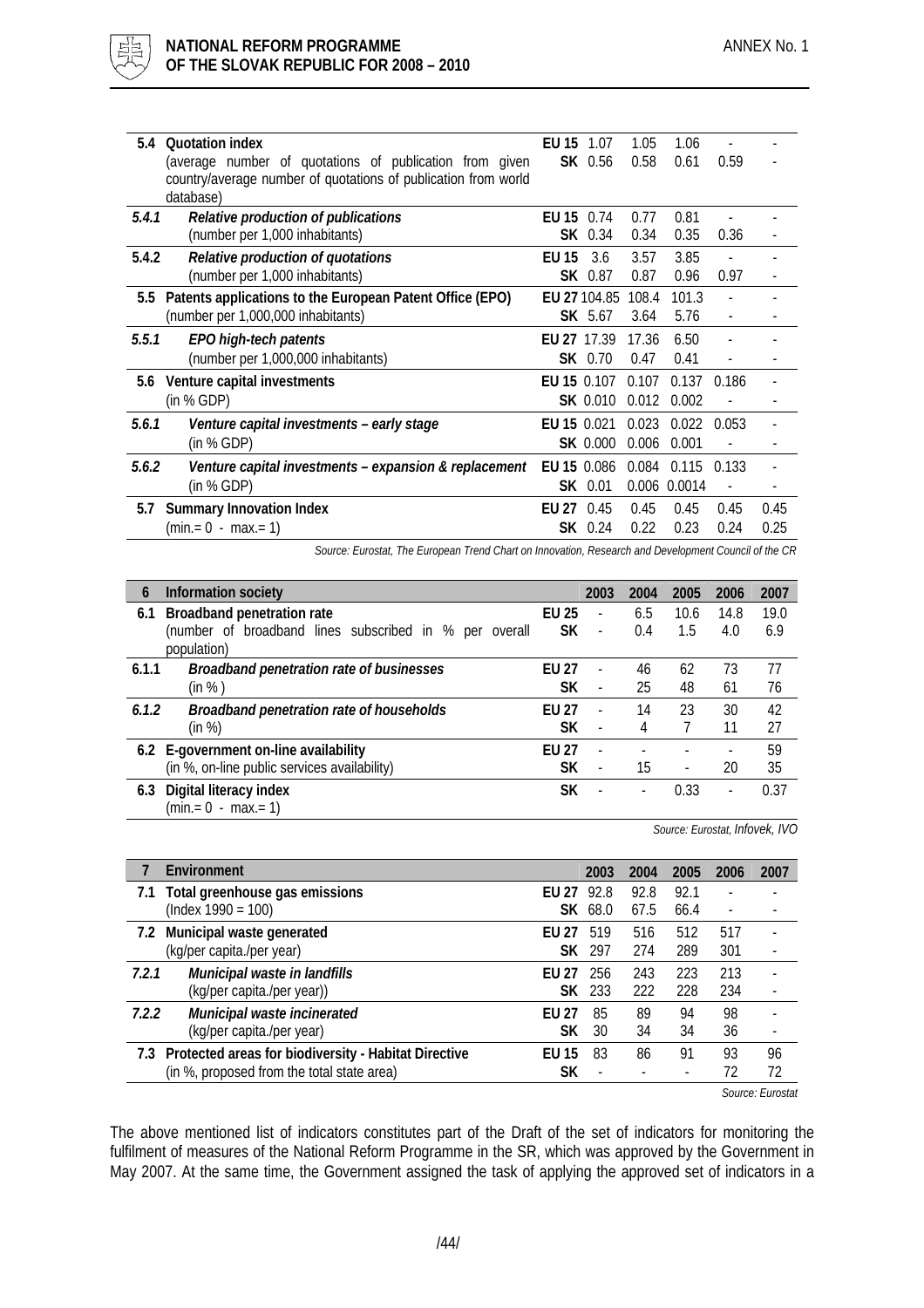

quantitative assessment of the implementation of tasks and goals of the national Lisbon Strategy, defined in the National Reform Programme of the Slovak Republic. The above mentioned set of indicators enables the monitoring of progress in the implementation of priorities and goals of the national Lisbon Strategy. The set of indicators constitutes the intersection of the European Council recommendations and the consideration of national specifics in the fulfilment of the tasks of the Lisbon process.